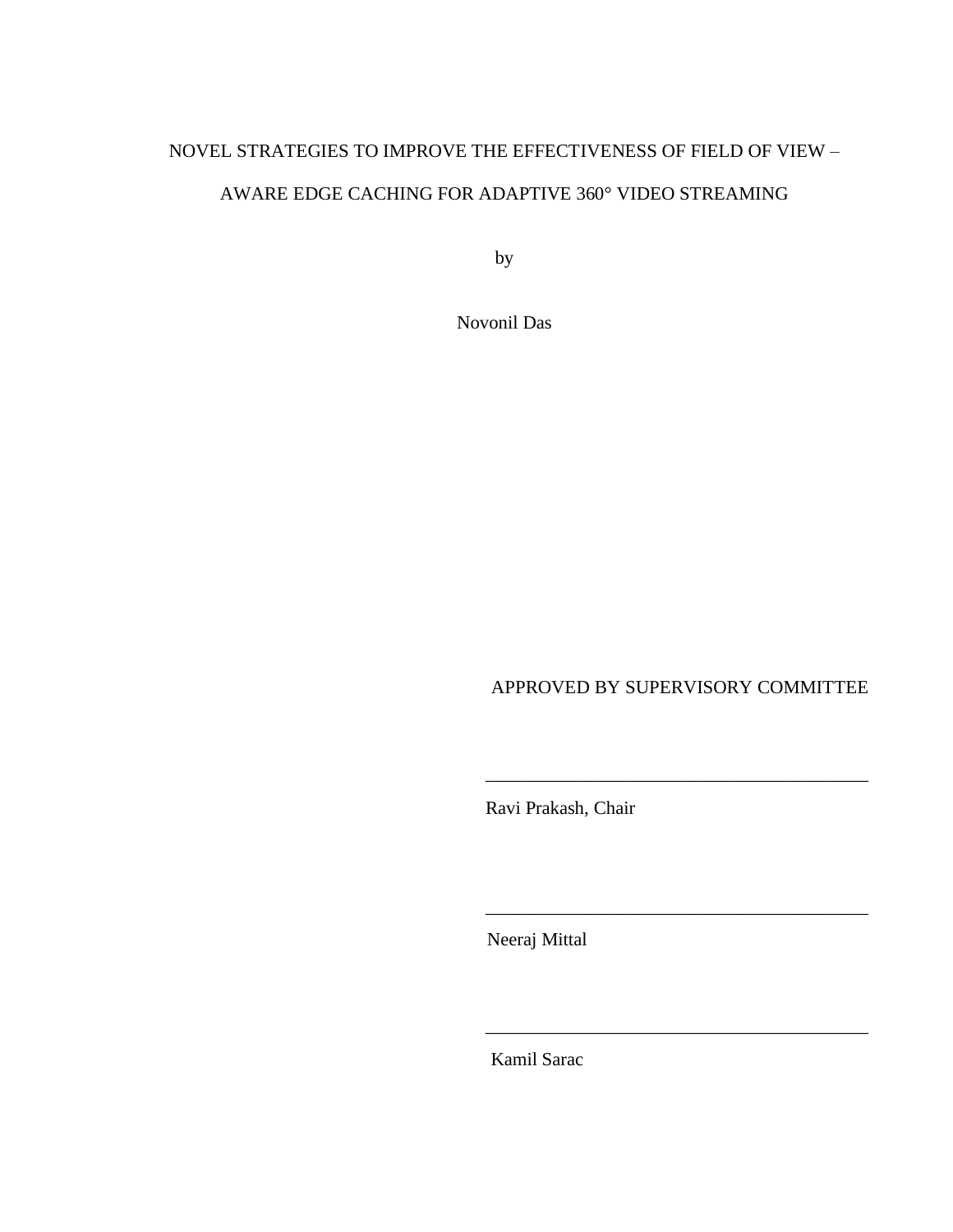Copyright 2021

Novonil Das

All Rights Reserved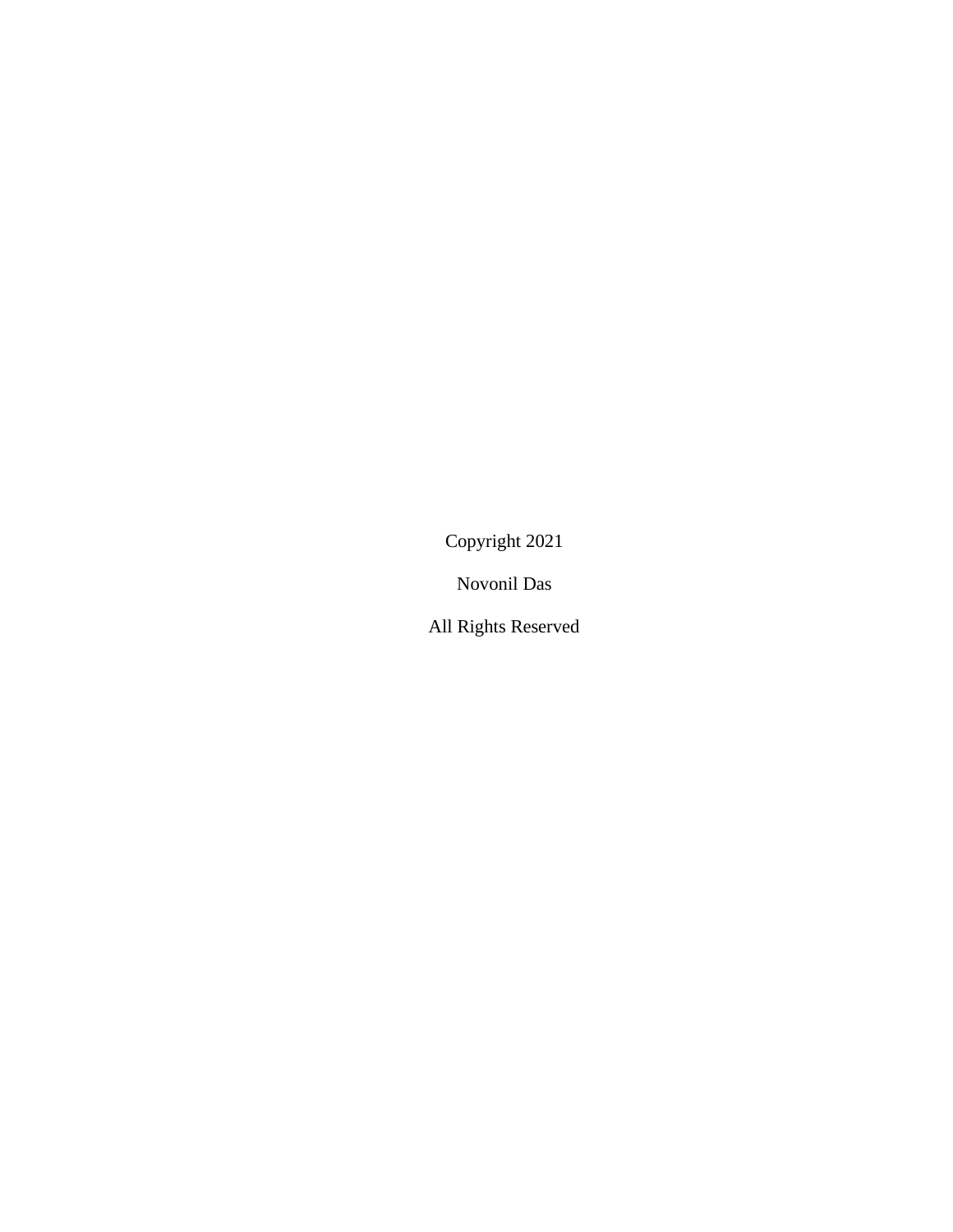To my father and mother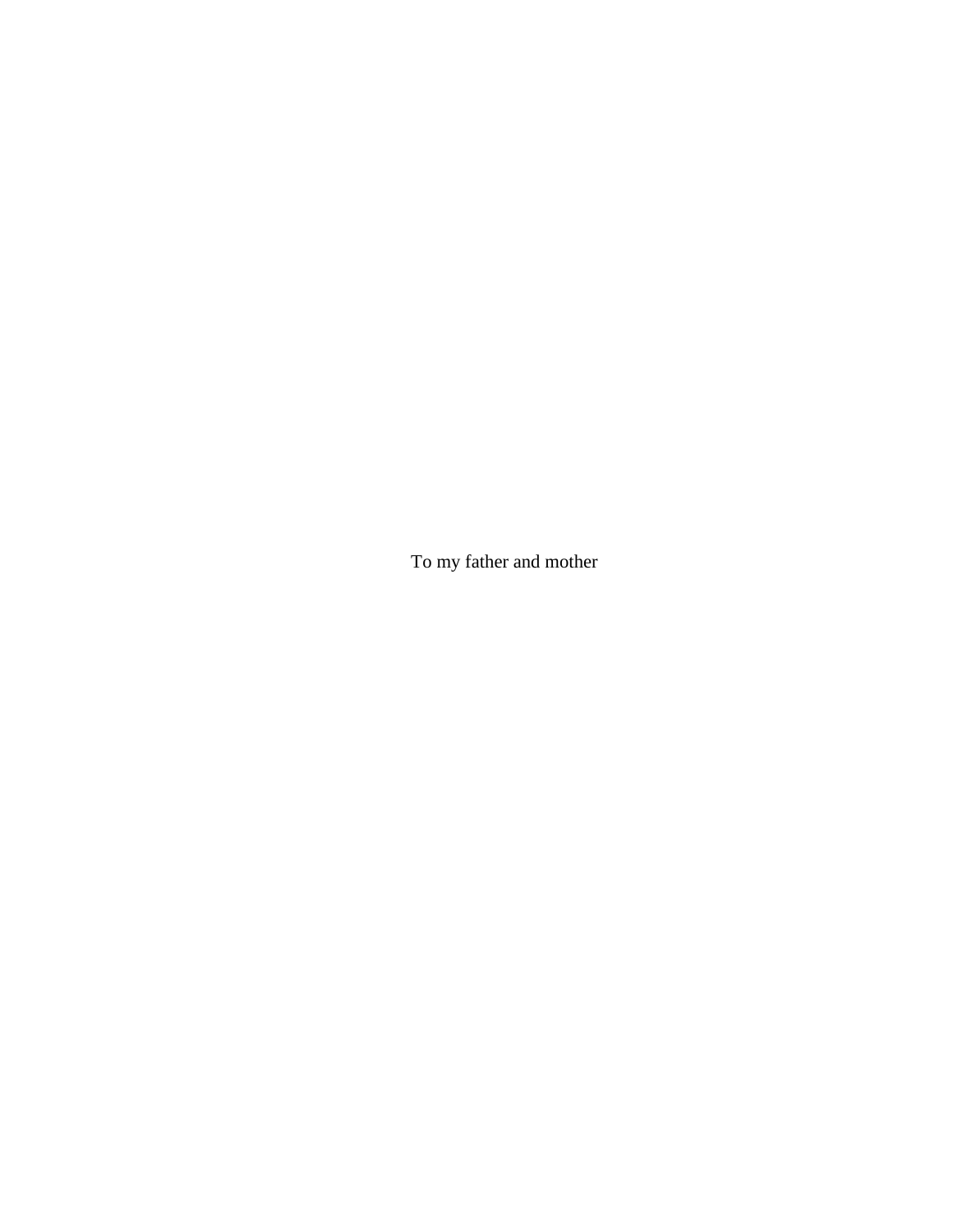# NOVEL STRATEGIES TO IMPROVE THE EFFECTIVENESS OF FIELD OF VIEW – AWARE EDGE CACHING FOR ADAPTIVE 360° VIDEO STREAMING

by

## NOVONIL DAS, B.TECH

### THESIS

Presented to the Faculty of

The University of Texas at Dallas

in Partial Fulfillment

of the Requirements

for the Degree of

### MASTER OF SCIENCE IN

## COMPUTER SCIENCE

THE UNIVERSITY OF TEXAS AT DALLAS August 2021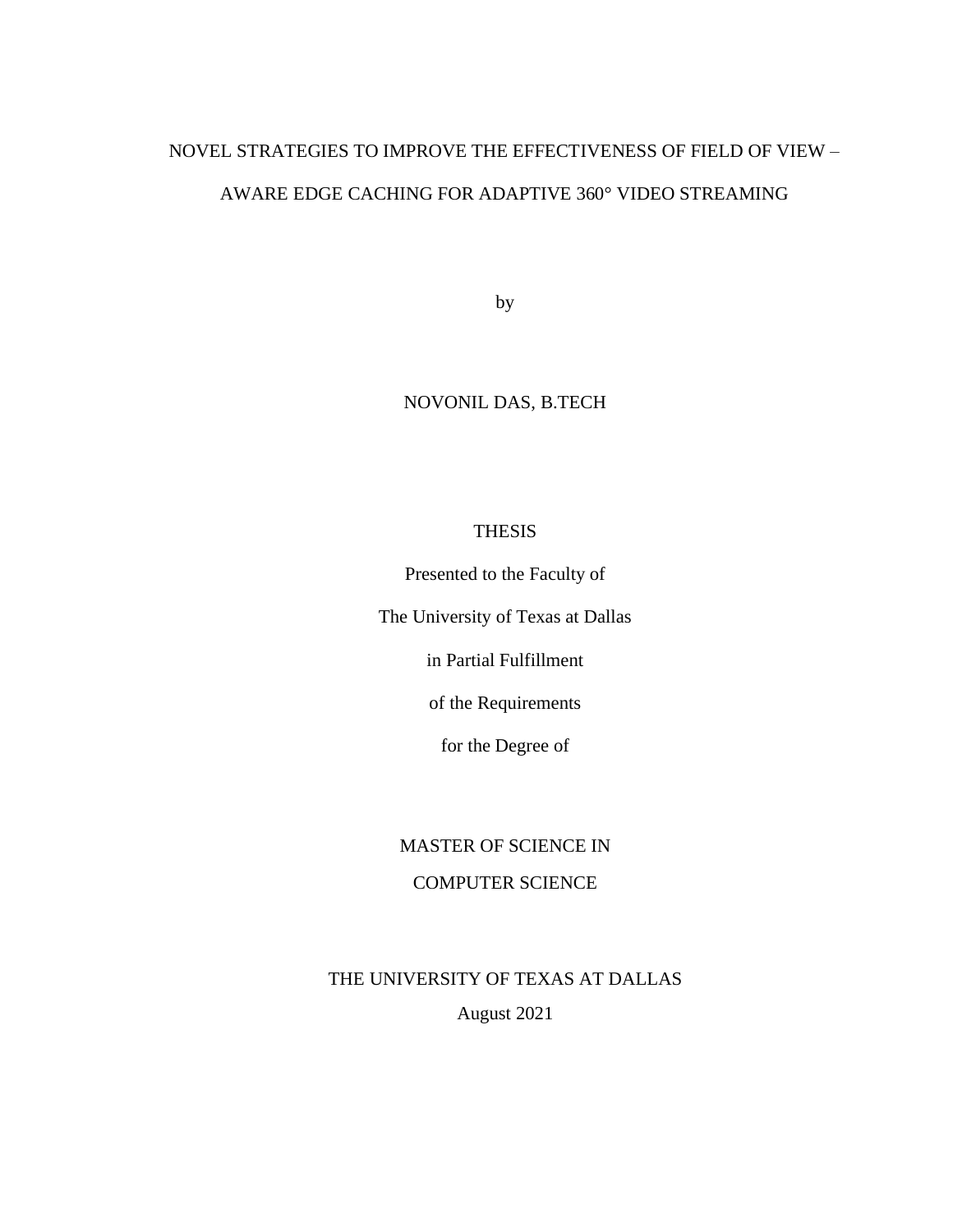#### ACKNOWLEDGMENTS

I am overwhelmed in all humbleness and gratefulness to acknowledge my work to all those who have helped me to transition my ideas into something fruitful and concrete. I would like to express my special thanks of gratitude to my guide, motivator, and mentor, Dr. Ravi Prakash, without whose guidance and encouragement, this would have been far from achievable. I am also thankful to him for giving me the golden opportunity to do research and contribute to this wonderful project - Novel Strategies to Improve the Effectiveness of Field of View - Aware Edge Caching for Adaptive 360° Video Streaming. Nothing could have been satisfactorily completed without the support, guidance, and blessings of my parents. I am also thankful to all my friends who were always supportive and encouraging. I am also grateful to Dr. Kamil Sarac and Dr. Neeraj Mittal for being a part of my thesis defense committee.

July 2021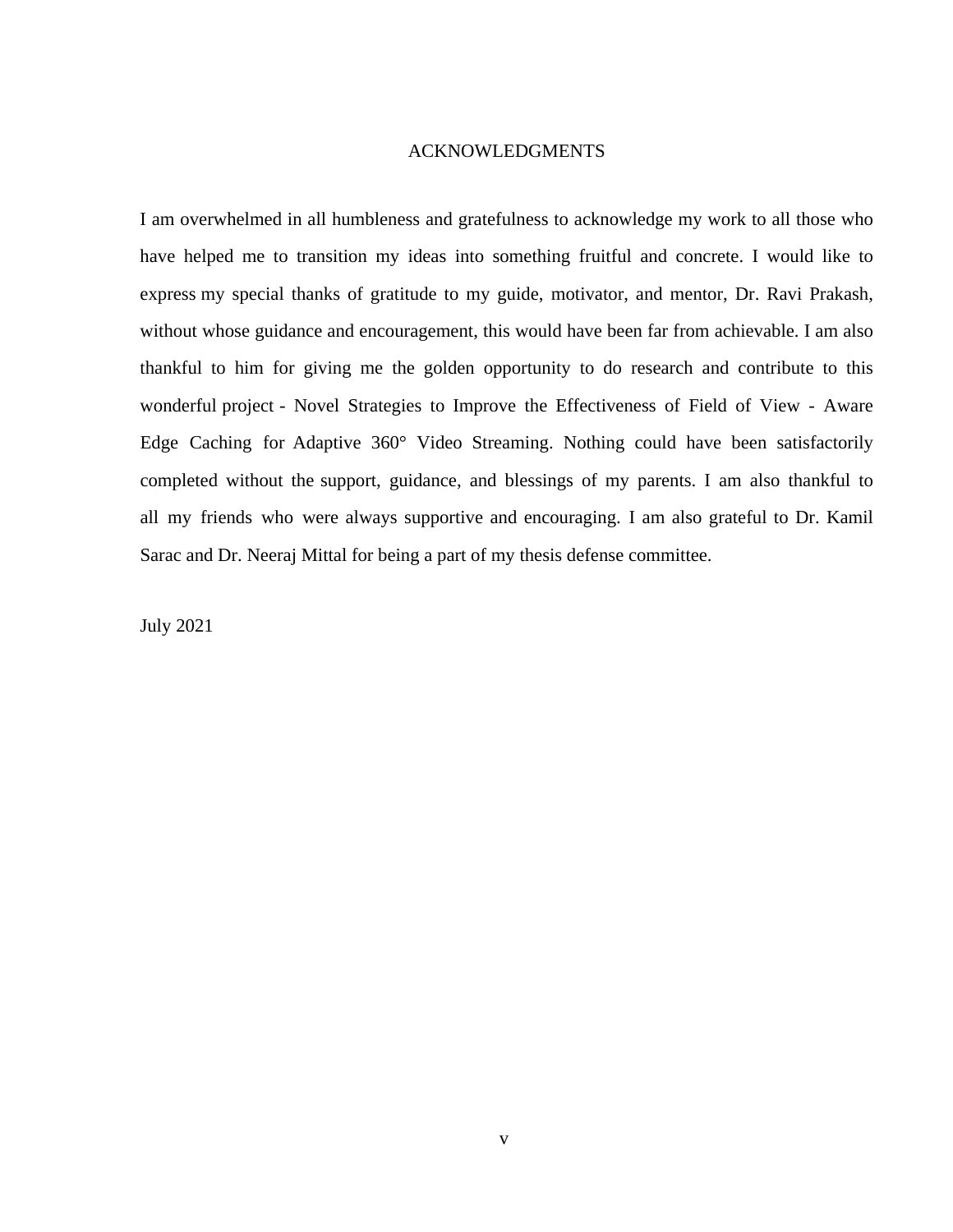# NOVEL STRATEGIES TO IMPROVE THE EFFECTIVENESS OF FIELD OF VIEW – AWARE EDGE CACHING FOR ADAPTIVE 360° VIDEO STREAMING

Novonil Das, MS The University of Texas at Dallas, 2021

Supervising Professor: Ravi Prakash, Chair

Virtual Reality (VR) and 360° Video Streaming have attained a lot of popularity recently. Streaming 360° video to Head Mounted Displays (HMDs) over the internet is extremely demanding owing to its huge size, desirability to be viewed at higher resolutions, high bandwidth, and low latency requirements. However, viewers can view only a small portion of a scene in the video at a time, since viewers are limited by the Field of View (FoV) of the HMD. A few solutions use adaptive 360° video streaming by streaming high resolution video of only the part on the video in the viewers FoV, and low-resolution video for the part of the video that is not in the viewers FoV. FoV Adaptive 360° video streaming has been instrumental in decreasing the bandwidth requirements, but network latency is another factor that adversely affects the streaming of 360° videos from distant content servers. To overcome this, some solutions use caching of popular content at the mobile edge cloud server close to the end user. This caching policy helps reduce latency in the network and alleviate network bandwidth demands by decreasing the number of future requests that must be sent to the content server, thus reducing the load on the server. But most of these strategies use generic heat maps to determine popular content in videos among users.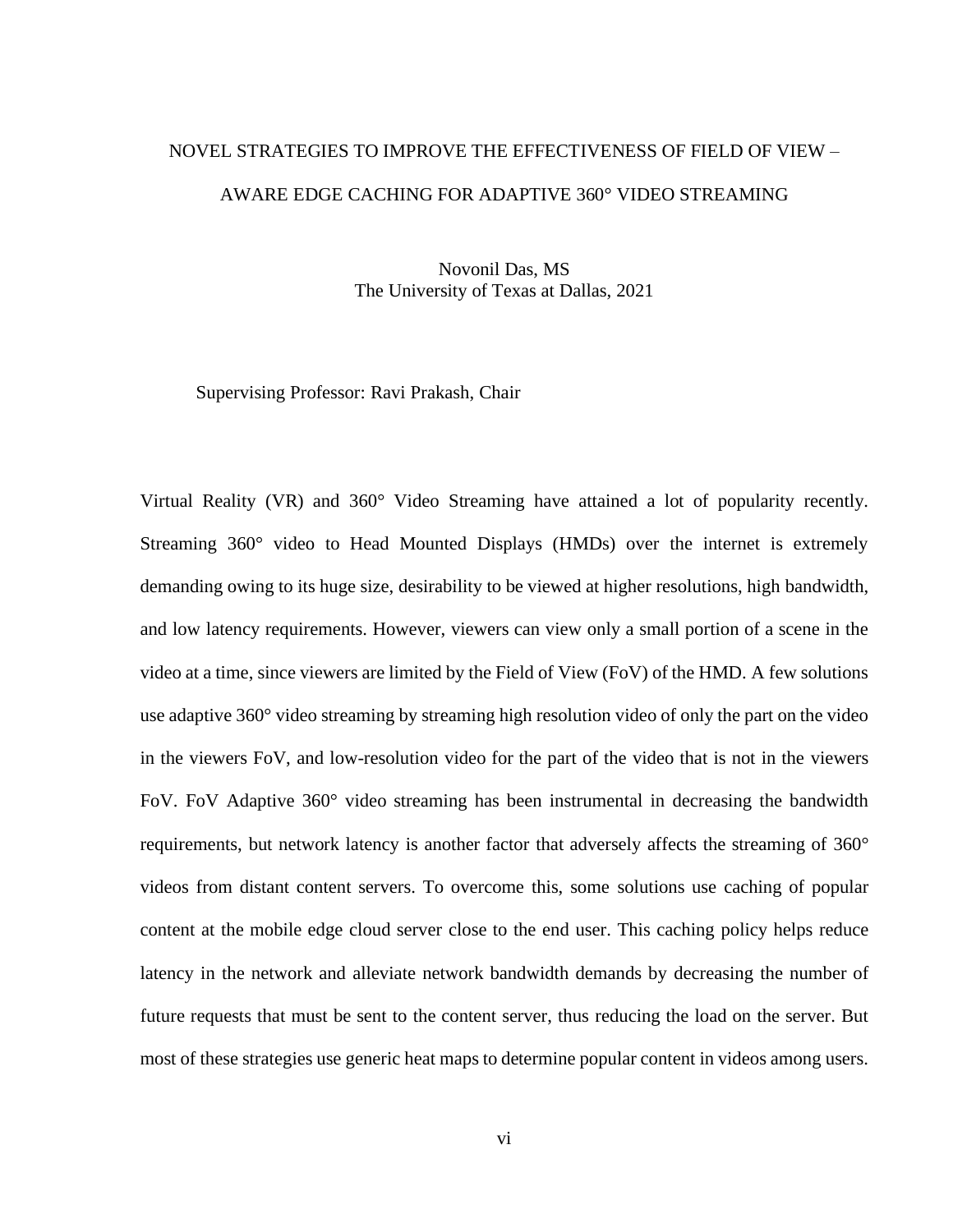A viewers' FoV is a depiction of that viewers' area of interest in the video at any point in time with the center of the FoV being of utmost importance grabbing the viewers' attention and the peripheries of the FoV of relatively lesser importance, importance decrease as we move from the center to the periphery in the FoV. Anything outside the FoV of the viewer is of no importance since the user chose not to see that part in the video. The importance of a part in the video portrays its popularity among users – the more the importance, the more the popularity. The popularity of different parts of the video based on the past viewers' viewing history determines how significant each part of the video is to be cached at the edge servers in the above-mentioned caching policy. More the popularity, the more the probability of the content to be cached. However, the use of traditional heat maps to determine the popularity of video content gives equal importance to the entire FoV and fails to cater to the requirement of declining importance given to different parts of the FoV as we move farther away from the center of the FoV. In this thesis, we show how the use of such heatmaps gives wrong impression of the popularity of video contents -contents that are not so popular appear to be popular. This false notion created by heat maps renders them useful only in highly constricted cases. We demonstrate the relevance of some indices used in election analysis to overcome this limitation in heat maps and discuss where they would work best. We also introduce the concept of Vote decay in the popularity of contents in the FoV to remove misinterpretations of content importance so that we can improve caching decisions and future FoV predictions.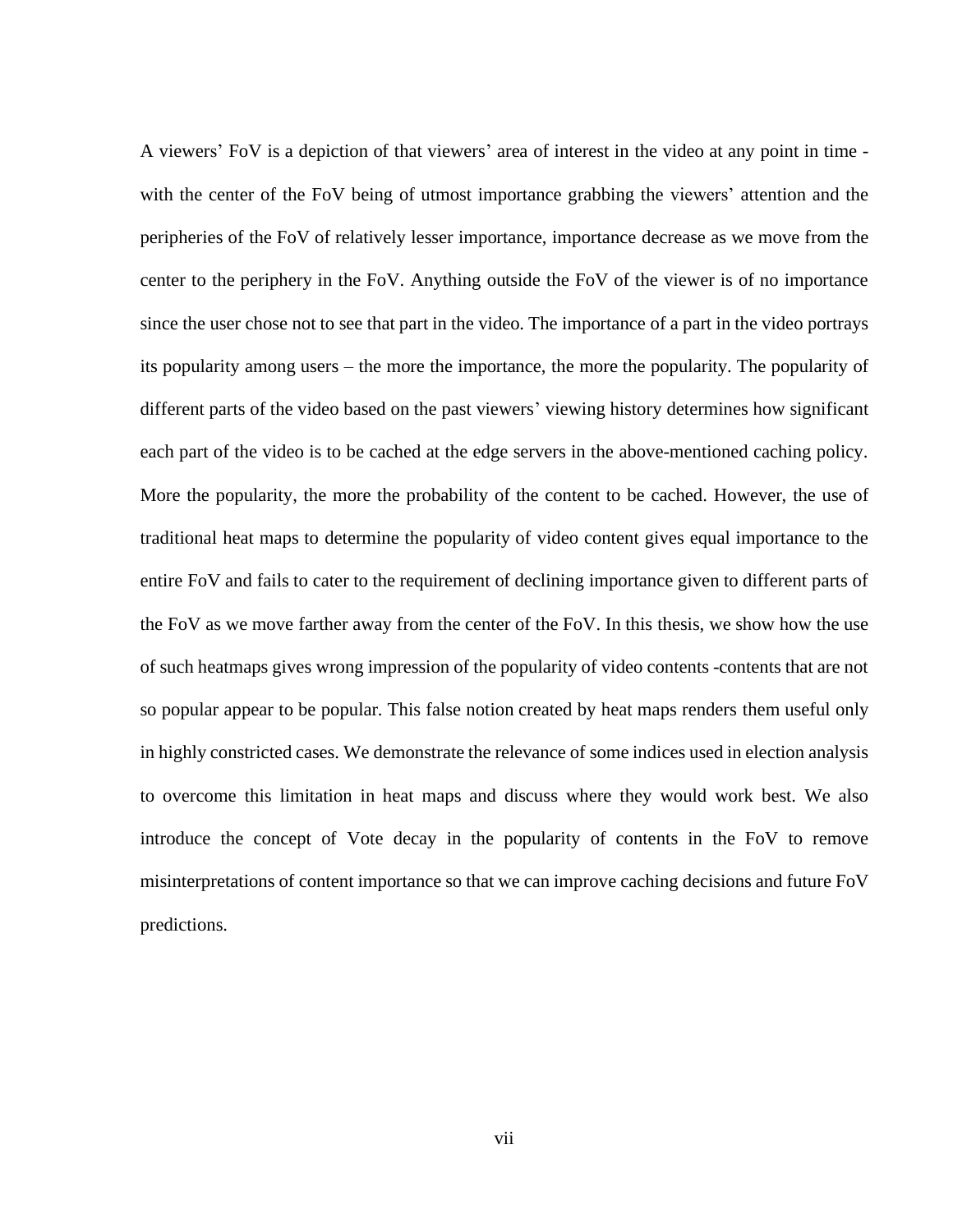## TABLE OF CONTENTS

| <b>CURRICULUM VITAE</b> |  |
|-------------------------|--|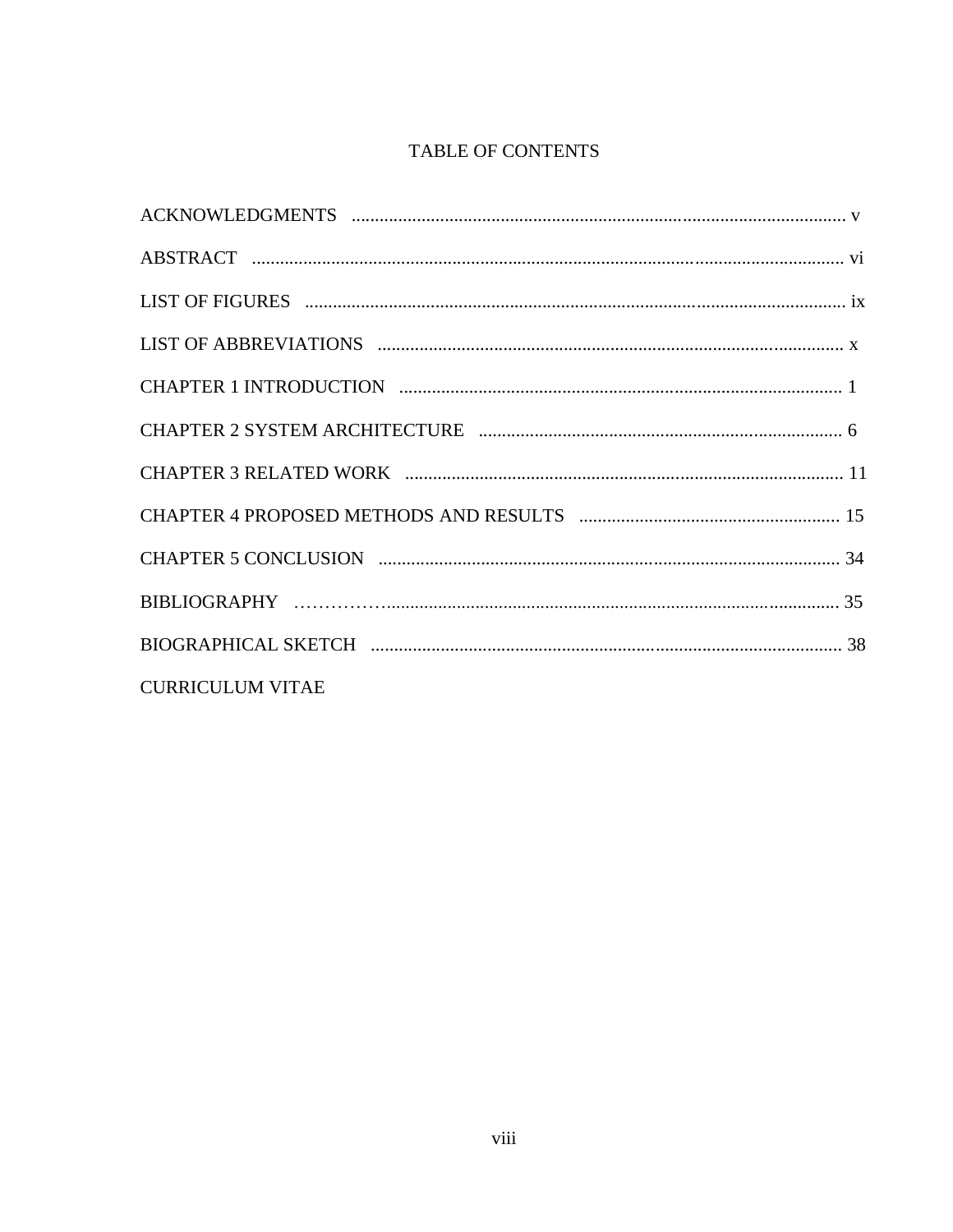## LIST OF FIGURES

|    | 3. Equirectangular Projection of Frames in a 360° Video and Field of View             |
|----|---------------------------------------------------------------------------------------|
|    |                                                                                       |
|    |                                                                                       |
| 6. |                                                                                       |
|    | 7. Depiction of center of the FoV, inner and outer rings around the center in FoV     |
| 8. |                                                                                       |
|    | 9. Votes of tiles of non-intersecting FoVs using Borda Count $(d > 2r$ and $d = 2r$ ) |
|    |                                                                                       |
|    |                                                                                       |
|    |                                                                                       |
|    |                                                                                       |
|    |                                                                                       |
|    |                                                                                       |
|    |                                                                                       |
|    |                                                                                       |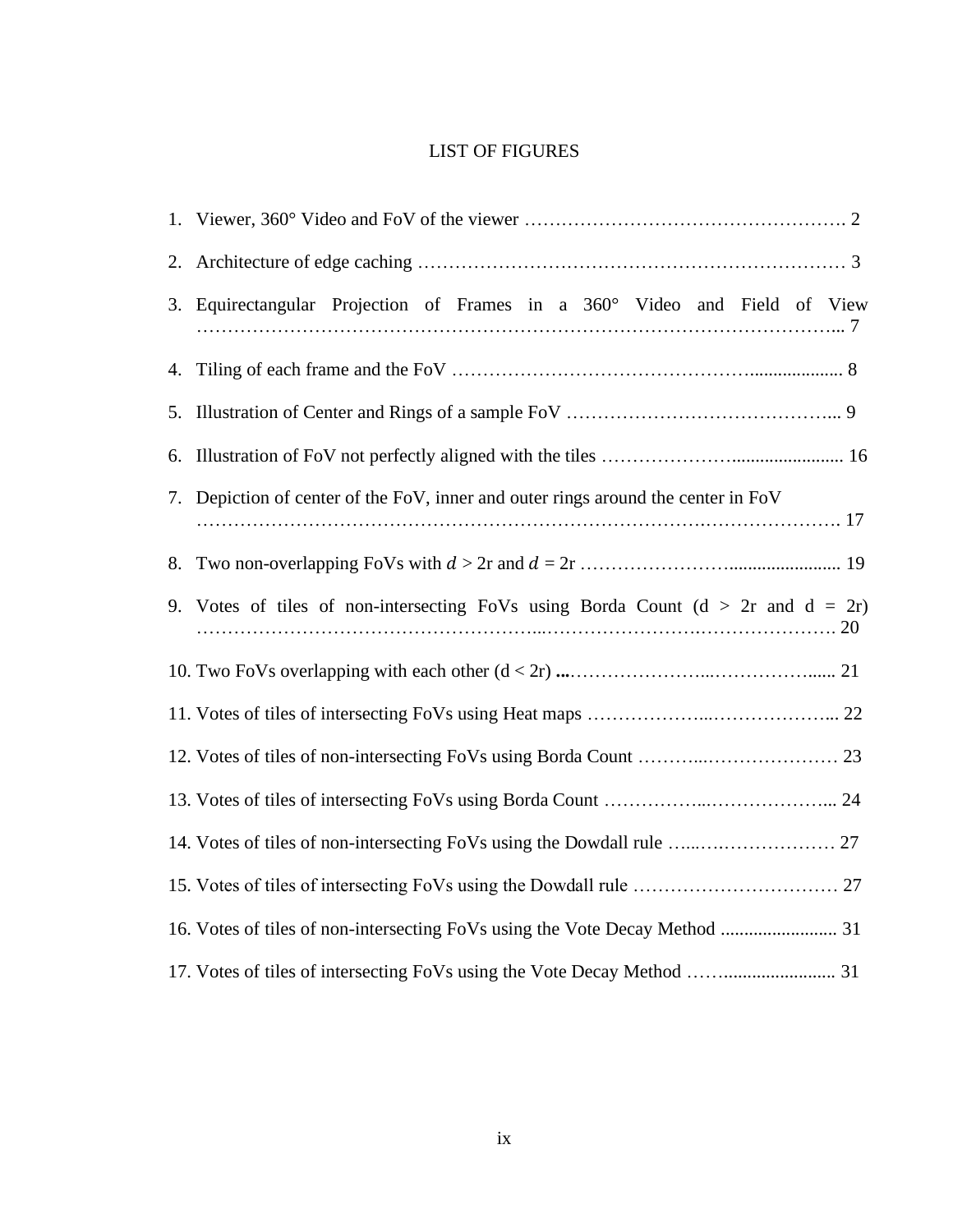## LIST OF ABBREVIATIONS

| SL <sub>No.</sub> | <b>Full Form</b>                                            | <b>Abbreviation</b> |
|-------------------|-------------------------------------------------------------|---------------------|
| 1                 | <b>Virtual Reality</b>                                      | <b>VR</b>           |
| $\overline{2}$    | Field of View                                               | FoV                 |
| 3                 | <b>Head Mounted Display</b>                                 | <b>HMD</b>          |
| $\overline{4}$    | <b>Quality of Experience</b>                                | QoE                 |
| 5                 | <b>Content Delivery Network</b>                             | <b>CDN</b>          |
| 6                 | Radio Access Network                                        | <b>RAN</b>          |
| $\overline{7}$    | Dynamic Adaptive Streaming over HTTP                        | <b>DASH</b>         |
| 8                 | Density-Based Spatial Clustering of applications with Noise | <b>DBSCAN</b>       |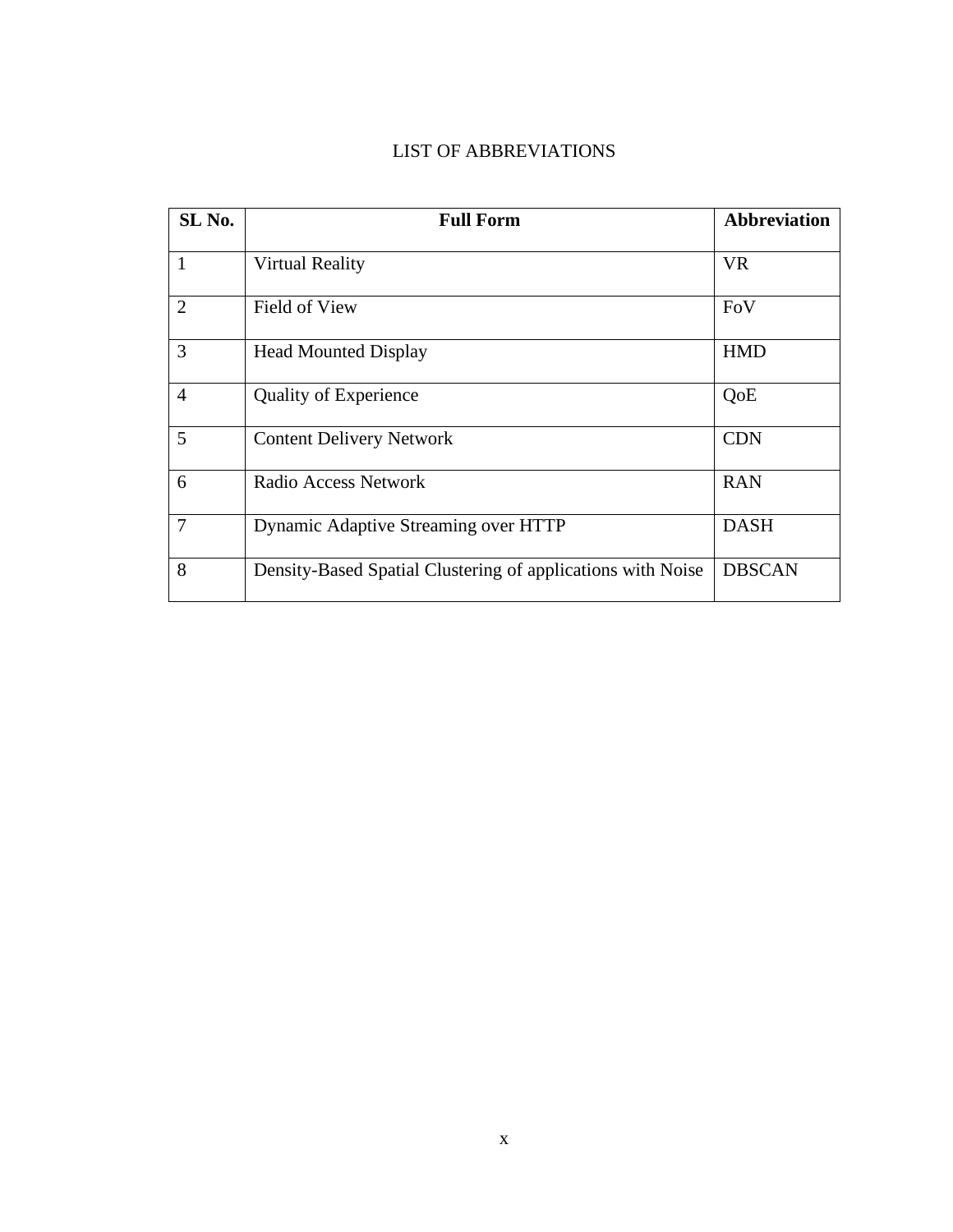## **CHAPTER 1 INTRODUCTION**

Popularity of Virtual Reality (VR) has been growing over the years. This has been made possible by technologies such as 360° video streaming. 360° videos, also called spherical or immersive videos are video recordings where an omnidirectional camera or collection of cameras is used to record a view in every direction simultaneously. This allows us a view of the entire surroundings around the camera. These videos are used not just in gaming and entertainment but also in education, medicine, and sports. The viewers are placed at the center of the spherical 360° video and are allowed to look in any direction at will. This gives them an experience of being a part of the environment they are looking. These videos at times allow users to interact with them. Traditional fixed-frame videos, limit the view of the user to wherever the camera is pointing at, whereas 360° videos offer a full 360° x 180° panoramic field of view. The users can look up, down, and all around and can explore a scene from any point of view they choose.

Due to omnidirectional content of 360° videos, they are much larger in size. Streaming 360° video over the internet is extremely demanding due to its large size, low latency, and high bandwidth requirements. To add onto the challenges the videos need to be streamed at higher resolutions since the images in the videos are close to the viewer's eyes.

Displaying the video at low resolution will expose the artefacts and negatively impact the Quality of Experience (QoE) of the viewers. With this increasing usage of Virtual Reality in various fields, factors such as communication network requirement, Field of View (FoV) prediction and edge caching of popular contents become important considerations.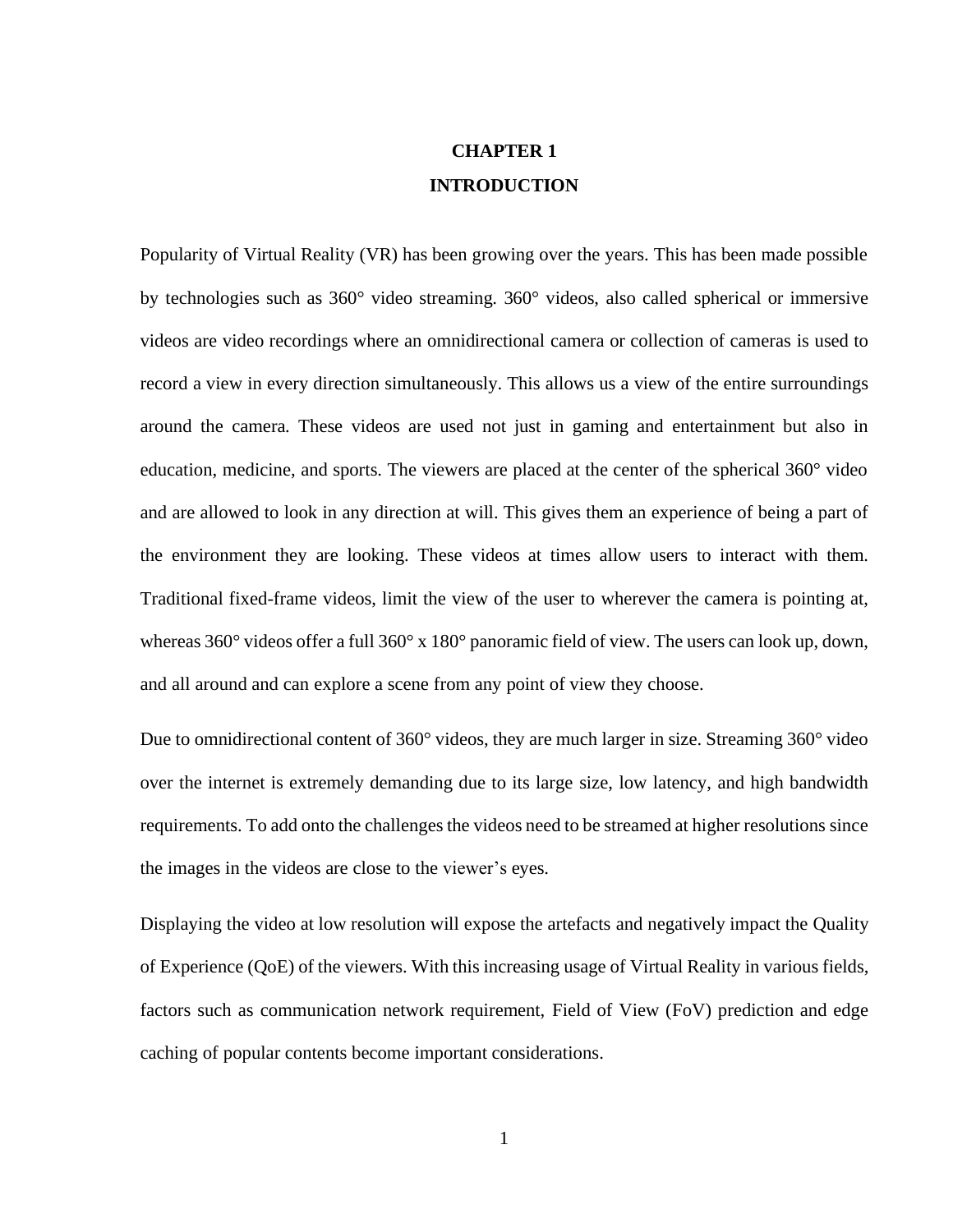A few solutions in VR use adaptive 360° video streaming which decreases the bandwidth consumption by leveraging the fact that users at any point of time cannot watch the entire 360° video. They can watch only a part of the video at any point of time since their field of view is limited by the viewport of the Head Mounted Display (HMD). Field of View (FoV) is the extent of observable environment in the video at any given time. This adaptive streaming technique reduces bandwidth consumption by transferring only the contents in the users FoV at high resolution to the user's HMD, while sending the remaining contents of the video to the HMD at low resolutions. Some solutions also suggest not sending the remaining contents to the client at all to reduce the bandwidth consumption further. Although this streaming technique has been effective in decreasing bandwidth requirements, network latency still makes streaming 360° video from distant content servers demanding.



Figure 1: Viewer, 360° Video and FoV of the viewer [33]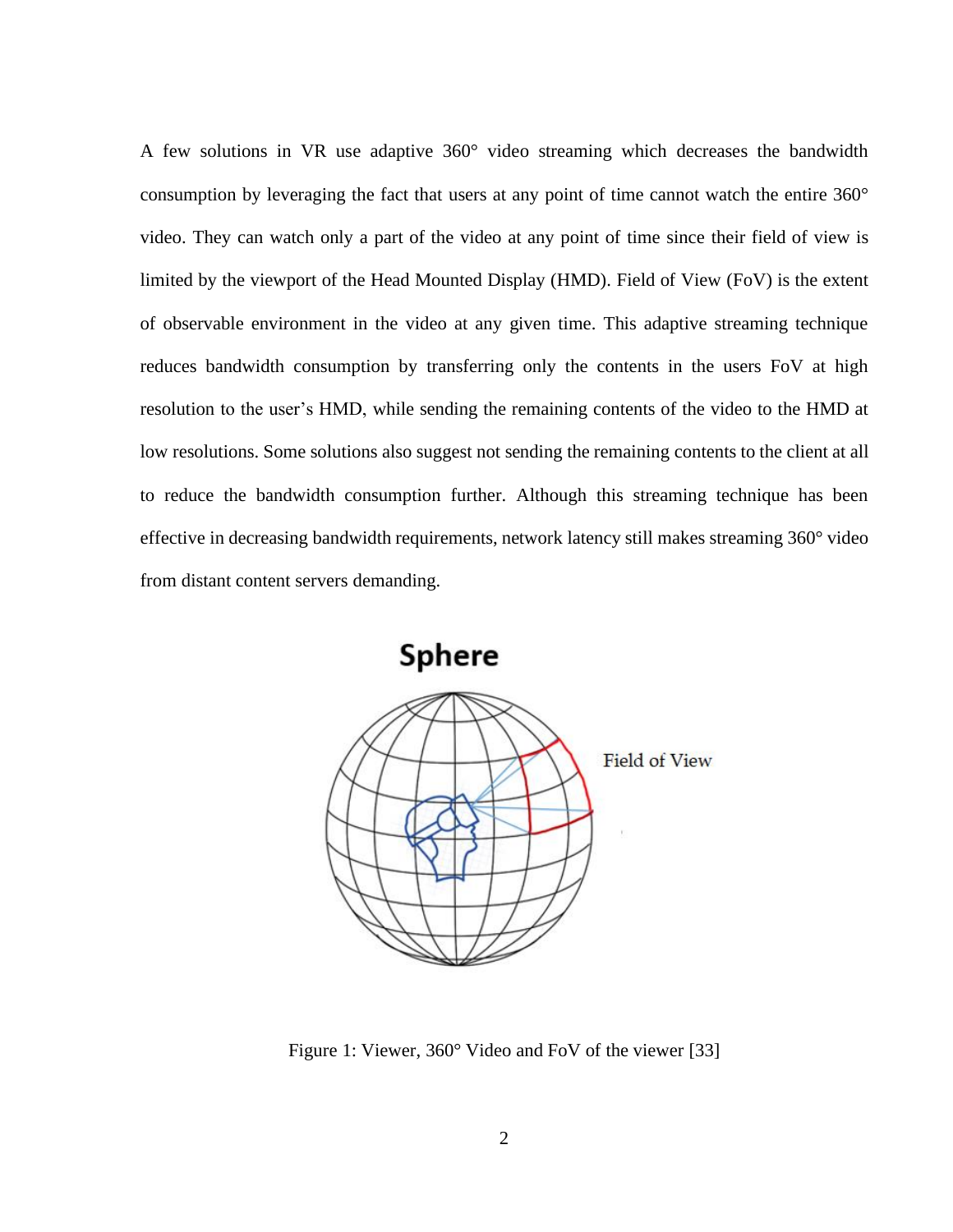Network latency and bandwidth consumption has been significantly decreased by deploying proxy servers with caching abilities between users and content servers. This reduces the load on the content server by decreasing the number of future requests that must be sent all the way to remote content servers and makes the implementation scalable. This concept leverages the caching service used in Content Delivery Networks (CDNs) architecture to improve viewer's quality of experience (QoE).

CDNs have been instrumental in decreasing the network latency and bandwidth consumption. However, with the ever-increasing demand on mobile data traffic, efforts have been made to bring content closer to the viewer by deploying mobile cloud servers at the edge of the Radio Access Network (RAN) on base stations, to enhance the performance of the mobile network and maintain good QoE. This strategy allows to address some of the client's requests for contents in the video without contacting CDNs. This results in reduced load of CDNs, quick response time and reduced backhaul link consumption in the RAN. Caching at the edge of RAN also allows spatial and temporal decisions in updating cache's content in near real-time. Figure 2 shows the architecture of edge caching.



Figure 2: Architecture of edge caching [32]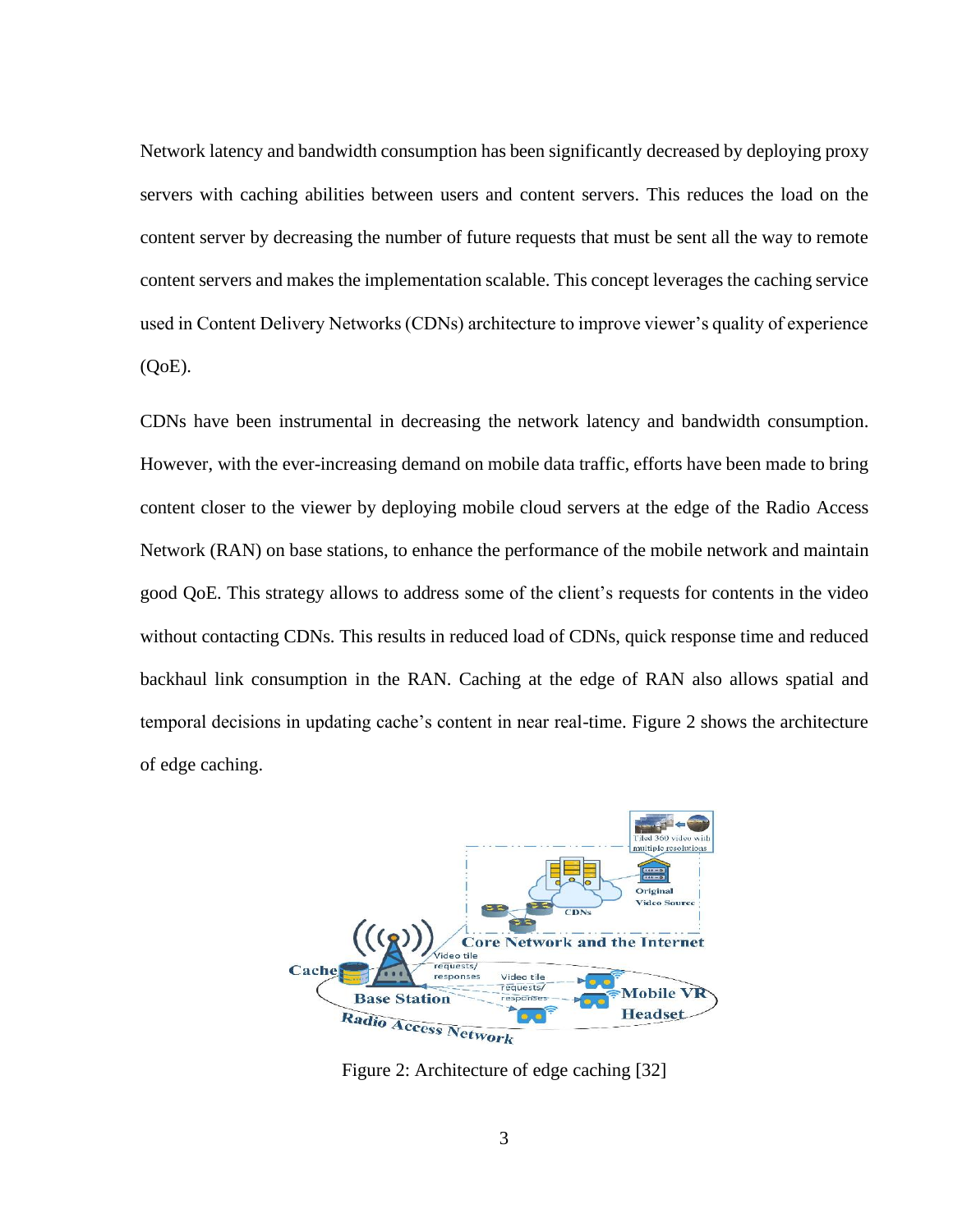A 360° video is made up of segments of a few second duration. Each segment is made up of frames, and each frame is divided into tiles. The brute force solution to caching tile based 360° video is to cache all contents at all resolutions for the whole video. But this method would require ever increasing cache storage to accommodate all videos or for a fixed cache storage, be capable of caching only a limited number of 360° videos. One other approach is to cache all the tiles in only high resolution and apply transcoding method to generate them at other resolutions. But this would impose processing requirements on the cache servers. FoV - Aware Edge Caching for adaptive 360° video streaming comes to the rescue to overcome this problem. In this method, whether a tile must be cached or not depends on how popular the tile is. The more popular a tile has been in the past, the more likely it is to be viewed in the future, and hence a good candidate to be cached. This is achieved with the use of heat maps where tiles in a video initially start with a popularity vote of 0, whenever a tile appears in the FoV of a viewer the tile gets a vote of 1 otherwise it gets a vote of 0. The cumulative votes of every tile at any point of time denotes how popular a tile is. Based on the popularity, tiles are cached and evicted to make space for other tiles when the cache capacity is exceeded.

With increase in 360° video contents, caching decisions must be highly efficient. We should be able to cater to the QoE of the viewer and not over utilize the cache. The FoV of a user in a segment of the video is the part of the segment the user is interested in. Since the user ignores the part outside the FoV in that segment in the video, his votes go to only those tiles in the user's FoV. None of the user's vote go to the tiles outside the FoV. Also, the center of the FoV is the area which the viewer is most interested in, and the peripheries are the areas that the user has relatively lower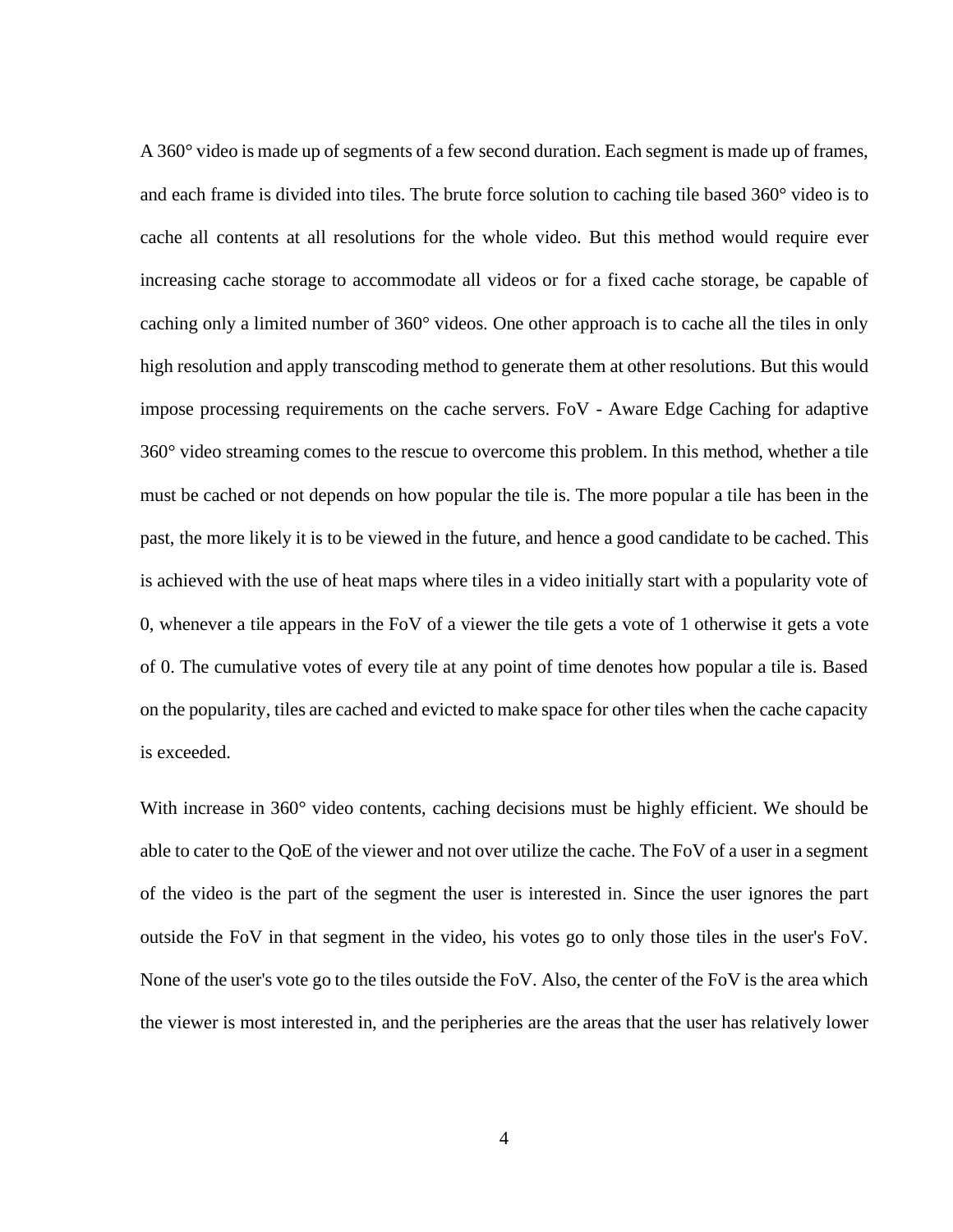interest in. The strategy of assigning equal importance to all tiles in the FoV in case of a heat map can result in erroneous representation of the importance of certain tiles. We analyze the shortcomings of the prevailing heat map-based approach in more details and present a solution to rectify this problem in the subsequent chapters.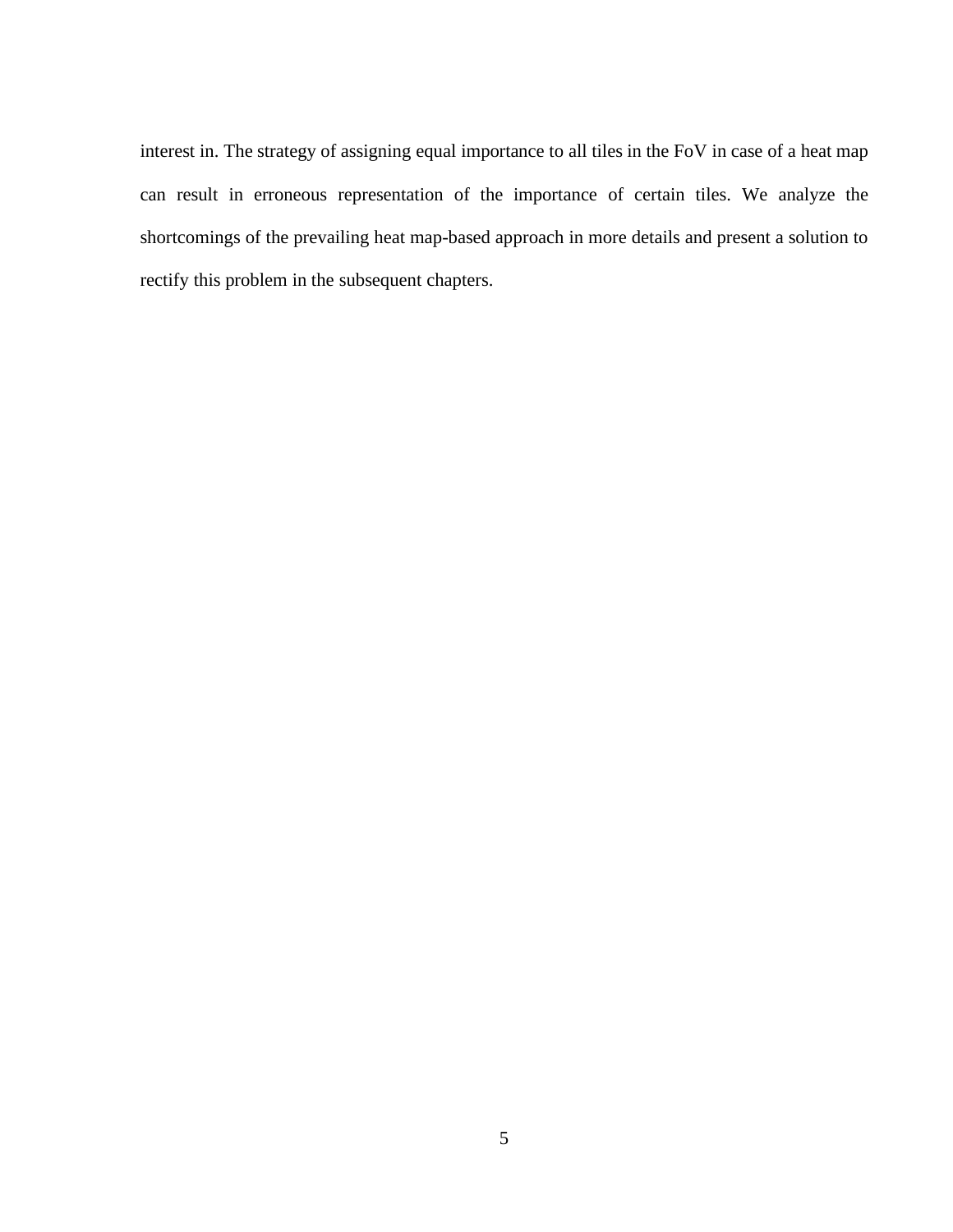## **CHAPTER 2 SYSTEM ARCHITECTURE**

#### **2.1 Network Model**

The network has two parts – the wired backbone and the wireless access network. A wired network connection is one where cables are involved in establishing a connection to other devices on the network or to the Internet. Ethernet cables are used to transfer data from one device to another or over the Internet. Wireless networks operate on radio frequency or microwave signals. The radio signals allow wireless enabled devices to communicate with the Internet or with one another without having to be connected to the network via an Ethernet cable. Wired networks are generally faster, more reliable, and stable as compared to Wireless networks, whereas wireless networks offer more mobility and less maintenance requirement.

We are considering a network model where we have 360° videos stored in original video source servers at one end. Traditionally these servers are connected over a wired network. Users trying to view video contents on their HMDs, generally over a wireless network, are at the other end. In between the source servers and the users, CDNs are deployed. There are cache-enabled base stations between CDNs and users, deployed in proximity of clients watching these videos. The base stations have limited cache capacity and we need to make the most of the cache storage. Since cache storage is limited, whenever the cache capacity is exceeded, we need to make space using a proper cache replacement policy. Two scenarios might arise when it comes to fetching data from the cache - cache hit and cache miss. If the requested content is available in the cache, it immediately sends the content. Otherwise, it downloads the requested content first from the remote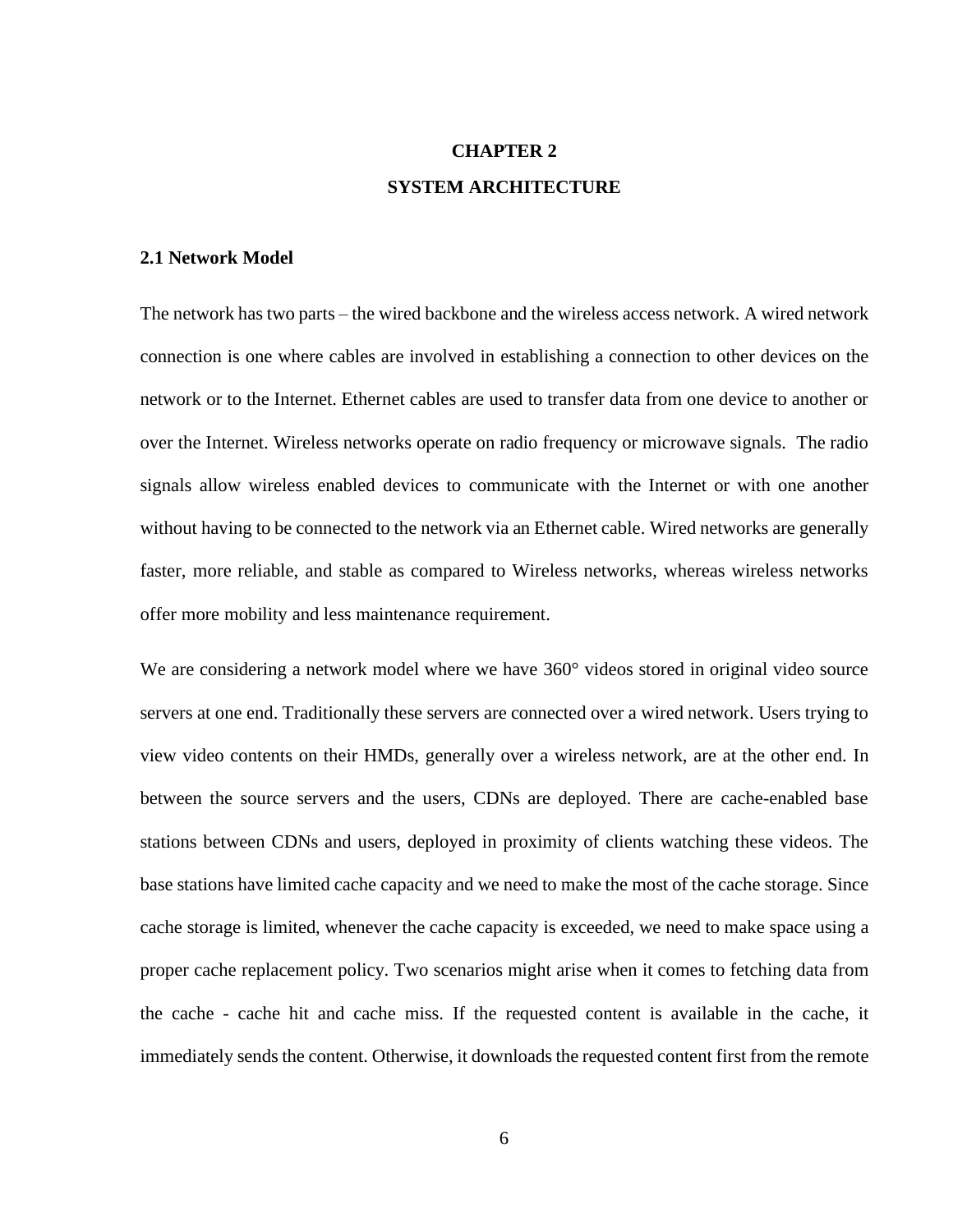content delivery networks and then sends it to the client. Therefore, a cache miss increases the bandwidth consumption and download latency experienced by the client. Hence, increasing cache hit would be beneficial both for the network and the clients. So, we need effective caching strategy to ensure optimal usage of the cache.

#### **2.2 Video Model**

Dynamic Adaptive Streaming over HTTP (DASH) is at the heart of the content transfer protocol used in 360° video streaming. In this protocol a video is temporally divided into few seconds long segments, each segment is made up of several frames which correspond to a sphere centered at the viewer. This spherical frame is mapped onto a two-dimensional space - equirectangular representation of the frames as shown in Figure 3. This is like the mapping of the globe to a rectangular world map. A frame consists of tiles. Tiles can be encoded in different video resolutions and have varying sizes: encoding a tile in higher resolution means greater size in bytes.



Figure 3: Equirectangular Projection of Frames in a 360° Video and Field of View [32]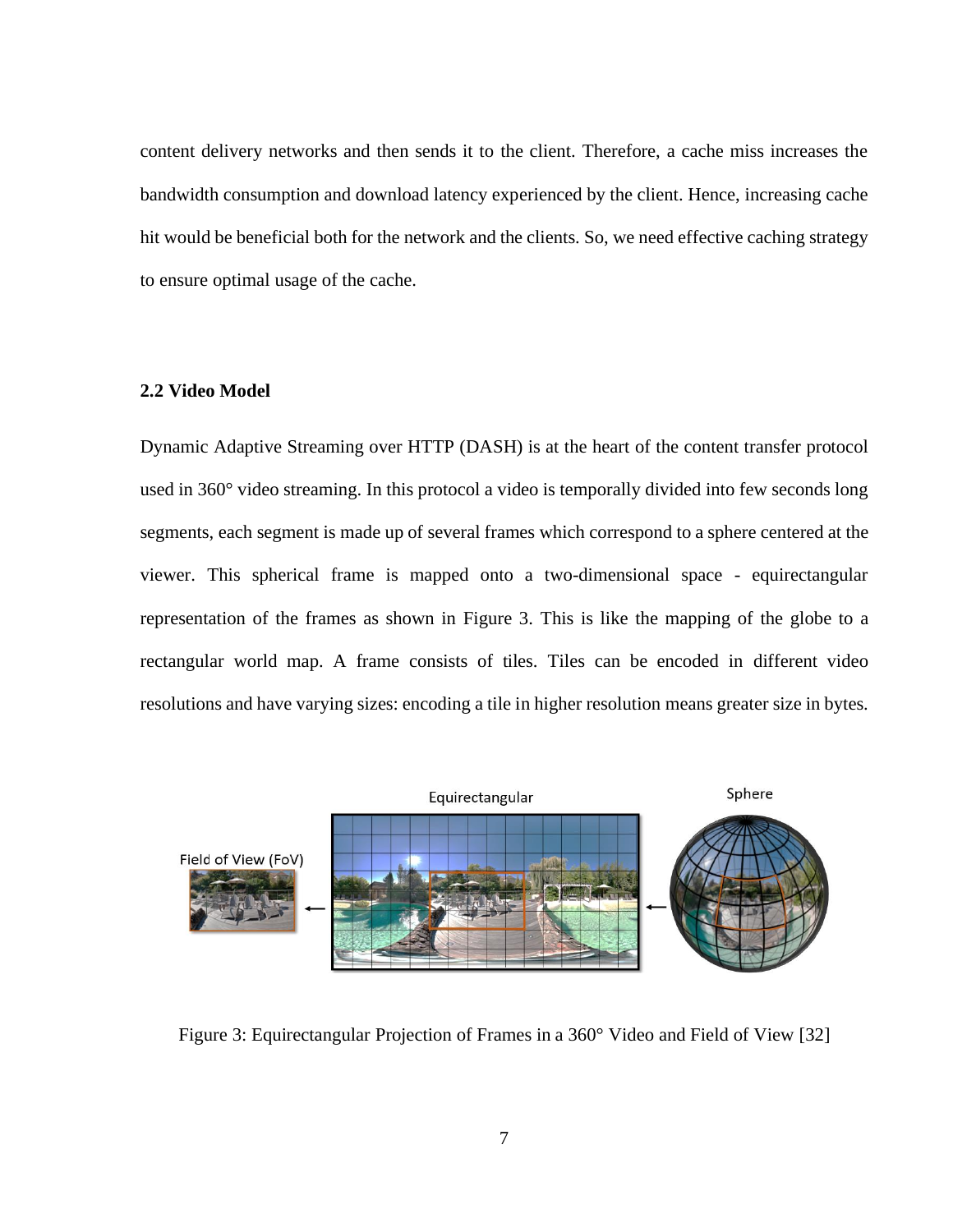Each frame in a 360 $^{\circ}$  video is made up of M x N array of tiles as shown in Figure 4. Here M is the number of vertical tiles on each column and  $N$  is the number of horizontal tiles on each row forming the equirectangular representation of the frame. A viewer cannot watch the entire frame at any given point in time. They watch only the part of the frame that is in the viewer's FoV. The entire figure depicts a frame, and the shaded portion represents a FoV in the frame. A viewers' FoV is broken into  $m \times n$  array of tiles. Here,  $m$  is the number of vertical tiles on each column, and  $n$  is the number of horizontal tiles on each row forming the FoV.



Figure 4: Tiling of each frame and the FoV

Each FoV in a frame is made up of r concentric rectangular ring of tiles around the center of the FoV as we see in Figure 5. We call this value r the radius of the FoV. The radius r of the FoV is equal to the value - Min  $\left(\frac{m}{2}\right)$  $\left[\frac{n}{2}\right], \left[\frac{n}{2}\right]$  $\frac{n}{2}$ ). These rings cover all the m x n tiles in the FoV. The innermost central ring in the FoV has m – 2  $*(r - 1)$  vertical tiles on each column and n – 2  $*(r - 1)$ horizontal tiles on each row. All other outer rings form concentric rectangular rings around the central ring. These outer rings have a width of 1 tile around its immediate inner ring.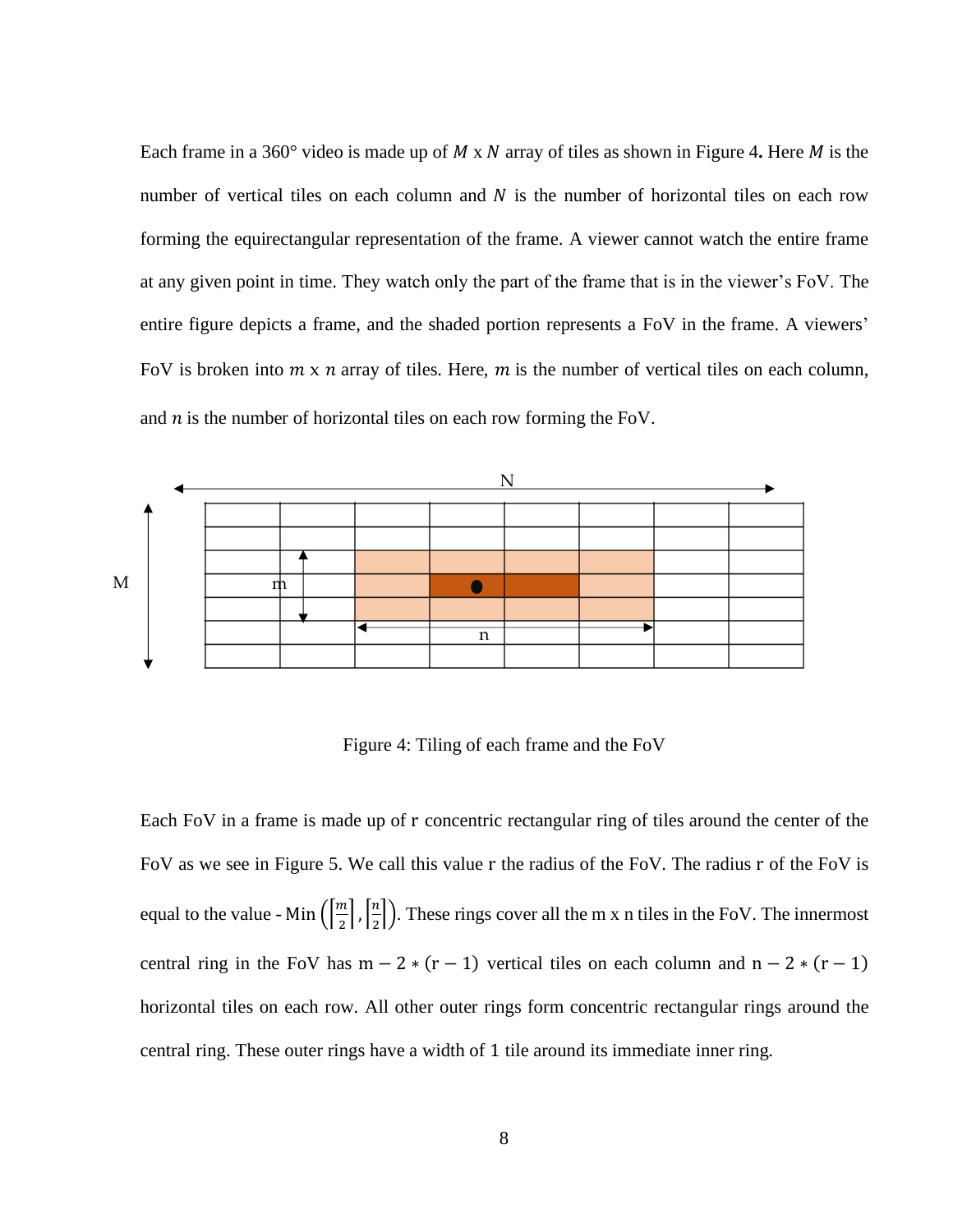

Figure 5: Illustration of Center and Rings of a sample FoV

Past viewer's FoVs in each frame in a 360° video could be grouped into x different clusters [17]. So, each frame in the video could have x different FoV clusters based on the past viewers viewing pattern. This value of x would differ across different frames. x would also change in the same frame with time. Each cluster could be made up of overlapping or non-overlapping FoVs of different users.

### **2.3 Voting Models**

Since clients watch only a part of the 360° video at a time, their FoV shows which part of the video they are interested in. Anything outside the FoV, is what the viewer chooses to ignore which tells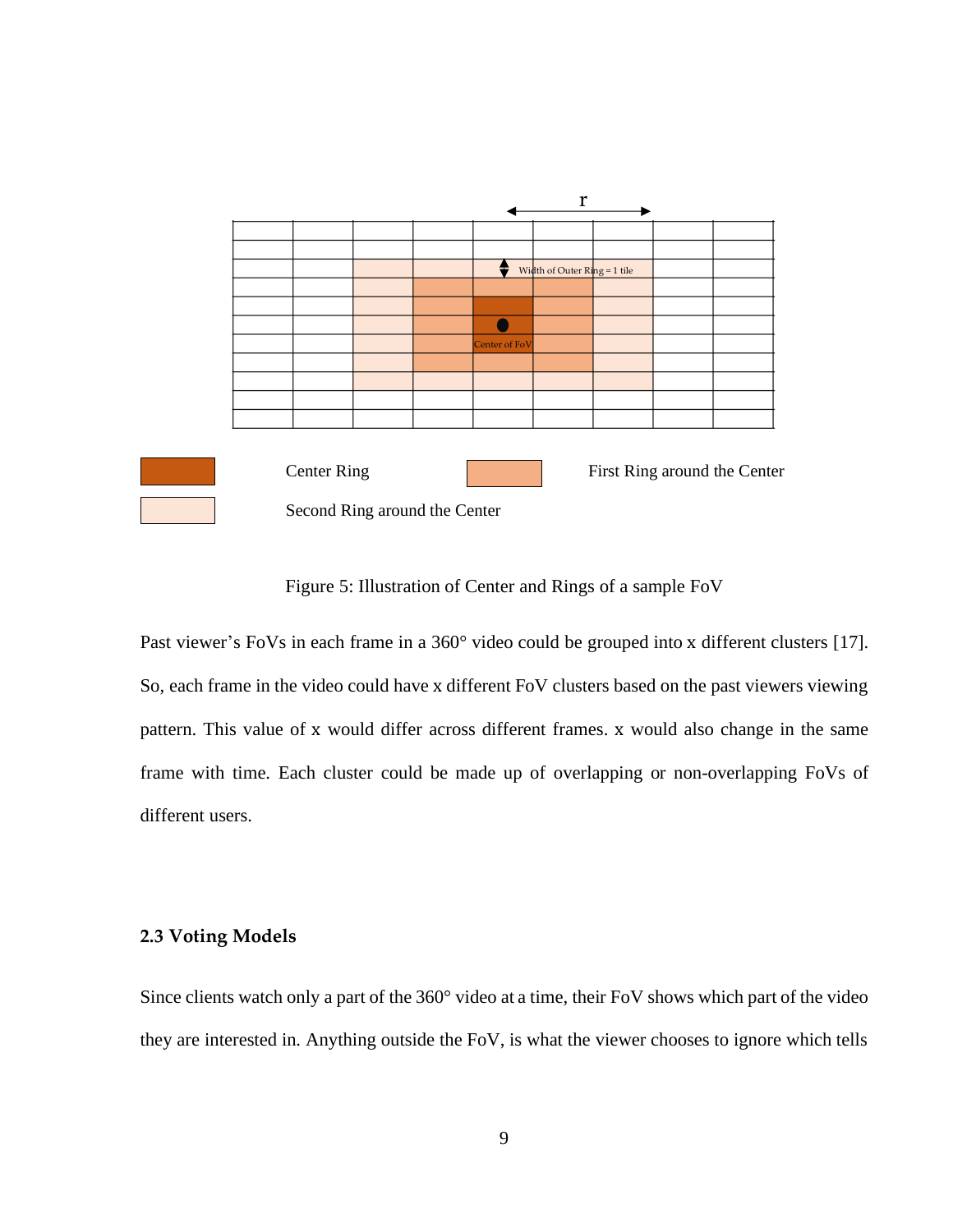that the user is comparatively less interested in the other regions on the video frame. Even in an FOV there are tiles arranged in the form of concentric rectangular rings, with tiles on the ring at the center being the tiles of highest importance since the users focus on the center of the FOV. Tiles on the subsequent rings are of lower importance, farther the ring from the center the lesser the importance. This is analogous to multi-party election system where there are multiple candidates fighting an election and there are voters who cast a preference list of votes for those candidates. The candidates in the election here are the tiles in a frame and the voters are the viewers watching the video, their preference list of votes contain the tiles in all the rings that constitutes the FoV. If they are interested in a particular candidate, they cast their vote for those candidates with their eyes in the form of a preference list - by watching all the candidate tiles in that part of the video. Using this preference list, we consider the different voting methods. In all these methods, initially every tile starts with a clean slate and all of them has a vote of 0 associated with them. As viewers start watching videos, tiles on each frame get votes from the viewer if that tile is in the FoV. The cumulative vote associated with a tile on a ring  $r_k$ , at any point in time is given by  $V r_{k'}$ . With time this value may be different for different tiles on the ring.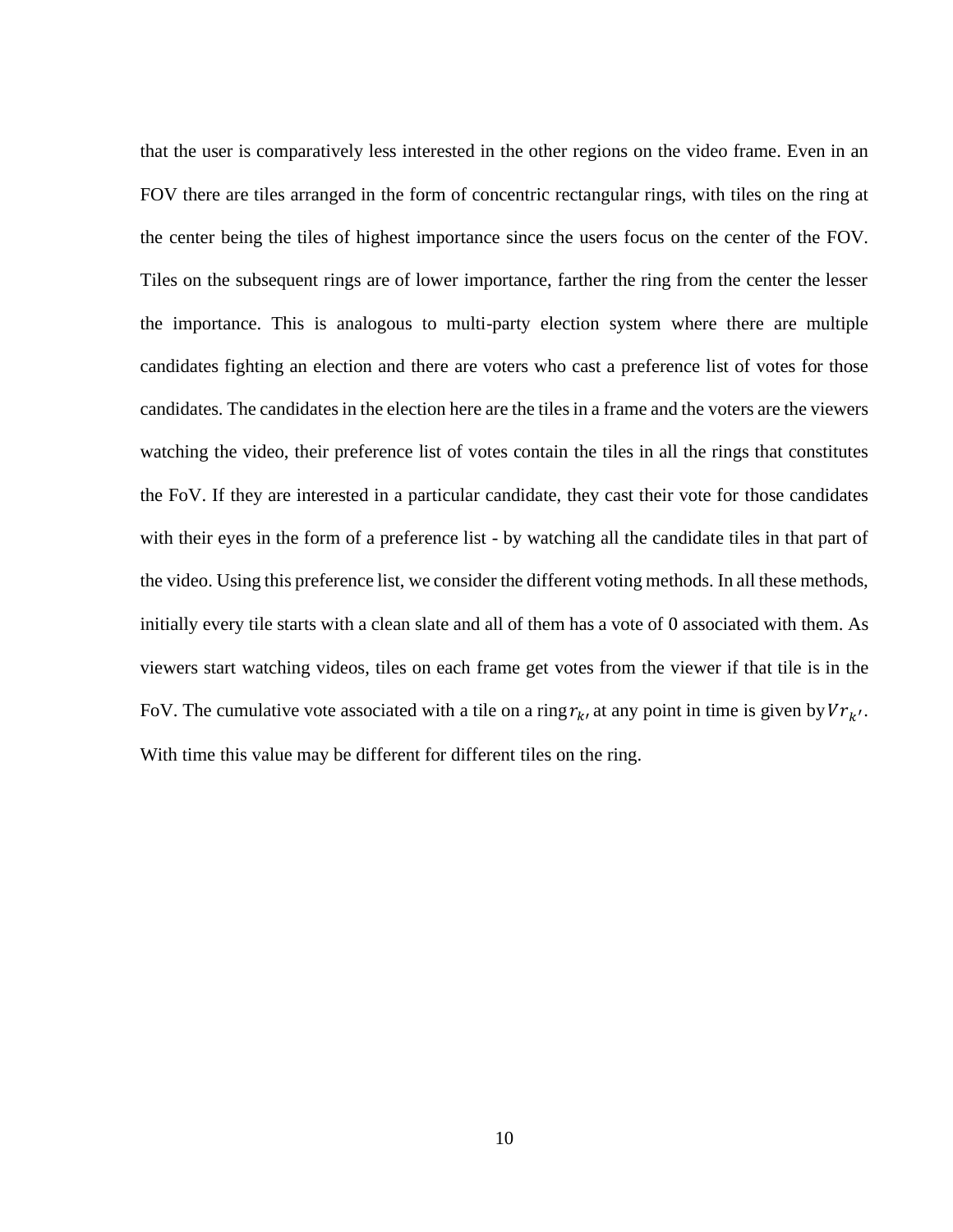## **CHAPTER 3 RELATED WORK**

Users watch a limited subset of tiles most of the time. However, they do not watch the same group of tiles [30]. Viewers can be divided into several clusters based on their region of interest (FoV) in the frame, with each region corresponding to a subset of tiles appearing in the users' FoV. In the past Density-Based Spatial Clustering of applications with Noise (DBSCAN) [30] has been used to cluster previous viewers' FoV in each frame and calculate the probability of tiles in each cluster being viewed. This probability is the same as the proportion of viewers mapped to that cluster. The maximum number of such clusters in a frame can be assessed using the Laakso-Taagepera Effective Number of Parties [13][28].

Heat maps have been traditionally used to make caching decisions of tiles in a 360° video in the edge cache server. Heat maps [15][17][32][33] use the concept of elections to cast votes in favor of tiles in the FoV of a user. We also use the works of Borda [3][5][10] and Dowdall [10] and apply it to our setup to see if they can overcome the shortcomings of the traditional heat map. We also introduce the idea of vote decay value to overcome the limitations of various voting methods.

#### **3.1 Traditional Heatmap**

In traditional heatmap approach every time a tile appears in the FoV of the viewer the tile is given a vote of 1. At any point of time the cumulative vote of each tile denotes the popularity of that tile in terms of all the past users' viewing histories. Ideally, popularity determines a tile's importance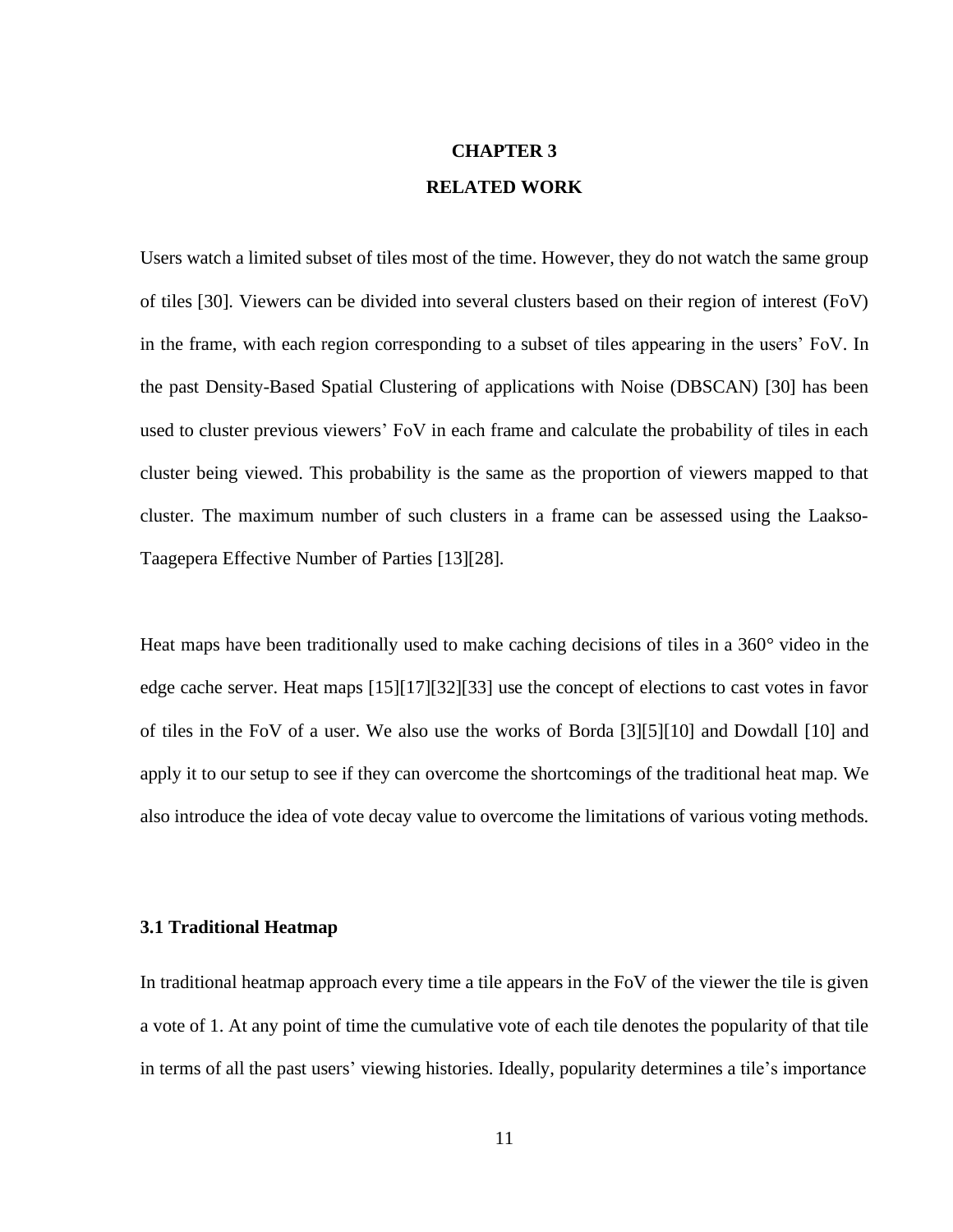in terms of being cached - more the popularity more is the importance to be cached. Since, each tile gets a vote of 1 as and when the tile appears in the FoV of the user, there is no distinction between the tiles at the center of the FoV and the ones at the periphery of the FoV, each tile in the FoV is equally important.

#### **3.2 Borda Count**

The Borda count [3][5][10] is used in elections in Slovenia to come up with a societal preference from a collection of individual preferences. Borda count gives highest weight to the first-choice candidates, and the wight reduces at a constant rate as we go down the ranked list of preferred candidates. In this method, the most preferred candidate of a voter among k candidates fighting the election gets k votes, the second most preferred candidate gets k– 1 votes, and so on from that voter. The least liked candidate gets 1 vote from the voter. Applying this to the setup of r rings of tiles in the FoV, the tiles on the center ring are the most preferred candidates. The center ring is the part on the video frame the user is most attracted to. In this method the tiles on the center ring get the highest number of votes  $r$ , and the tiles on the outermost ring get the lowest number of votes 1 each. The number of votes offered to tiles on each ring decreases as we go away from the center in arithmetic progression:  $r, r - 1, r - 2, ..., 2, 1$ . In this method, the difference in weight between any two consecutively ranked candidates is the same giving no preference to the better ranked candidates, that is the second-choice candidate is at a same disadvantage from the firstchoice candidate as is a third-choice candidate from the second-choice candidate.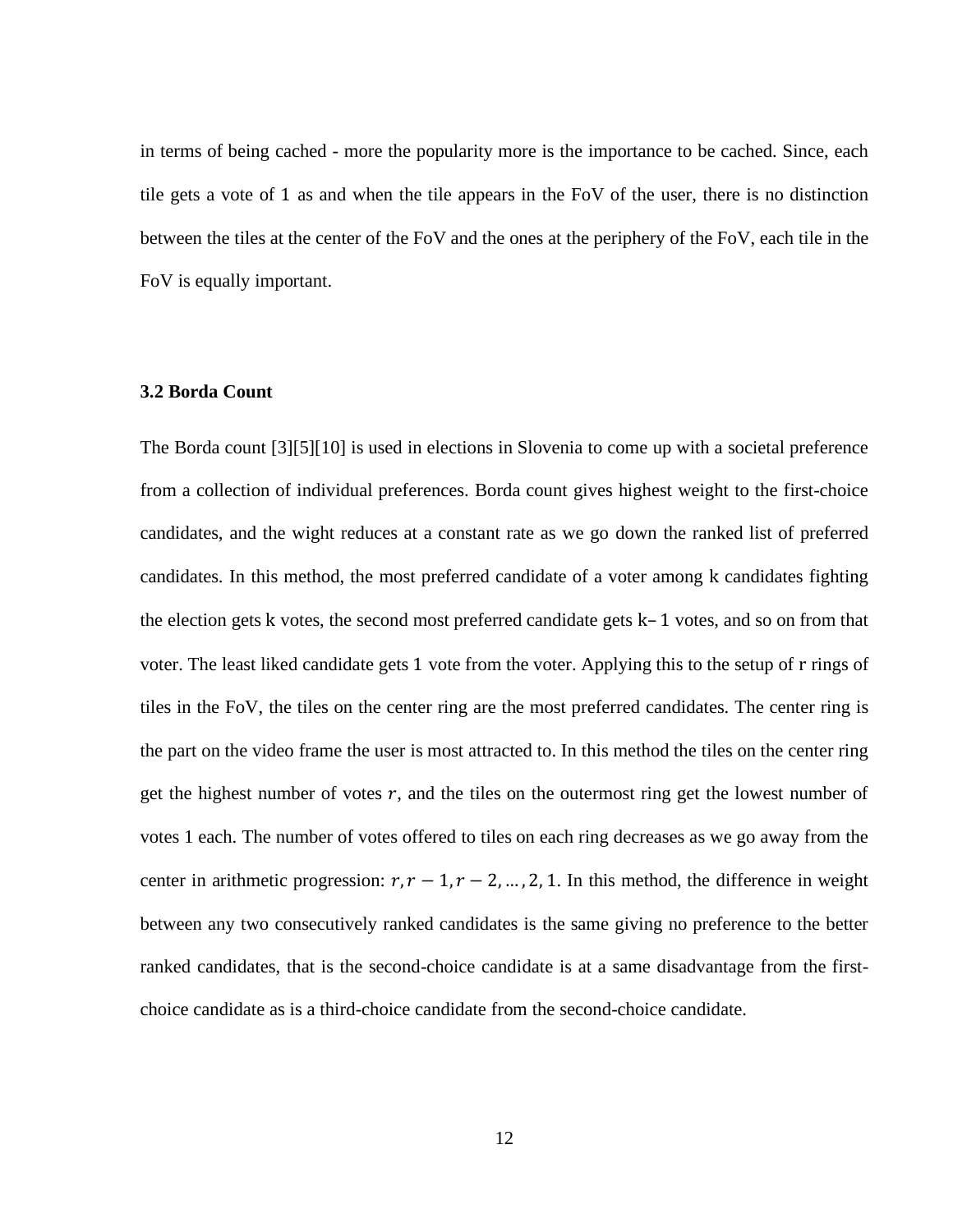#### **3.3 Dowdall Rule**

The Dowdall rule [10] is used in elections in the island of Nauru. Here the most preferred candidate is given a vote of 1, the second most preferred candidate is given a vote of  $1/2$ , the third is given a vote of 1/3, and so on. So, when this method is applied to the setup of r rings of tiles in the FoV, votes on the tiles on each ring changes in a harmonic progression:  $1, 1/2, 1/3, \ldots, 1/r$  for each ring around the center from the center itself to the periphery. So, in this method, the decline in the weight is not steady across rings as in Borda Count. The decline in weight is the fastest close to the center and tapers off as we move farther from the center. Afterall, the decline of 1/2 in the number of votes between the tiles in the two innermost rings is greater than the decline of 1/6 in the number of votes between the tiles on the second and third ring. Thus, a first-place candidate is given a much higher preference than the second-place candidate when compared to the preference given to the second-place candidate over the third-place candidate.

#### **3.4 Vote Decay Method**

In this method we use a decay value  $q$  to reduce the count of votes assigned to tiles as we move outward from the center ring to the peripheral ring. This vote assigned is in the form of a geometric progression where the common ratio is  $1/q$ . Thus, the count of votes assigned to tiles on each ring as we move away from the center looks like this:  $1,1/q, 1/q^2, \ldots, 1/q^{(r-1)}$  as we move from the center to the peripheral rings. In this method the decline in the votes is even more drastic than the normal Dowdall rule, thus increasing the difference in preference of the first-choice candidate over the second choice and so on. We can change the decay value  $q$  as and when required independently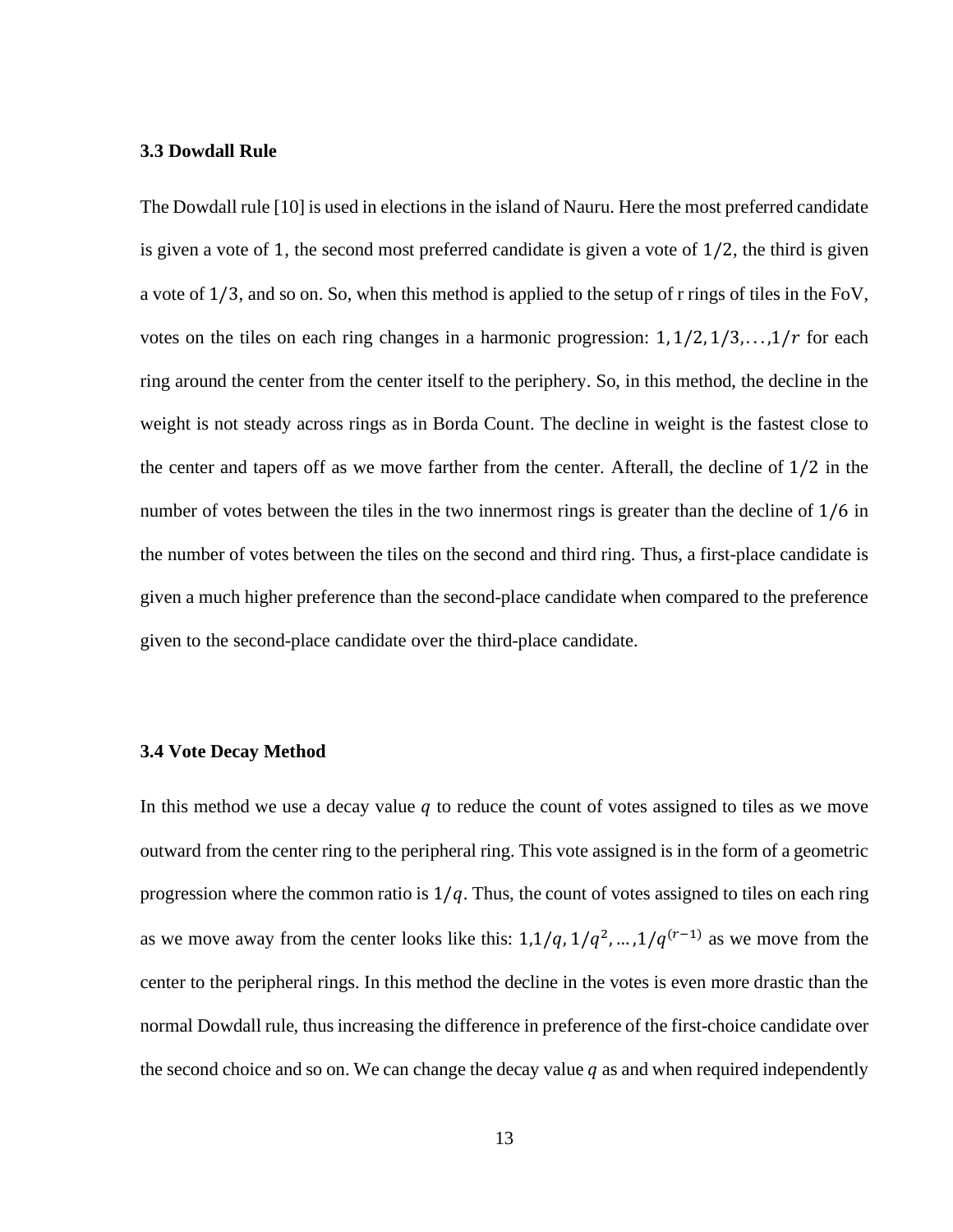without changing any other parameters to increase/decrease the weight of votes given to a candidate over the next preferred candidate. When we change the decay factor  $q$  with time, all the votes that were cast by the past viewers need to be recalculated with the changed value of  $q$ .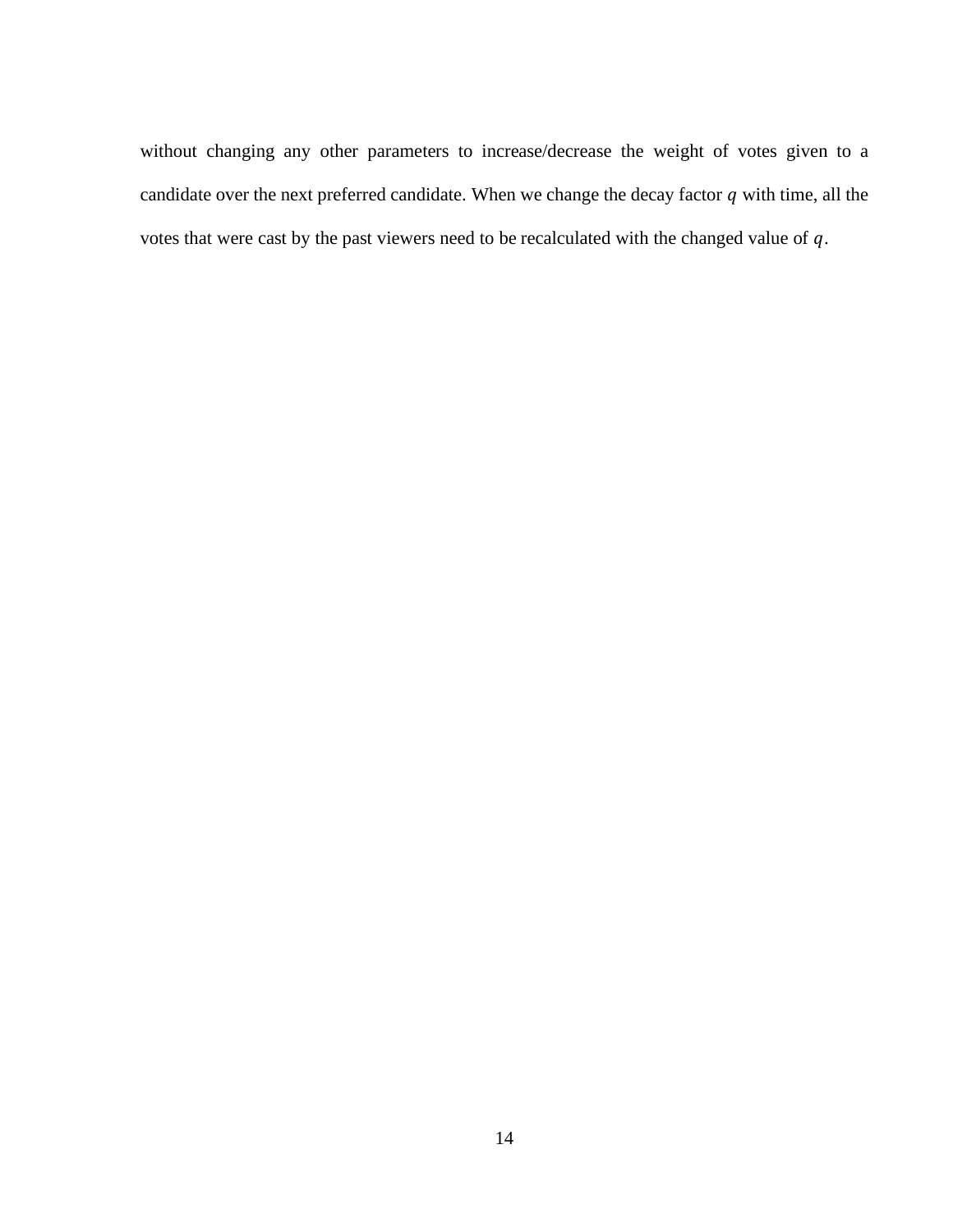#### **CHAPTER 4**

#### **PROPOSED METHODS AND RESULTS**

number of effective clusters is determined by the formula  $N = 1/\sum_{i=1}^n p_i^2$  where N is the effective As per the system architecture in Chapter 2, each frame in a segment has  $M \times N$  tiles, the video server maintains information of the votes associated with each tile in a frame, based on all previous viewers' viewing history. These votes are assigned to each tile based on the voting protocol used - traditional heat map, Borda, Dowdall rule, or Vote Decay based voting method. As discussed earlier, votes assigned to a tile is determined by two factors: (i) how frequently a tile appears in a viewer's FoV and (ii) the proximity of the tile to the center of the FoV. To address viewers' Quality of Experience, it is desirable that we cache the most popular contents at high resolution and less popular content at a slightly lower resolution on the edge cache server, unpopular contents can be chosen not to be cached at all. We group all these FoVs into different clusters based on past viewers' region of interest in each frame and calculate the proportion of viewers viewing a particular cluster. We can cap the number of FoVs or clusters to be considered for caching using the Laakso-Taagepera Effective Number of Parties [13][28]. In this approach, the maximum number of clusters,  $p_i$  is the proportion of users viewing that cluster and  $n$  is the total number of clusters in the frame. We would take one extra ring around the periphery of the FoV as a margin ring to ensure that partial overlaps between the FoV and the tiles on each frame in a video segment is taken care of as in Figure 6.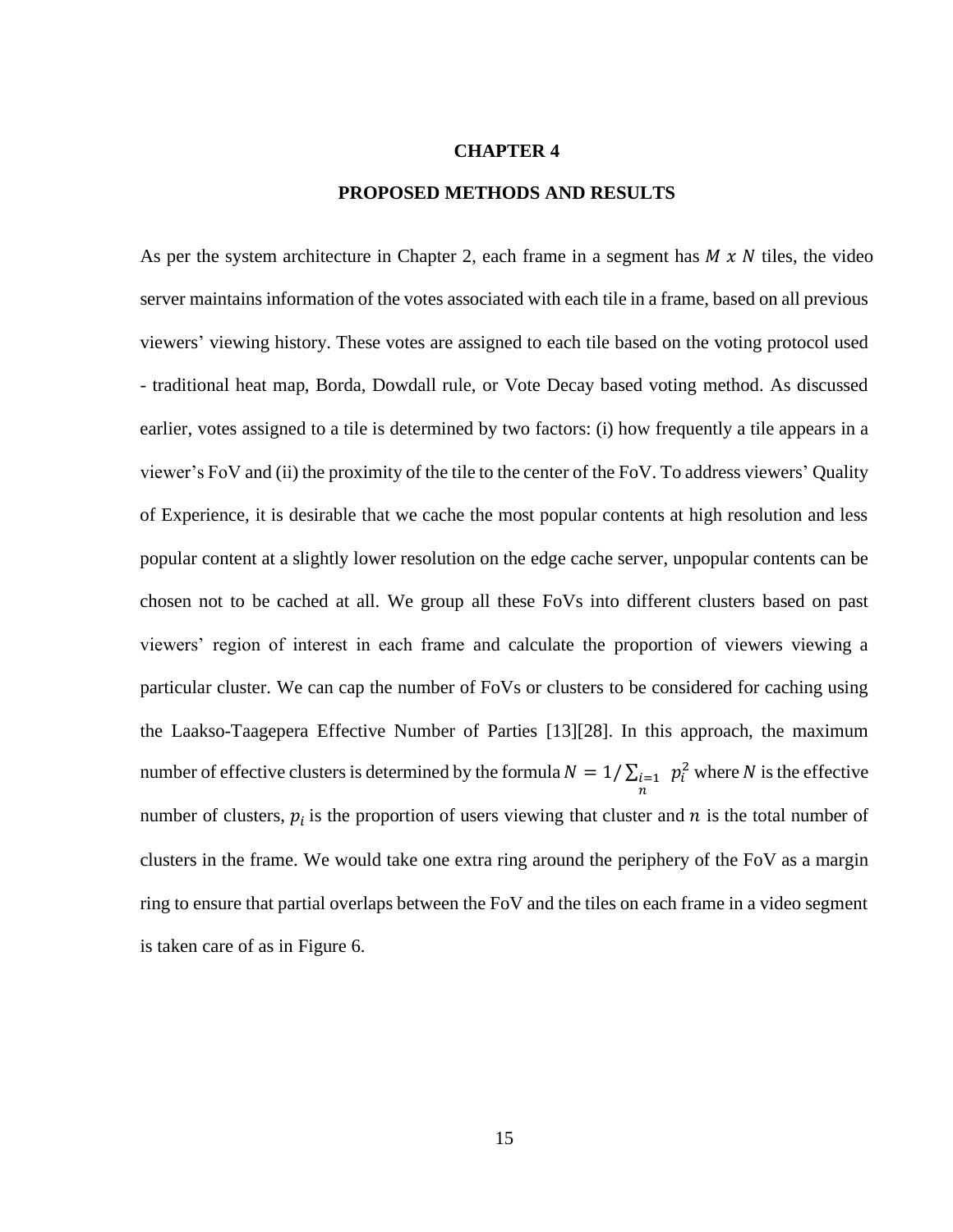|  |  | $\overline{\phantom{a}}$ |  |  |  |  |
|--|--|--------------------------|--|--|--|--|
|  |  |                          |  |  |  |  |
|  |  |                          |  |  |  |  |
|  |  |                          |  |  |  |  |
|  |  |                          |  |  |  |  |
|  |  |                          |  |  |  |  |

Figure 6: Illustration of FoV not perfectly aligned with the tiles

#### **Correctness Condition**

It is desirable to cache tiles with higher vote count at higher resolution compared to tiles with lower vote count. This will ensure good QoE and efficient usage of cache space. Based on this premise and since the tiles on the center ring of a FoV is more popular than the outer rings, we should ensure that a tile on an inner ring (close to the center of an FOV) has a cumulative vote count higher than the cumulative vote count of an adjacent tile on a comparatively outer ring in the FoV. A tile is said to be adjacent to another tile if and only if one of either the row or column of both the tiles is the same.

$$
V r_{j'} \ge V r_{k'}
$$

where  $r_{j'}$  and  $r_{k'}$  are two rings in an FoV *i*,  $r_{j'}$  is the inner ring closer to the center ring and  $r_{k'}$  is the outer ring farther away from the center ring as compared to  $r_{j'}$ , that is  $1 \le r_{j'} < r_{k'} \le r$ . This is shown in Figure 7. This condition must hold for the solution to be correct. We check under what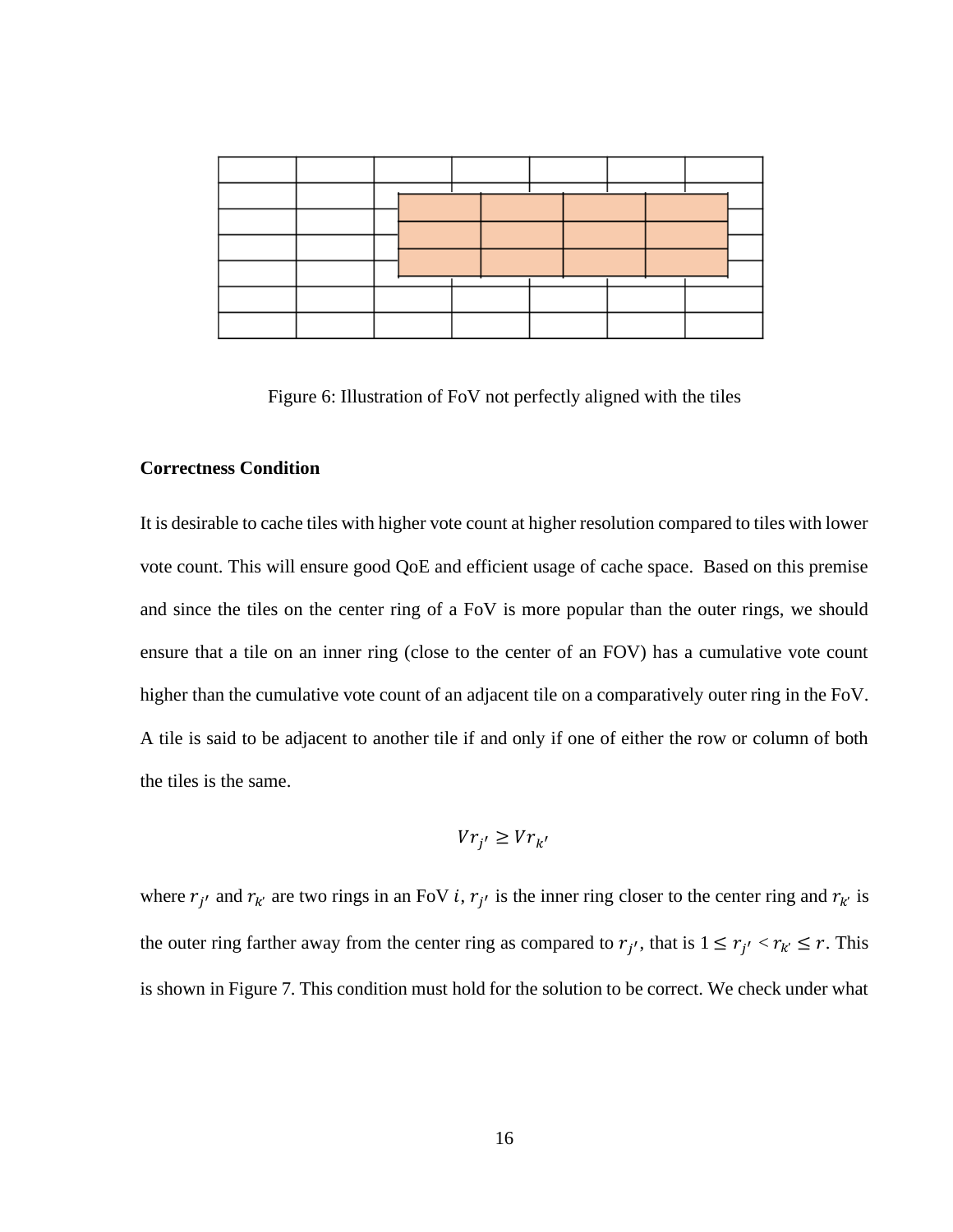conditions each method satisfies this correctness criteria, and if it is possible to achieve such a criterion to determine which method works best to determine importance of contents.



Figure 7: Depiction of center of the FoV, inner and outer rings around the center in FoV

#### **4.1 Traditional Heatmap**

Based on the traditional heat map approach, initially each  $M \times N$  tile in every frame of the 360° video has a vote of 0 associated with them. Each time a tile is in a viewers' FoV it gets a vote of 1, all other tiles not in the FoV get a vote of 0. The resultant heat map depicts how frequently each tile in a frame has appeared in the past viewers' FoV. This frequency depicts how popular a tile is - higher the frequency, higher the popularity and vice versa. The more popular a tile is, the more important it is to be considered for caching. As discussed earlier, the center ring of FoV in a frame of a video is more important than the peripheral ring on the FoV since that center ring is where the viewer is interested the most. So, in terms of viewers Quality of Experience it would be acceptable to have the tiles on the central ring at a higher resolution and the tiles on the peripheral rings at a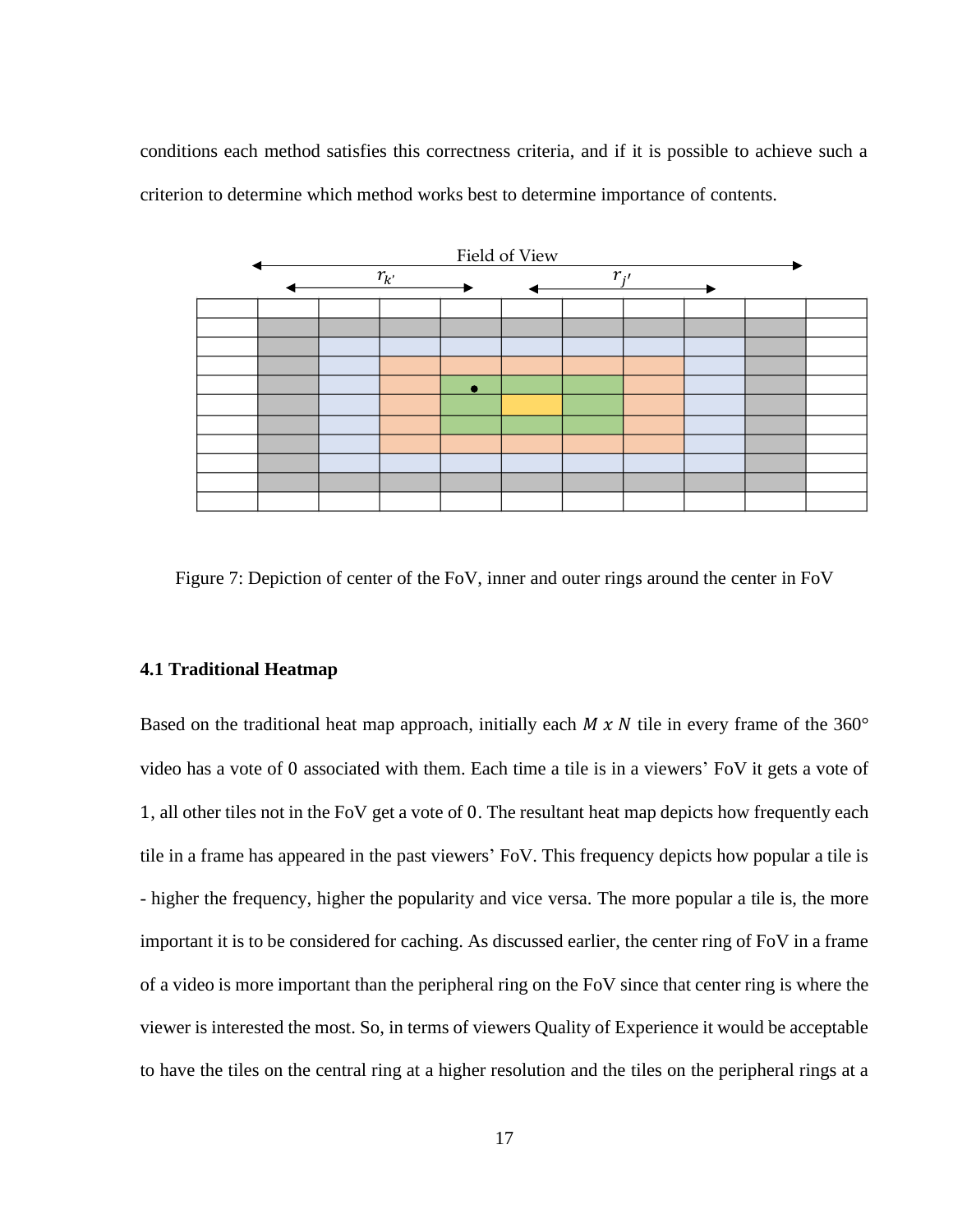slightly lower resolution, but the other way round would not be acceptable. But a heat map makes no difference between a tile on the center ring and a tile on the peripheral ring and casts equal votes to all the tiles in the FoV. Thus, in terms of achieving QoE and effective usage of edge cache storage, heat maps do not do a great job. Also, it is possible that  $FoVs i$  and  $j$  in a frame intersects with each other, that is the distance between the centers of FoV  $i$  and  $j$  is less than  $2r$ . Then there will be tiles that will be common in both these FoV,  $i \cap j$  is non-empty, and these tiles will get votes from both the FoVs. When the distance (d) between the center of the FoVs *i* and *j* is  $r < d$  $\leq$  2r then the votes of tiles on the outer peripheral rings would be greater than the votes of the tiles on the inner central rings, which violates the correctness condition. Thus, heat maps do not provide an efficient means of using cache storage and providing good QoE.

#### **Lemma**

For the solution using heat maps to be correct, the correctness condition  $V_{rj'} \geq V_{r_{k'}}$  must hold. A tile on an inner ring  $r_{j'}$  (close to the center of an FOV) should have a cumulative vote count  $(Vr_{j'})$  greater than the cumulative vote count  $(Vr_{k'})$  of an adjacent tile on a comparatively outer ring  $r_{k'}$  in the FoV.

#### **Proof**

If there are x FoVs in a frame of a video and the proportion of viewers looking at FoV *i* be  $p_i$ , then,  $\sum_{i=1}^{x} p_i = 1$ . This value  $p_i$  is also the probability of the FoV *i* to be viewed by a user. Then, using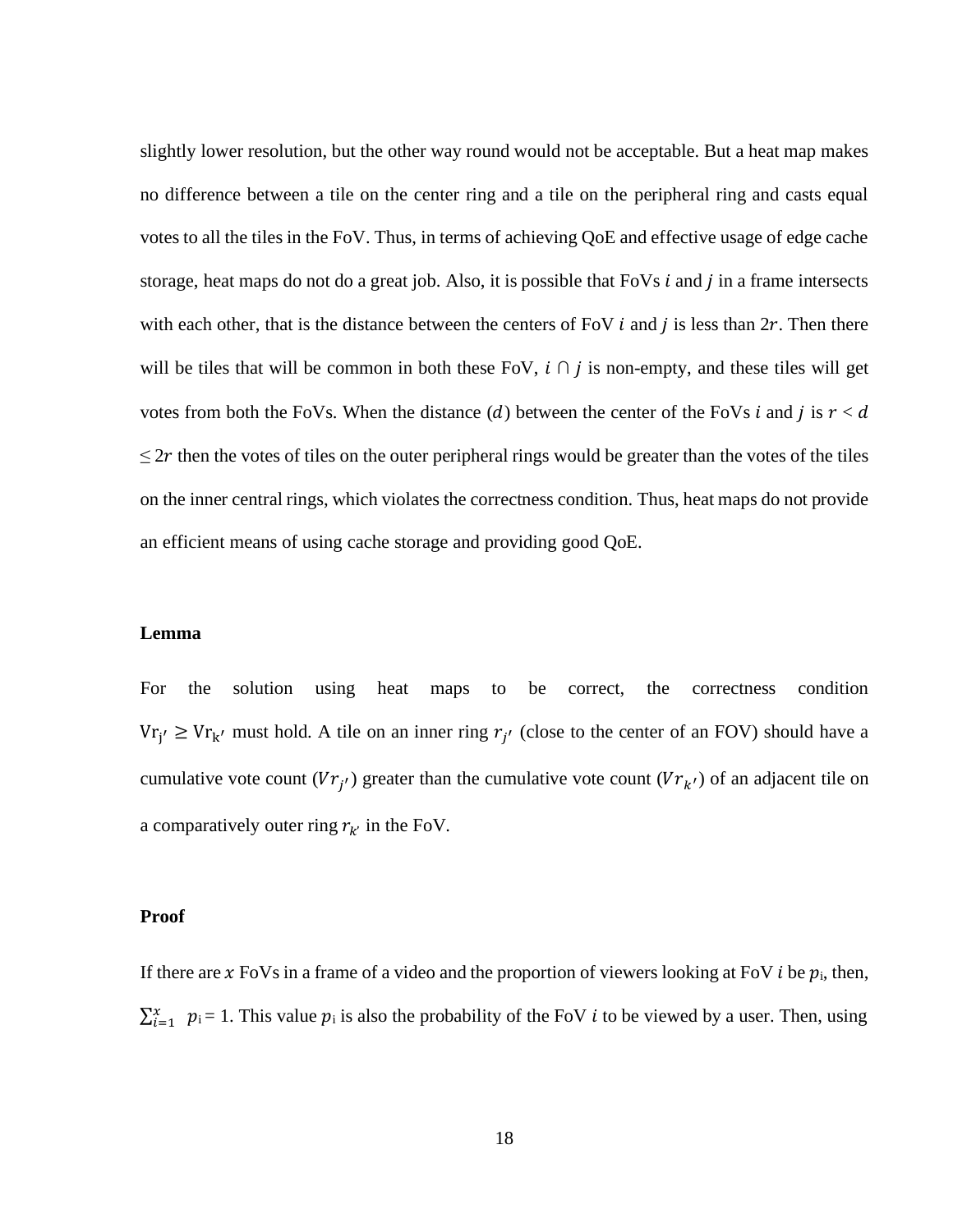the traditional heat map method all tiles in each FoV  $i$  would get a vote of 1 every time it is in the FoV. So, each tile in the FoV would have a normalized vote count of  $p_i * 1 = p_i$ .



Figure 8: Two non-overlapping FoVs with  $d > 2r$  and  $d = 2r$ 

If there is no intersection among FoVs that is the distance between the center of all FoVs  $d$  is greater than or equal to 2r, then the vote count of each tile in every ring on FoV i would be  $p_i$ . Thus, all rings in an FoV – inner or outer have the same number of votes  $V r_{j'} = V r_{k'}$  and the correctness condition holds.

Let y of these x FoVs ( $2 \le y \le x$ ) in the frame intersect with each other and form a cluster such that the distance d between the center of the FoVs is greater than  $r$  and less than  $2r$ ,  $r < d < 2r$ . We consider an FoV  $j$  in those  $y$  overlapping FoVs and all other  $y - 1$  FoVs in the cluster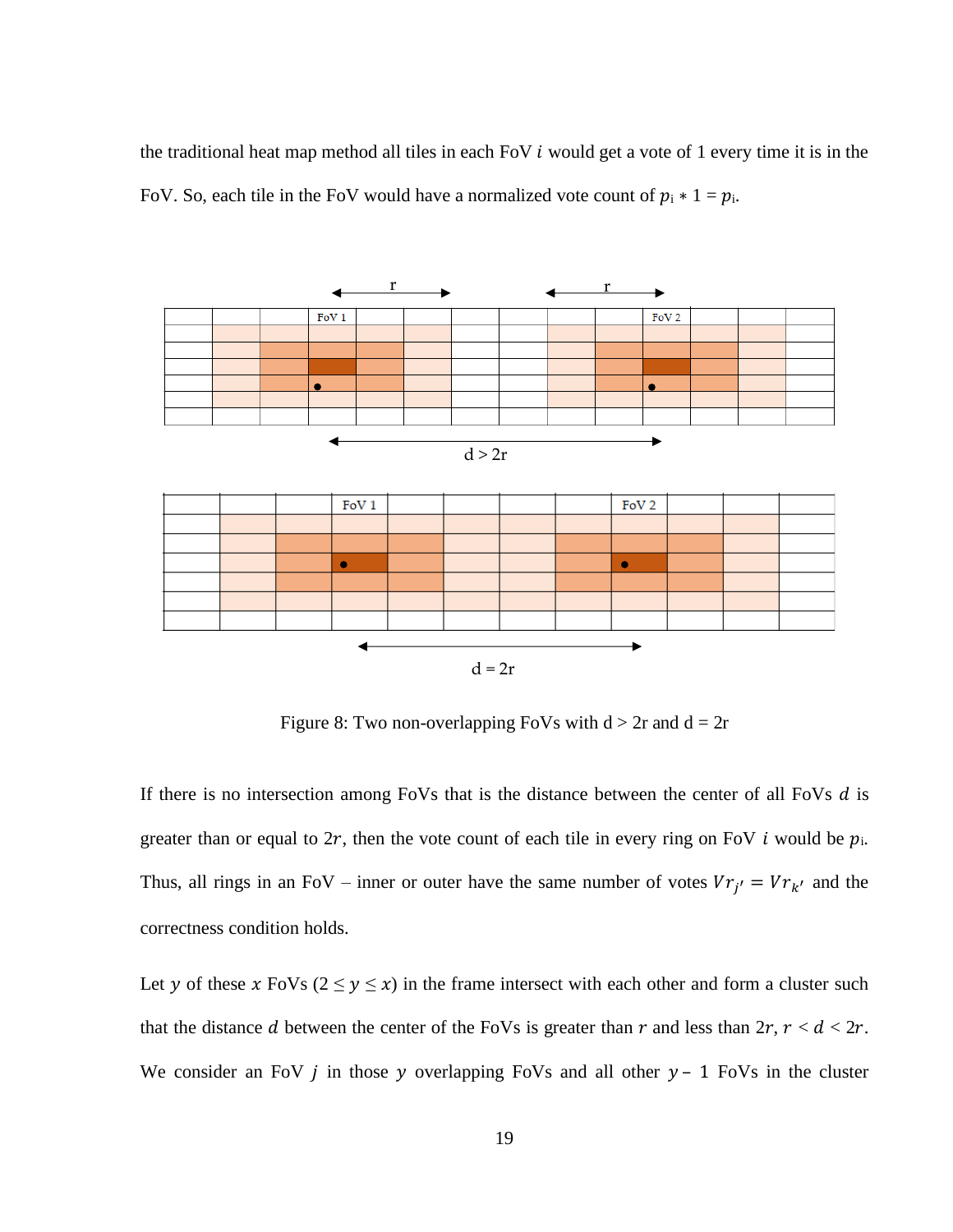separately. Each tile on the FoV  $j$  would have a normalized vote of  $p_j$ . Because of the overlap from the other  $y - 1$  FoVs, the tiles on the overlapping section would get an additional vote of  $\sum_{i \in y, i \neq j} p_i$  from the other  $y - 1$  FoVs. So cumulative normalized vote on tiles on the overlapping section  $V r_{k'} = \sum_{i \in y, i \neq j} p_i + p_j = \sum_{i \in y} p_i$ . Tiles on the immediate inner ring  $r_j$  would have a vote of  $V r_{j'} = p_j$ . Since  $2 \leq y$  there is at least another FoV in addition to FoV j. The sum of the proportion of viewers watching both these FoVs is greater than the proportion of viewers watching just FoV *j*. That is  $\sum_{i \in y} p_i = \sum_{i \in y, i \neq j} p_i + p_j > p_j$ ,  $V r_{k'} > V r_{j'}$  that is a tile on an outer ring would have a vote count greater than a tile on an inner ring. Thus, the correctness condition  $V r_{j'} \geq V r_{k'}$ does not hold. In heat map-based approach the correctness condition does not hold if there is an overlap between FoVs.

|    |    | FoV1 |    |    |             |  |    |    | FoV <sub>2</sub> |    |    |  |  |
|----|----|------|----|----|-------------|--|----|----|------------------|----|----|--|--|
| Pi | Pi | Pi   | Pi | Pi |             |  | Pi | Pi | Pi               | Pi | Pi |  |  |
| Pi | Pi | Pi   | Pi | Pi |             |  | Pi | Pi | Pi               | Pi | Pi |  |  |
| Pi | Pi | Pi   | Pi | Pi |             |  | Pi | Pi | D.               | Pi | Pi |  |  |
| Pi | Pi | Pi   | Pi | Pi |             |  | Pi | Pi | Pi               | Pi | Pi |  |  |
| Pi | Pi | Pi   | Pi | Pi |             |  | Pi | Pi | Pi               | Pi | Pi |  |  |
|    |    |      |    |    |             |  |    |    |                  |    |    |  |  |
|    |    |      |    |    |             |  |    |    |                  |    |    |  |  |
|    |    |      |    |    | $J \sim 2m$ |  |    |    |                  |    |    |  |  |

| а<br>ı |  |
|--------|--|
|--------|--|

|          |    |    | FoV <sub>1</sub> |    |    |    |    | FoV <sub>2</sub> |                |    |  |  |
|----------|----|----|------------------|----|----|----|----|------------------|----------------|----|--|--|
|          | Pi | Pi | Pi               | Pi | Pi | Pi | Pi | Pi               | Pi             | Pi |  |  |
|          | Pi | Pi | Pi               | Pi | Pi | Pi | Pi | Pi               | Pi             | Pi |  |  |
|          | Pi | Pi | Pi               | Pi | Pi | Pi | Pi | Pi               | P <sub>i</sub> | Pi |  |  |
|          | Pi | Pi | Pi               | Pi | Pi | Pi | Pi | Pi               | Pi             | Pi |  |  |
|          | Pi | Pi | Pi               | Pi | Pi | Pi | Pi | Pi               | Pi             | Pi |  |  |
|          |    |    |                  |    |    |    |    |                  |                |    |  |  |
| $d = 2r$ |    |    |                  |    |    |    |    |                  |                |    |  |  |

Figure 9: Votes of tiles of non-intersecting FoVs using Borda Count  $(d > 2r$  and  $d = 2r$ )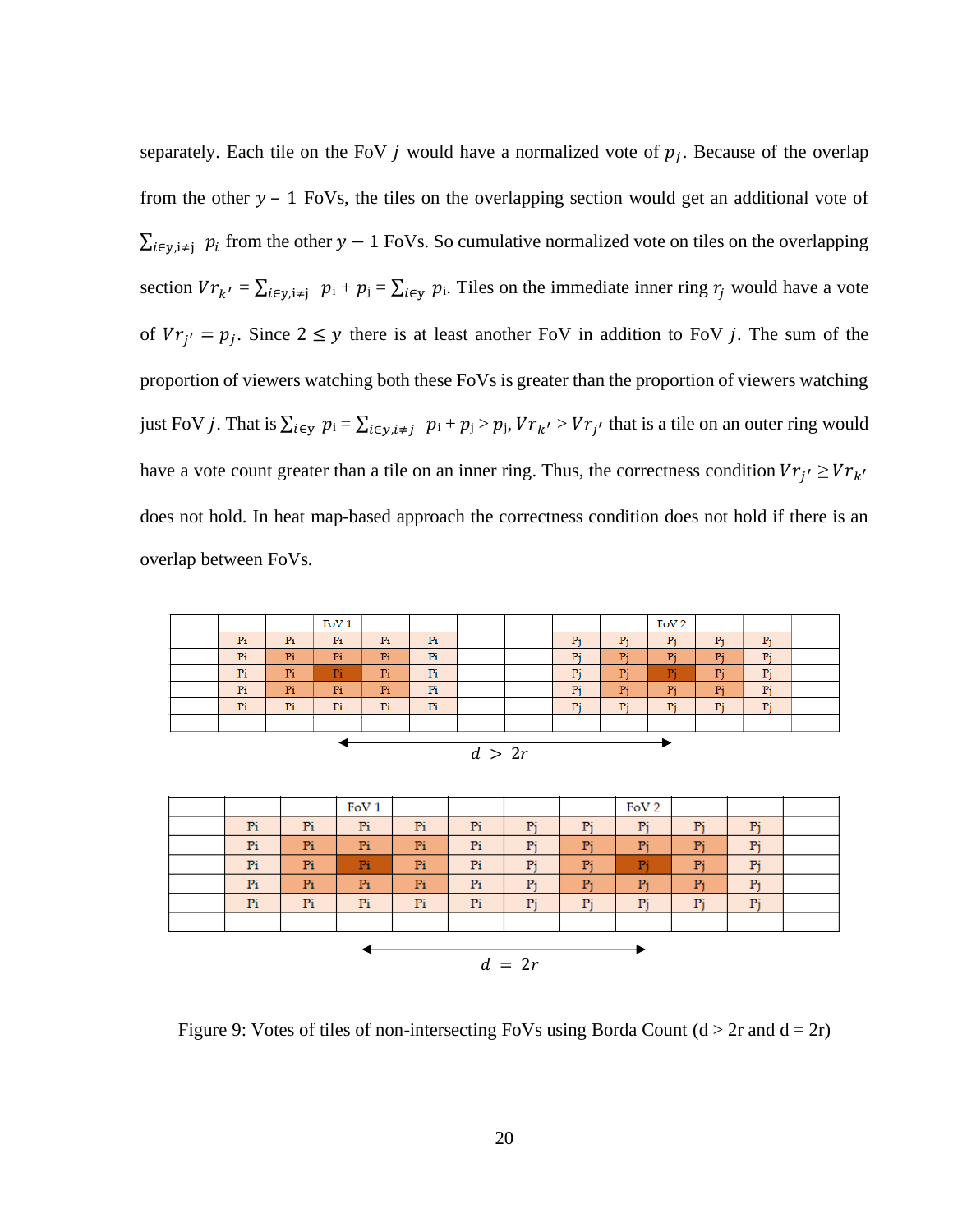Let us also look at the example in Figure 11. There are  $2 \text{ FoVs}$  of radius  $r - \text{ FoV}_1$  and  $\text{ FoV}_2$ . The distance between the center of the FoVs  $d$  is  $2r - 1$ , that is they overlap on the outermost ring. Let the proportion of users viewing FoV<sub>1</sub> be  $p_i$  and the proportion of users viewing FoV<sub>2</sub> be  $p_j$ . Now, let us evaluate only  $FoV_1$  - the normalized vote count of each tile on every ring in  $FoV_1$  is equal to  $p_i$ . Due to the overlap from FoV<sub>2</sub>, FoV<sub>2</sub> contribute a vote of  $p_j$  to the overlapping sections of  $FoV<sub>1</sub>$ . On the outer intersecting ring the tiles will have a cumulative normalized vote equal to the  $p_i + p_j$  as shown in the figure. Now this vote is greater than the vote  $p_i$  on the immediate inner ring of FoV<sub>1</sub> and  $p_i$  of FoV<sub>2</sub>. Thus, the correctness condition does not hold.



Figure 10: Two FoVs overlapping with each other  $(d < 2r)$ 

Heat maps give a lot of importance to the intersection regions of FoVs, so heatmaps should be used in scenarios where tiles on the intersecting regions of FoVs are of utmost priority to be cached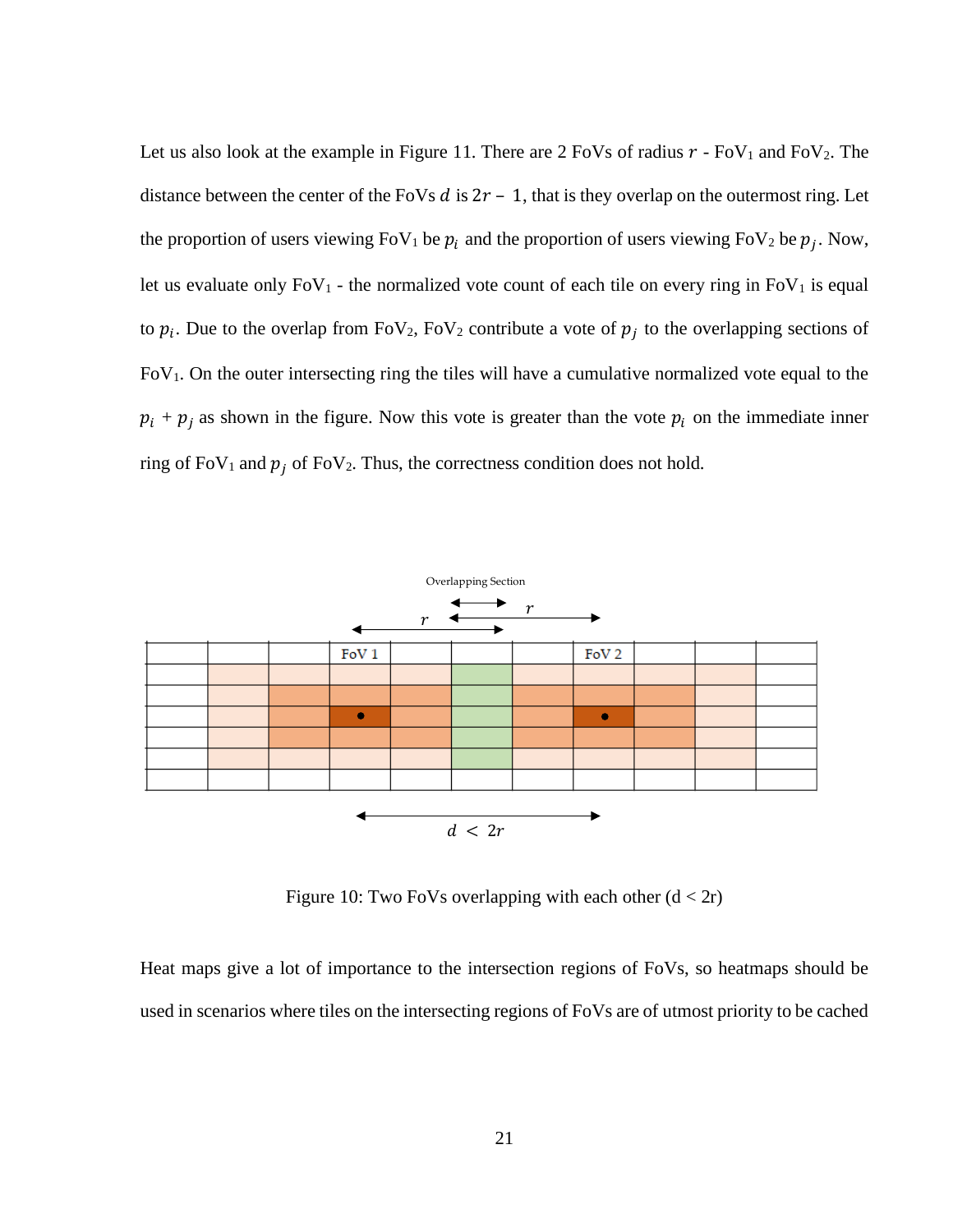to improve viewers' QoE. Heatmaps are not efficient means of voting if the tiles on the center ring are more important candidates to be cached to improve viewers' QoE.

|        |                |    | FoV <sub>1</sub> |    |           |    | FoV <sub>2</sub> |    |    |  |  |  |
|--------|----------------|----|------------------|----|-----------|----|------------------|----|----|--|--|--|
|        | P <sub>i</sub> | Pi | Pi               | Pi | $Pi + Pj$ | Pj | Pi               | Pj | Pi |  |  |  |
|        | Pi             | Pi | Pi               | Pi | $Pi + Pj$ | Pj | Pi               | Pj | Pi |  |  |  |
|        | P <sub>i</sub> | Pi | Pi               | Pi | $Pi + Pj$ | Pj | Pi               | Pj | Pi |  |  |  |
|        | P <sub>i</sub> | Pi | Pi               | Pi | $Pi + Pj$ | Pj | Pi               | Pj | Pi |  |  |  |
|        | Pi             | Pi | Pi               | Pi | $Pi + Pj$ | Pj | Pi               | Pj | Pi |  |  |  |
|        |                |    |                  |    |           |    |                  |    |    |  |  |  |
|        |                |    |                  |    |           |    |                  |    |    |  |  |  |
| d < 2r |                |    |                  |    |           |    |                  |    |    |  |  |  |
|        |                |    |                  |    |           |    |                  |    |    |  |  |  |

Figure 11: Votes of tiles of intersecting FoVs using Heat maps

#### **4.2 Voting using Borda Count**

In the voting using Borda Count, initially all  $M \times N$  tiles in every frame have a vote of 0 associated with them. Each time a tile is in the FoV, it gets a vote. All tiles on the center ring get  $r$  votes, all tiles on the immediate next outer ring get  $r-1$  votes, and so on, the tiles on the outermost peripheral ring get 1 vote. This method has both the factors mentioned earlier needed to ensure good QoE and effective usage of caching storage.

#### **Lemma**

For the solution using Borda Count to be correct, the correctness condition  $V_{f'_{j'}} \geq V_{r_{k'}}$  must hold. A tile on an inner ring  $r_{j'}$  (close to the center of an FOV) should have a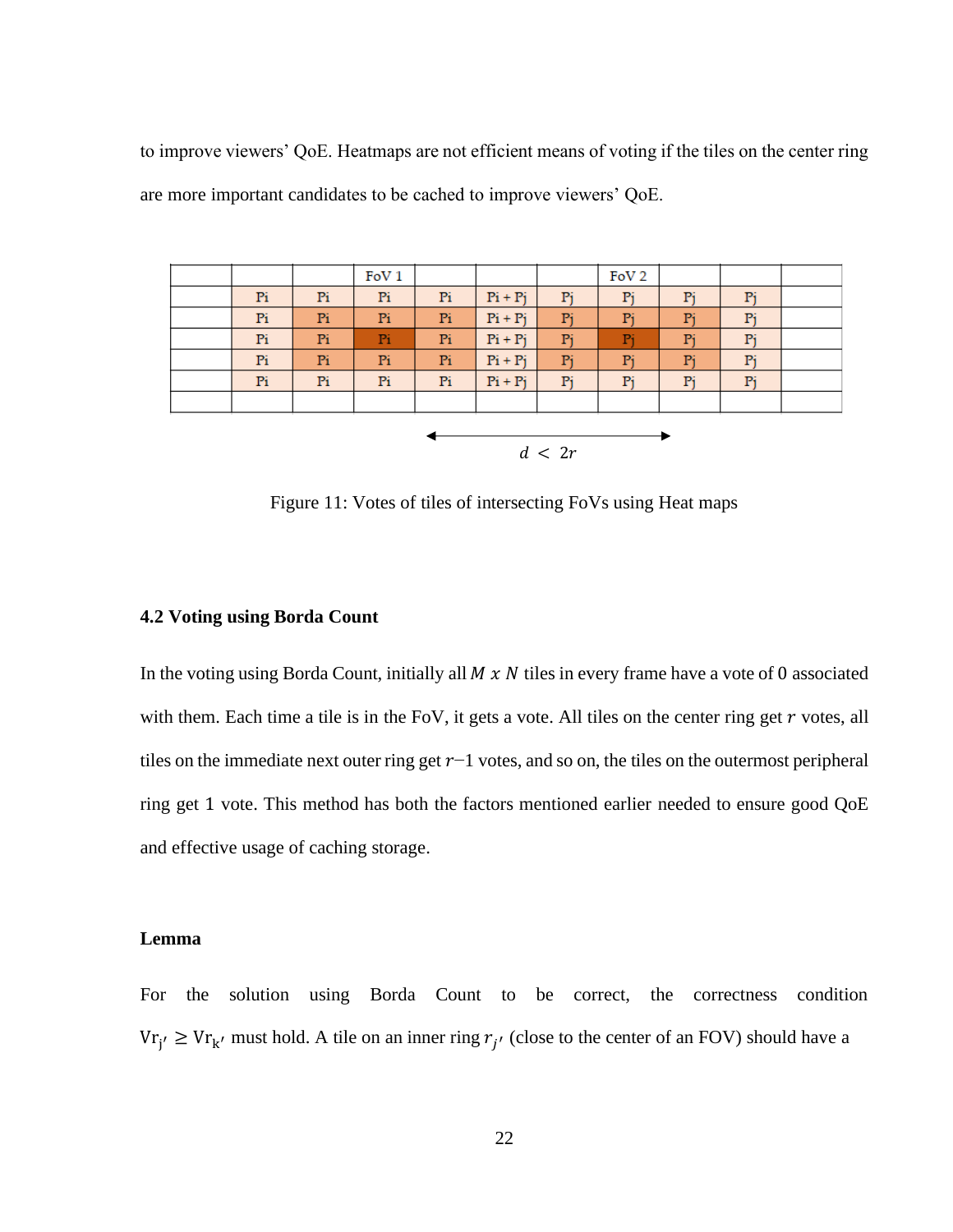cumulative vote count  $(Vr_{j'})$  greater than the cumulative vote count  $(Vr_{k'})$  of an adjacent tile on a comparatively outer ring  $r_{k'}$  in the FoV.

#### **Proof**

If there are x FoVs in a frame in the video and the proportion of viewers looking at FoV  $i$  be  $p_i$ , i.e.,  $\sum_{i=1}^{x} p_i = 1$  then using the method of voting with Borda Count, each FoV *i* will have vote counts on tiles on every ring around the center in an arithmetic progression decreasing as we go further away from the center. Tiles on the center ring will have  $r$  votes each, tiles on the first ring around the center will have  $r-1$  votes, decreasing all the way to the outermost ring where each tile will get just one vote.

Actual Votes on tiles on each ring in FoV  $i$ :

$$
r, r-1, r-2, \ldots, 2, 1
$$

Normalized Votes on tiles on each ring in FoV  $i$ :

$$
p_i * r, p_i * (r-1), p_i * (r-2), \ldots, p_i * 2, p_i * 1
$$

|          |          | FoV1     |          |                            |  |          |          | FoV <sub>2</sub> |          |          |  |
|----------|----------|----------|----------|----------------------------|--|----------|----------|------------------|----------|----------|--|
| $1 * P1$ | $1 * P1$ | $1 * P1$ | $1 * P1$ | $1 * P1$                   |  | $1 * P2$ | $1 * P2$ | $1 * P2$         | $1 * P2$ | $1 * P2$ |  |
| $1 * P1$ | $2 * P1$ | $2 * P1$ | $2 * P1$ | $1 * P1$                   |  | $1 * P2$ | $2 * P2$ | $2 * P2$         | $2 * P2$ | $1 * P2$ |  |
| $1 * P1$ | $2 * P1$ | $3 * P1$ | $2 * P1$ | $1 * P1$                   |  | $1 * P2$ | $2 * P2$ | $3 * P2$         | $2 * P2$ | $1 * P2$ |  |
| $1 * P1$ | $2 * P1$ | $2 * P1$ | $2 * P1$ | $\mathsf{I} * \mathsf{P}1$ |  | $1 * P2$ | $2 * P2$ | $2 * P2$         | $2 * P2$ | $1 * P2$ |  |
| $1 * P1$ | $1 * P1$ | $1 * P1$ | $1 * P1$ | $1 * P1$                   |  | $1 * P2$ | $1 * P2$ | $1 * P2$         | $1 * P2$ | $1 * P2$ |  |
|          |          |          |          |                            |  |          |          |                  |          |          |  |

Figure 12: Votes of tiles of non-intersecting FoVs using Borda Count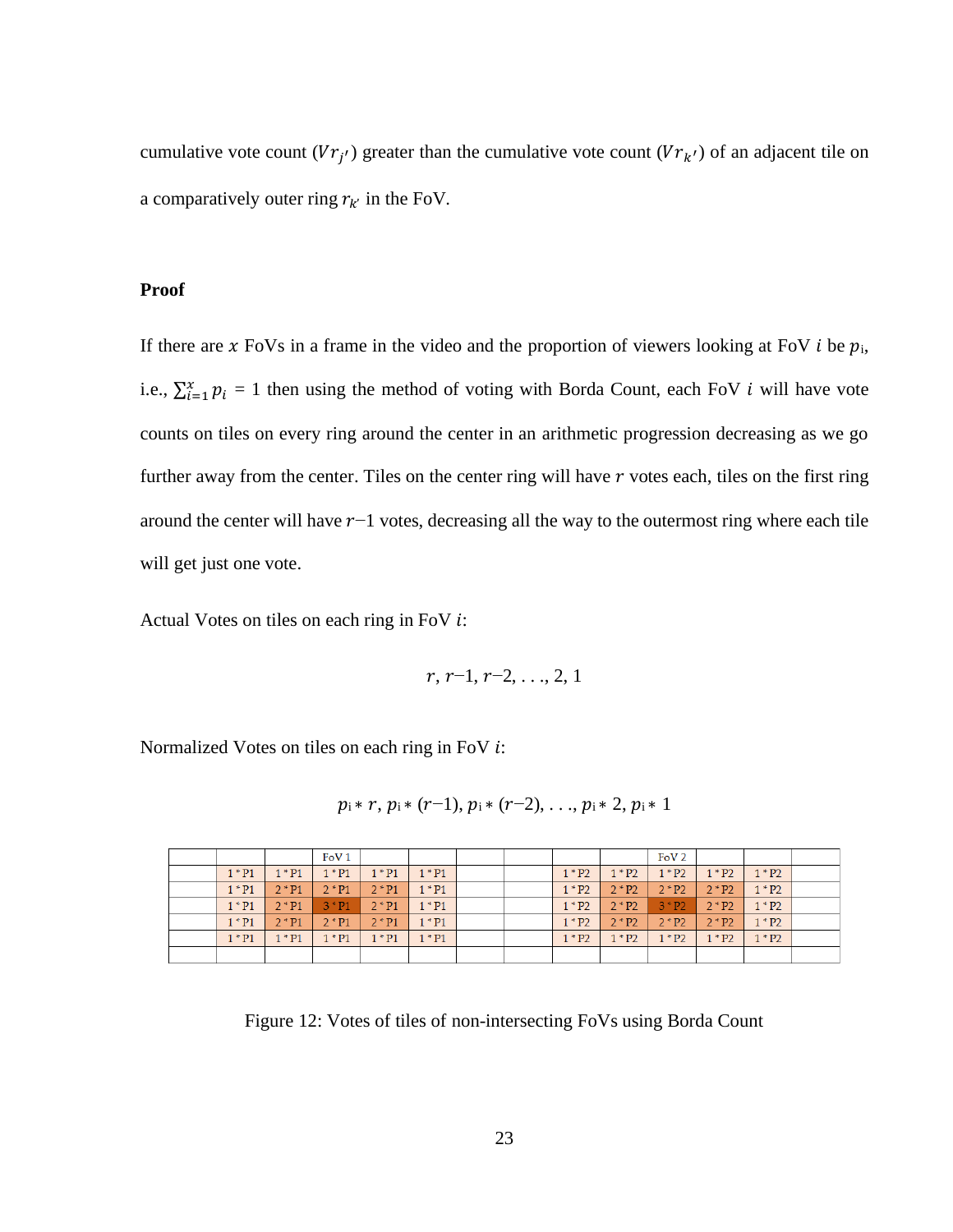Without any overlap among FoVs the correctness condition holds true based on the voting criteria. This is because  $V_{rj'}$ , the cumulative normalized vote of a tile on an inner ring  $r_{j'}$  is always greater than  $V r_{k'}$ , the cumulative normalized vote of a tile on an outer ring  $r_{k'}$ .

|  |          |          | FoV <sub>1</sub> |          |                                   |          | FoV <sub>2</sub> |          |          |  |
|--|----------|----------|------------------|----------|-----------------------------------|----------|------------------|----------|----------|--|
|  | $1 * P1$ | $1 * P1$ | $1 * P1$         | $1 * P1$ | $ P1 + P2 $ $1 * P2$ $1 * P2$ $ $ |          |                  | $1 * P2$ | $1 * P2$ |  |
|  | $1 * P1$ | $2 * P1$ | $2 * P1$         | $2 * P1$ | $P1 + P2$                         | $2 * P2$ | $2 * P2$         | $2 * P2$ | $1 * P2$ |  |
|  | $1 * P1$ | $2 * P1$ | $3 * P1$         | $2 * P1$ | $P1 + P2$   $2 * P2$              |          | $3 * P2$         | $2 * P2$ | $1 * P2$ |  |
|  | $1 * P1$ | $2 * P1$ | $2 * P1$         | $2 * P1$ | $P1 + P2$                         | $2 * P2$ | $2 * P2$         | $2 * P2$ | $1 * P2$ |  |
|  | $1 * P1$ | $1 * P1$ | $1 * P1$         | $1 * P1$ | $P1 + P2$                         | $1 * P2$ | $1 * P2$         | $1 * P2$ | $1 * P2$ |  |
|  |          |          |                  |          |                                   |          |                  |          |          |  |

Figure 13: Votes of tiles of intersecting FoVs using Borda Count

If there are  $\gamma$  FoVs among those  $\chi$  FoVs in the frame that overlap with each other and form a cluster,  $2 \le y \le x$ . Let an FoV *j* in those intersecting FoVs have an overlap with all other  $y - 1$ FoVs and that overlap is up to the  $k^{th}$  ring from the center, that is the distance between the center of the FoV *j* and all other intersecting FoVs is  $r + k$ . The tiles on the overlapping section of FoV *j* would receive votes from (i). The FoV  $j$  itself for being a part of it and (ii). The vote from the outermost ring of the other  $y - 1$  FoVs overlapping with it. The vote the tiles on the  $k + 1$ <sup>th</sup> ring will receive for being a part of FoV *j* is  $p_j * (r - k - 1)$ , and the vote cast by the outermost ring of the other  $y - 1$  FoVs is  $\sum_{i \in y} i \neq j$   $p_i * 1$ . The vote on the immediate inner ring of this overlapping section will have a vote of  $p_i * (r - k)$  for being a part of FoV j, and no other votes since there is no overlap on that ring.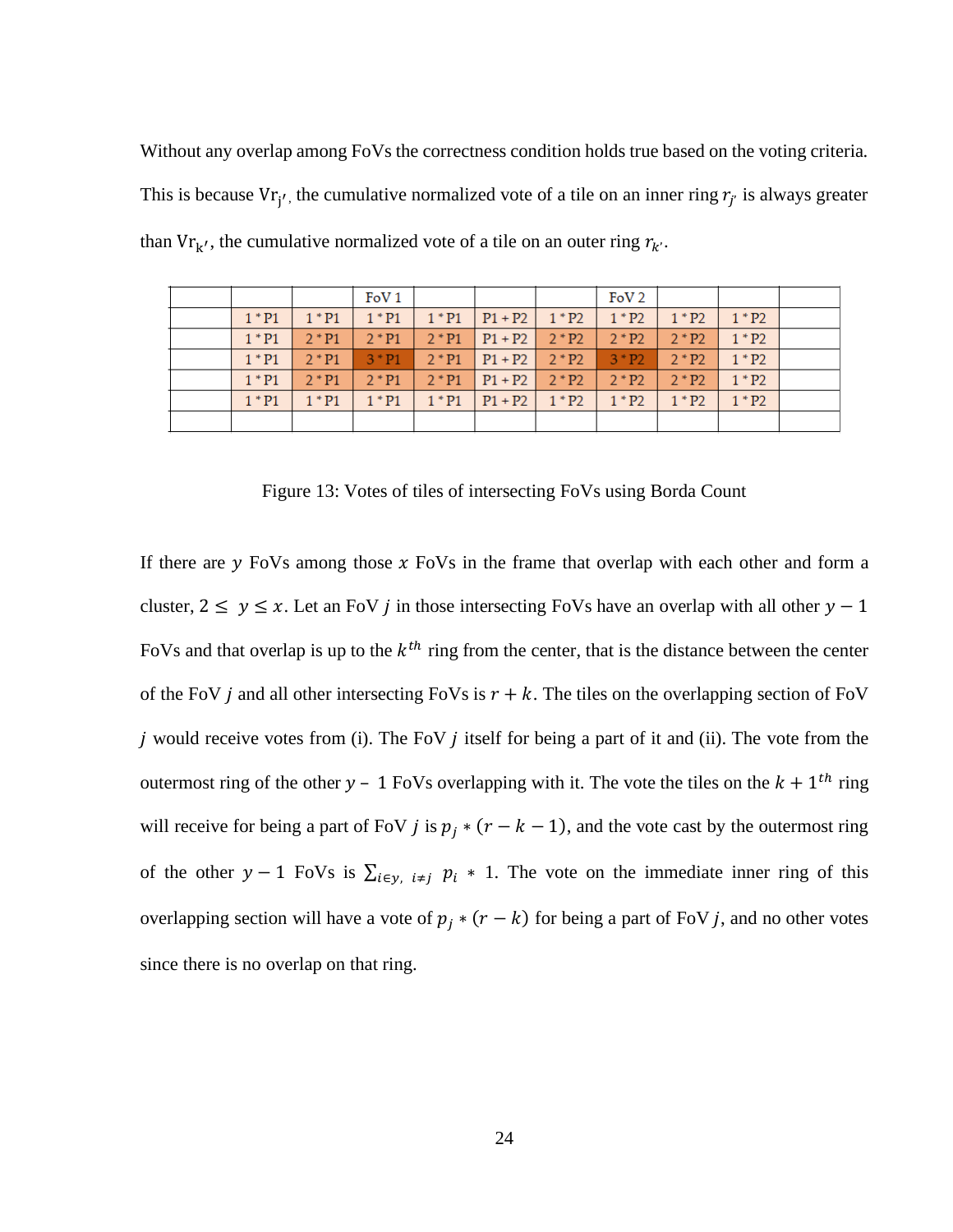The maximum cumulative vote count in the overlapping section is  $-$ 

$$
V_{r_{k'}} = p_j * (r - k - 1) + \sum_{i \in y, i \neq j} p_i * 1
$$
, where  $j \in y$ 

Cumulative Sum of votes of tiles on the immediate inner ring

$$
Vr_{j'} = p_j * (r-k)
$$
, where  $j \in y$ 

For the correctness condition to hold –

$$
V r_{j'} \geq V r_{k'}
$$

Solving the inequality,

$$
p_j * (r - k) \ge p_j * (r - k - 1) + \sum_{i \in y, i \ne j} p_i * 1
$$
  

$$
p_j \ge \sum_{i \in y, i \ne j} p_i
$$

So, the proportion of viewers watching each FoV that overlap in the cluster must be greater than or equal to the proportion of viewers watching the other videos in the cluster. This is only possible when  $y = 2$ , that is the cluster is made up of just 2 overlapping FoVs and both the FoVs have equal probabilities of getting viewed. So, the correctness condition stands good if any overlap of FoVs in the frame is constituted by maximum  $2$  FoVs  $i$  and  $j$ , and probabilities of these FoVs being viewed are equal,  $p_i = p_j$ . Otherwise, the correctness condition is not satisfied.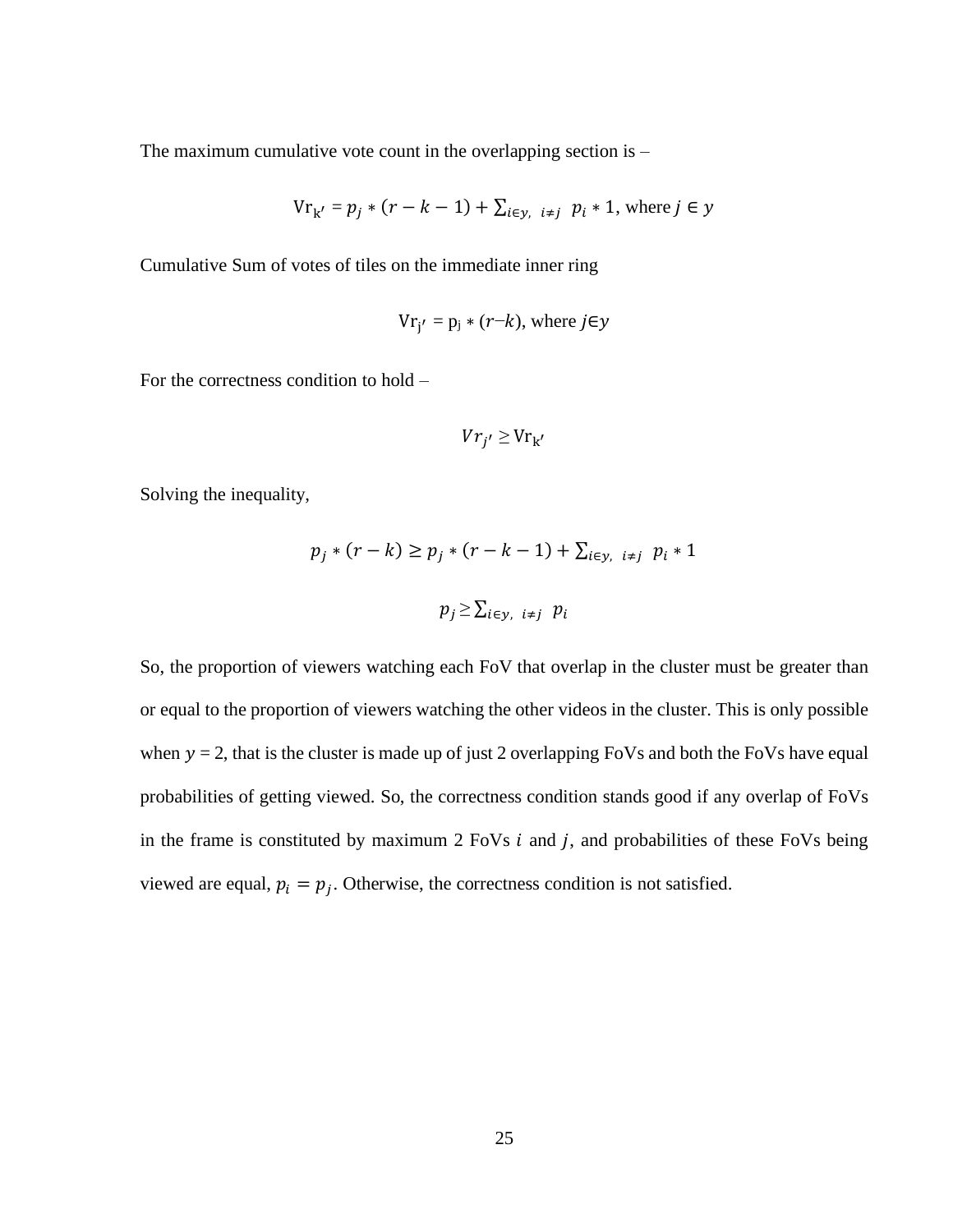#### **4.3 Voting using Dowdall Rule**

In the voting method using Dowdall Rule, initially all  $M \times N$  tiles in every frame in the video has a vote of 0 associated with them. Each time a tile is in the FoV, it gets a vote. All tiles on the center ring get 1 vote each, all tiles on the immediate next outer ring get a vote of 1/2, and the tiles on the next outer ring get a vote of 1/3 and so on, the tiles on the outermost peripheral ring gets a vote of  $1/r$ . This method has both the factors mentioned earlier needed to ensure good QoE and effective usage of caching storage.

#### **Lemma**

For the solution using Dowdall rue to be correct, the correctness condition  $V_{rj'} \geq V_{r_{k'}}$  must hold. A tile on an inner ring  $r_{j'}$  (close to the center of an FOV) should have a cumulative vote count  $(Vr_{j'})$  greater than the cumulative vote count  $(Vr_{k'})$  of an adjacent tile on a comparatively outer ring  $r_{k'}$  in the FoV.

#### **Proof**

If there are x FoVs in a frame in the video and the proportion of viewers looking at FoV  $i$  be  $p_i$ , i.e.,  $\sum_{i=1}^{x} p_i = 1$  then using the method of voting with Dowdall rule, each FoV *i* will have vote counts on tiles on every ring around the center in a harmonic progression decreasing as we go further away from the center. Tiles on the center ring will get a vote of 1 each, tiles on the first ring around the center will get a vote count of 1/2, decreasing all the way to the outermost ring where each tile will get  $1/r$  vote.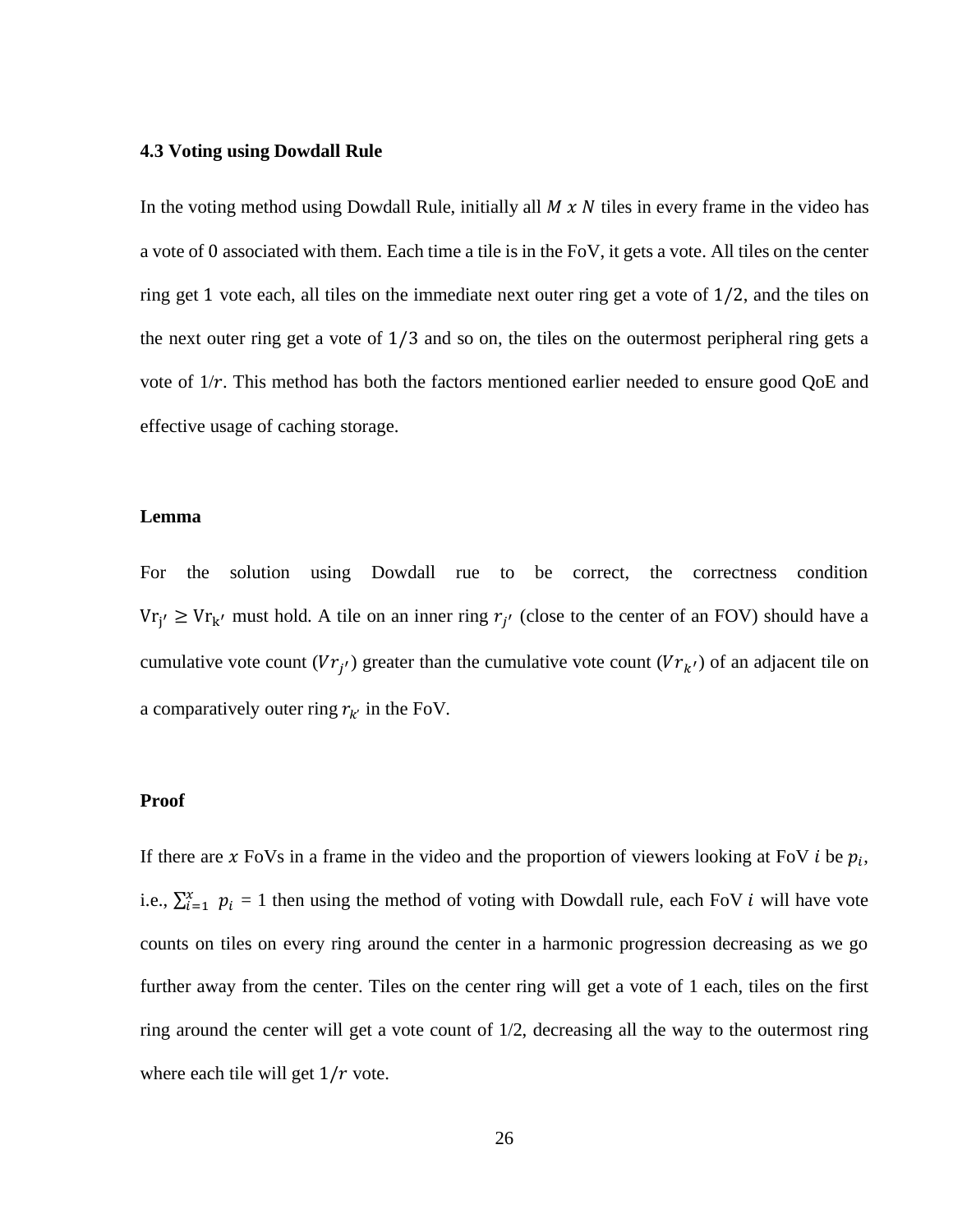Actual Votes on tiles on each ring in FoV  $i$ :

$$
1, 1/2, 1/3, \ldots, 1/(r-1), 1/r
$$

Normalized Votes of tiles on each ring in FoV i:

$$
p_i * 1, p_i * 1/2, p_i * 1/3, ..., p_i * 1/(r-1), p_i * 1/r
$$

|      |      | FoV1 |      |      |  |      |      | FoV <sub>2</sub> |      |      |  |
|------|------|------|------|------|--|------|------|------------------|------|------|--|
| P1/3 | P1/3 | P1/3 | P1/3 | P1/3 |  | P2/3 | P2/3 | P2/3             | P2/3 | P2/3 |  |
| P1/3 | P1/2 | P1/2 | P1/2 | P1/3 |  | P2/3 | P2/2 | P2/2             | P2/2 | P2/3 |  |
| P1/3 | P1/2 | P1   | P1/2 | P1/3 |  | P2/3 | P2/2 | P <sub>2</sub>   | P2/2 | P2/3 |  |
| P1/3 | P1/2 | P1/2 | P1/2 | P1/3 |  | P2/3 | P2/2 | P2/2             | P2/2 | P2/3 |  |
| P1/3 | P1/3 | P1/3 | P1/3 | P1/3 |  | P2/3 | P2/3 | P2/3             | P2/3 | P2/3 |  |
|      |      |      |      |      |  |      |      |                  |      |      |  |

Figure 14: Votes of tiles of non-intersecting FoVs using the Dowdall rule

|      |      | FoV1           |      |                   |      | FoV <sub>2</sub> |      |      |  |
|------|------|----------------|------|-------------------|------|------------------|------|------|--|
| P1/3 | P1/3 | P1/3           | P1/3 | $(P1 + P2)/3$     | P2/3 | P2/3             | P2/3 | P2/3 |  |
| P1/3 | P1/2 | P1/2           | P1/2 | $  (P1 + P2)/3  $ | P2/2 | P2/2             | P2/2 | P2/3 |  |
| P1/3 | P1/2 | P <sub>1</sub> | P1/2 | $  (P1 + P2)/3  $ | P2/2 | P2               | P2/2 | P2/3 |  |
| P1/3 | P1/2 | P1/2           | P1/2 | $  (P1 + P2)/3  $ | P2/2 | P2/2             | P2/2 | P2/3 |  |
| P1/3 | P1/3 | P1/3           | P1/3 | $(P1 + P2)/3$     | P2/3 | P2/3             | P2/3 | P2/3 |  |
|      |      |                |      |                   |      |                  |      |      |  |

Figure 15: Votes of tiles of intersecting FoVs using the Dowdall rule

Without any overlap among FoVs the correctness condition holds true based on the voting criteria. This is because  $V_{f_j'}$ , the cumulative normalized vote of a tile on an inner ring  $r_{j'}$  is always greater than  $V r_{k'}$ , the cumulative normalized vote of a tile on an outer ring  $r_{k'}$ .

If there are  $y$  FoVs of those  $x$  FoVs in the frame that overlap with each other and form a cluster,  $2 \le y \le x$ . Let an FoV *j* in those intersecting FoVs have an overlap with all other  $y - 1$  FoVs in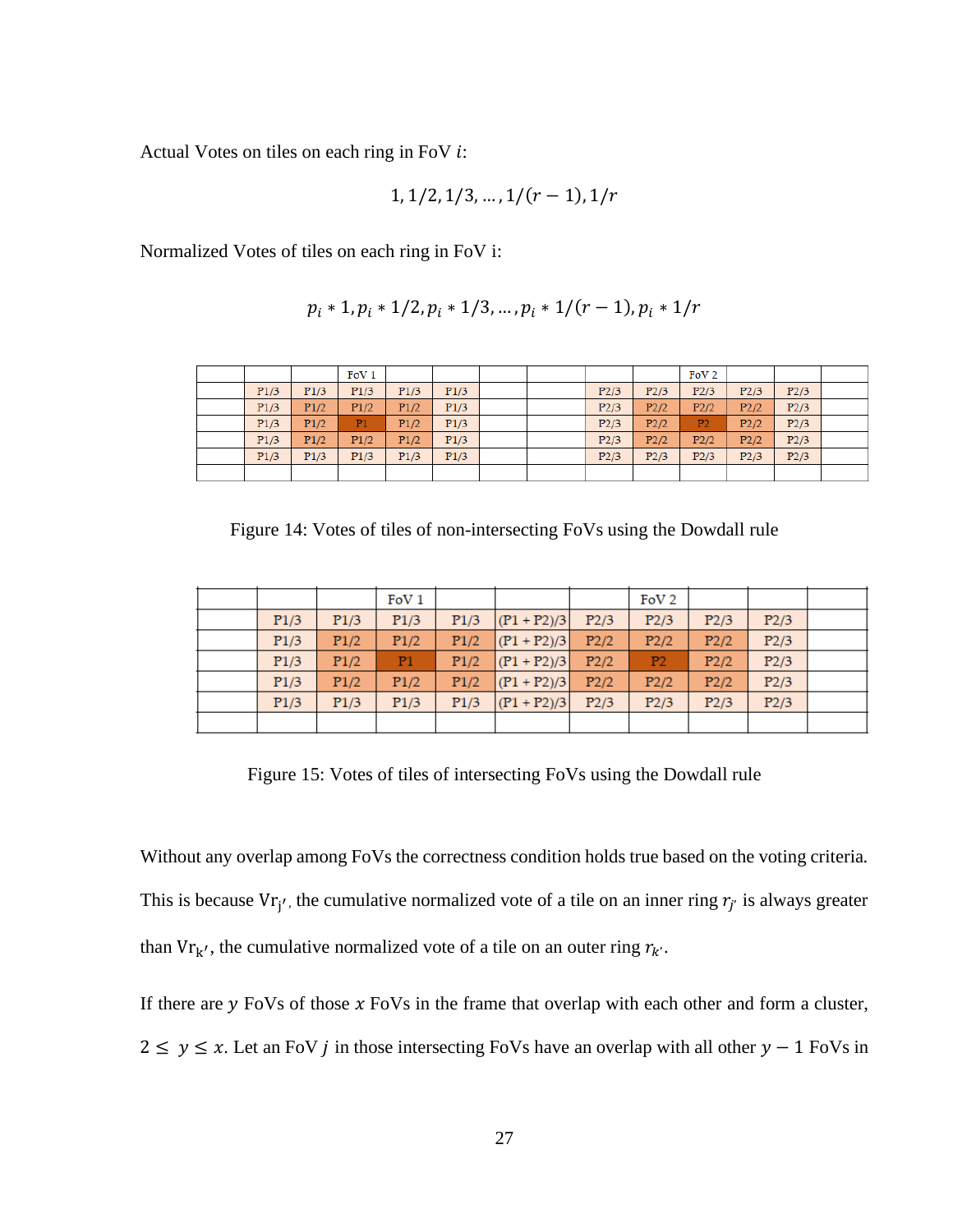such a manner that there is no overlap is up to the  $k<sup>th</sup>$  ring from the center. The overlap starts from the  $k + 1$ <sup>th</sup> ring of FoV *j* where the peripheral ring of all the other  $y - 1$  FoVs overlap. The distance between the center of the FoV *j* and all other intersecting FoVs is  $r + k$ . The tiles on the overlapping section of FoV  $j$  would receive votes from (i). The FoV  $j$  itself for being a part of it and (ii). The vote from the outermost ring of the other  $y - 1$  FoVs overlapping with it. The vote the tiles on the  $k + 1$ <sup>th</sup> ring will receive for being a part of FoV *j* is  $p_j * 1/(k + 1)$ , and the vote cast by the outermost ring of the other  $y - 1$  FoVs is  $\sum_{i \in y, i \neq j} (p_i * 1/r)$ . The vote on the immediate inner ring of this overlapping section will have a vote of  $p_i * 1/k$  for being a part of FoV  $j$ , and no other votes since there is no overlap on that ring.

The maximum cumulative vote count in the overlapping section is  $-$ 

$$
Vr_{k'} = p_j * 1/(k + 1) + \sum_{i \in y, i \neq j} (p_i * 1/r)
$$
, where  $j \in y$ 

Cumulative Sum of votes of tiles on the immediate inner ring

$$
Vr_{j'} = p_j * 1/k
$$
, where  $j \in y$ 

For the correctness condition to hold –

$$
V r_{j'} \geq V r_{k'}
$$
  

$$
p_j * 1/k \geq \sum_{i \in y, i \neq j} (p_i * 1/r) + p_j * 1/(k + 1), \text{ where } j \in y
$$
  

$$
p_j (1/k - 1/(k + 1)) \geq \sum_{i \in y, i \neq j} p_i * 1/r
$$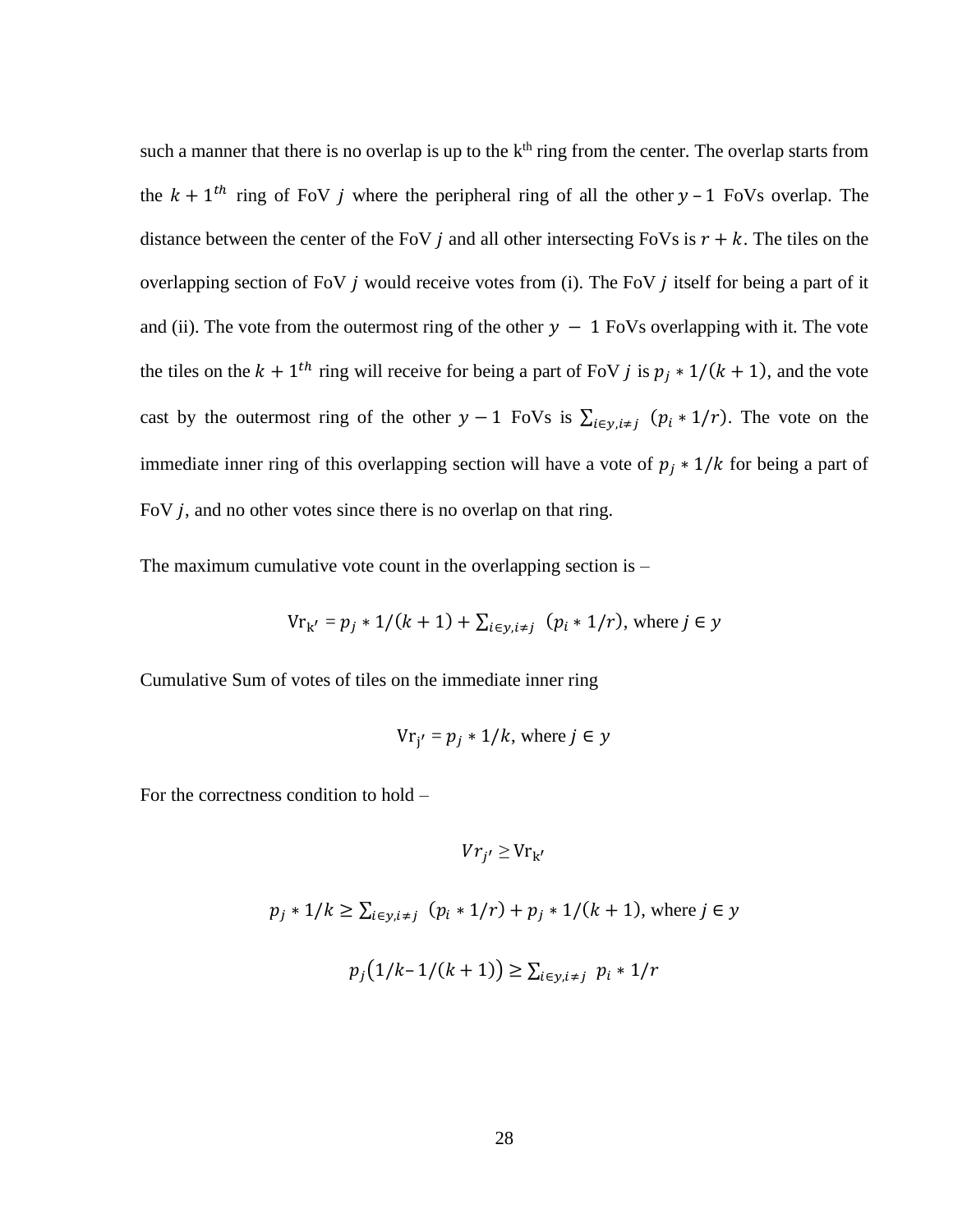$$
p_j * 1/(k * (k + 1)) \ge \sum_{i \in y, i \neq j} p_i * 1/r
$$

$$
r/(k * (k + 1)) \ge \sum_{i \in y, i \neq j} p_i/p_j
$$

$$
r/(k * (k + 1)) \ge 1/p_j, \text{ since } \sum_{i \in y, i \neq j} p_i < 1
$$

$$
r \ge k * (k + 1) * 1/p_j
$$

Solving for r, we get

$$
r \ge k * (k+1) * Max(1/p_j)
$$

So, the correctness condition holds good if  $r \ge k * (k + 1) * Max(1/p_j)$  that is if we can modify the radius of the FoV dynamically, we will be able to ensure that the tiles on the center ring always get higher vote than the tiles on the peripheral ring, and thereby work towards providing good viewer QoE.

#### **4.4 Vote Decay Method**

In the Vote Decay method-based Voting, initially all  $M \times N$  tiles in every frame in the video has a vote of 0 associated with them. Each time a tile is in the FoV, it gets a vote. All tiles on the center ring get a 1 vote, all tiles on the immediate next outer ring get a vote of  $1/q$ , and the next outer ring get a vote of  $1/q^2$  and so on, the tiles on the outermost peripheral ring get a vote of  $1/q^{(r-1)}$ . This method has both the factors mentioned earlier needed to ensure good QoE and effective usage of caching storage.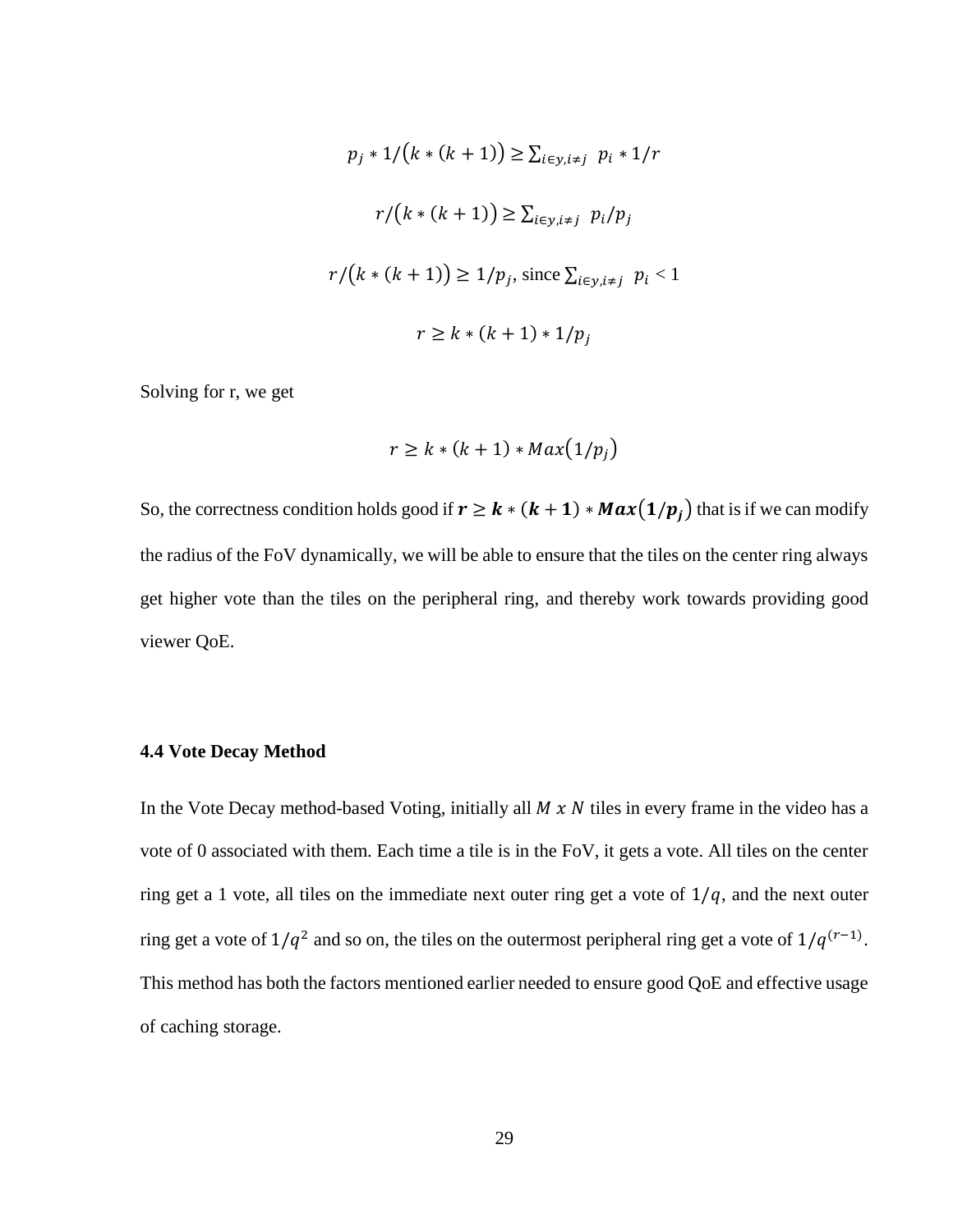#### **Lemma**

For the solution using Vote Decay method to be correct, the correctness condition  $V_{f'_{j'}} \geq V_{r_{k'}}$  must hold. A tile on an inner ring  $r_{j'}$  (close to the center of an FOV) should have a cumulative vote count  $(Vr_{j'})$  greater than the cumulative vote count  $(Vr_{k'})$  of an adjacent tile on a comparatively outer ring  $r_{k'}$  in the FoV.

#### **Proof**

If there are x FoVs in a frame in the video and the proportion of viewers looking at FoV  $i$  be  $p_i$ , i.e.,  $\sum_{i=1}^{x} p_i = 1$ , then using Vote Decay based Voting, each FoV *i* will have vote counts on tiles on every ring around the center of the FoV in geometric progression with a common ratio of  $q$ , decreasing as we go further away from the center. Tiles on the center ring will get 1 vote each, tiles on one ring around the center will get a vote count of  $1/q$ , decreasing all the way to the outermost ring where each tile will get  $1/q^{(r-1)}$  vote. This common ratio q is the decay factor, the factor by which the count of votes decay as we move one ring away from the center of the FoV towards the periphery.

Actual Votes on tiles on each ring in FoV  $i$ :

$$
1,1/q, 1/q^2, \ldots, 1/q^{(r-2)}, 1/q^{(r-1)}
$$

Normalized Votes on tiles on each ring in FoV  $i$ :

$$
p_i * 1, p_i * 1/q, p_i * 1/q^2, \ldots, p_i * 1/q^{(r-2)}, p_i * 1/q^{(r-1)}
$$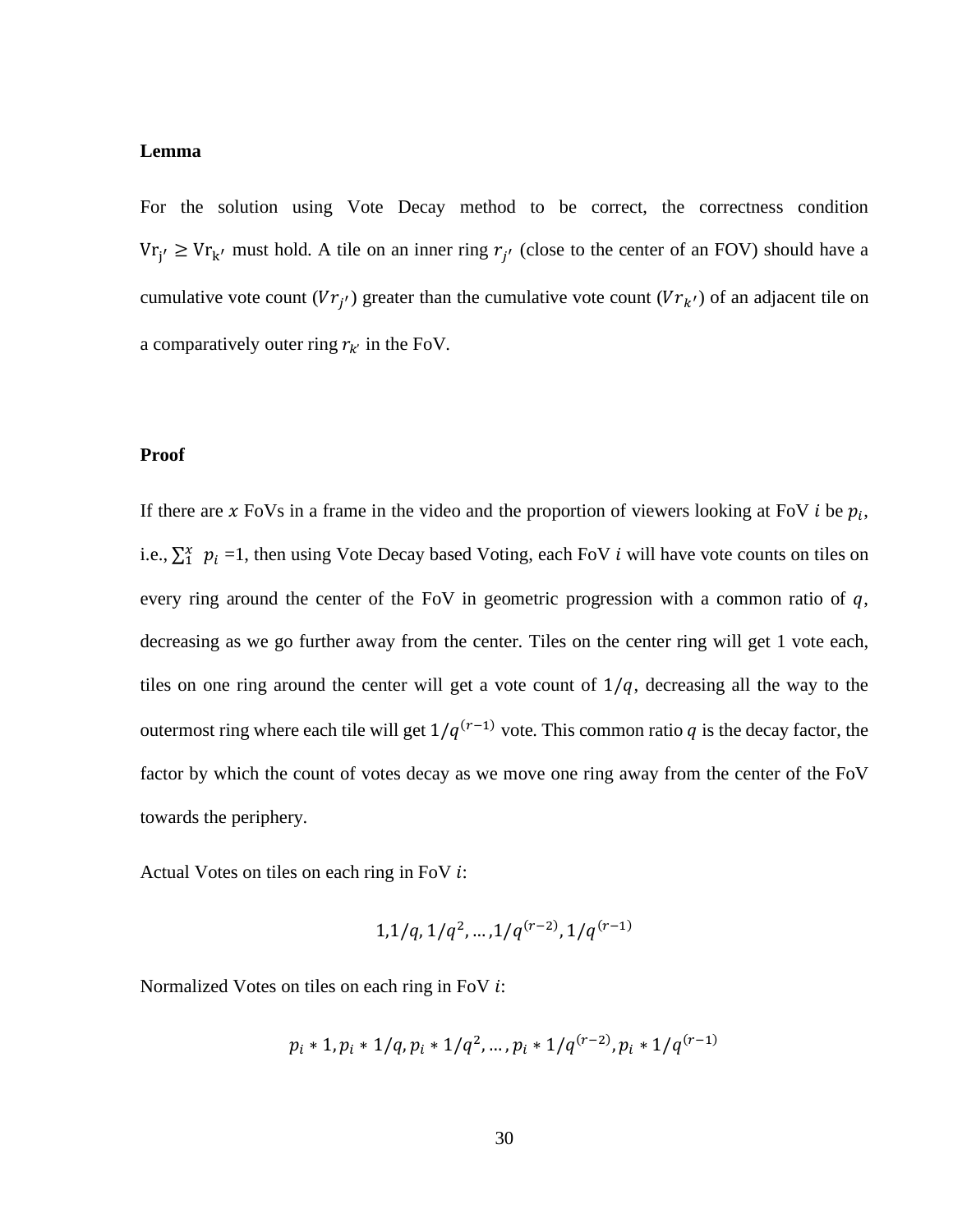|          |          | FoV <sub>1</sub> |                                |          |  |          |          | FoV <sub>2</sub> |          |          |  |
|----------|----------|------------------|--------------------------------|----------|--|----------|----------|------------------|----------|----------|--|
| $P1/q^2$ | $P1/q^2$ |                  | $P1/q^2$   $P1/q^2$   $P1/q^2$ |          |  | $P2/q^2$ | $P2/q^2$ | $P2/q^2$         | $P2/q^2$ | $P2/q^2$ |  |
| $P1/q^2$ | P1/q     | P1/q             | P1/q                           | $P1/q^2$ |  | $P2/q^2$ | P2/q     | P2/q             | P2/q     | $P2/q^2$ |  |
| $P1/q^2$ | P1/q     | P <sub>1</sub>   | P1/q                           | $P1/q^2$ |  | $P2/q^2$ | P2/q     | P <sub>2</sub>   | P2/q     | $P2/q^2$ |  |
| $P1/q^2$ | P1/q     | P1/q             | P1/q                           | $P1/q^2$ |  | $P2/q^2$ | P2/q     | P2/q             | P2/q     | $P2/q^2$ |  |
| $P1/q^2$ | $P1/q^2$ |                  | $P1/q^2$   $P1/q^2$   $P1/q^2$ |          |  | $P2/q^2$ | $P2/q^2$ | $P2/q^2$         | $P2/q^2$ | $P2/q^2$ |  |
|          |          |                  |                                |          |  |          |          |                  |          |          |  |

Figure 16: Votes of tiles of non-intersecting FoVs using the Vote Decay Method

|          |          | FoV1           |      |                                     |      | FoV <sub>2</sub> |          |          |  |
|----------|----------|----------------|------|-------------------------------------|------|------------------|----------|----------|--|
| $P1/q^2$ | $P1/q^2$ | $P1/q^2$       |      | P1/q^2 $ (P1+P2)/q^2 $ P2/q^2       |      | $P2/q^2$         | $P2/q^2$ | $P2/q^2$ |  |
| $P1/q^2$ | P1/q     | P1/q           | P1/q | $  (P1 + P2)/q^2  $                 | P2/q | P2/q             | P2/q     | $P2/q^2$ |  |
| $P1/q^2$ | P1/q     | P <sub>1</sub> | P1/q | $  (P1 + P2)/q^2  $                 | P2/q | P <sub>2</sub>   | P2/q     | $P2/q^2$ |  |
| $P1/q^2$ | P1/q     | P1/q           | P1/q | $  (P1 + P2)/q^2  $                 | P2/q | P2/q             | P2/q     | $P2/q^2$ |  |
| $P1/q^2$ | $P1/q^2$ | $P1/q^2$       |      | P1/q^2 $ (P1 + P2)/q^2 $ P2/q^2 $ $ |      | $P2/q^2$         | $P2/q^2$ | $P2/q^2$ |  |
|          |          |                |      |                                     |      |                  |          |          |  |

Figure 17: Votes of tiles of intersecting FoVs using the Vote Decay Method

Without any overlap among FoVs the correctness condition holds true based on the voting criteria. This is because  $V_{f_j'}$ , the cumulative normalized vote of a tile on an inner ring  $r_{j'}$  is always greater than  $V r_{k'}$ , the cumulative normalized vote of a tile on an outer ring  $r_{k'}$ .

If there are  $y$  FoVs of those  $x$  FoVs in the frame that overlap with each other and form a cluster,  $2 \le y \le x$ . Let an FoV *j* in those intersecting FoVs have an overlap with all other  $y - 1$  FoVs in such a manner that there is no overlap till the  $k^{th}$  ring of the FoV *j* from the center, but on the next ring of FoV *j*, the peripheral rings of all other  $y - 1$  FoVs intersect. That is the distance between the center of the FoV *j* and all other FoVs that intersect with it is  $r + k$ . The tiles on the overlapping section of FoV  $j$  would receive votes from (i). The FoV  $j$  itself for being a part of it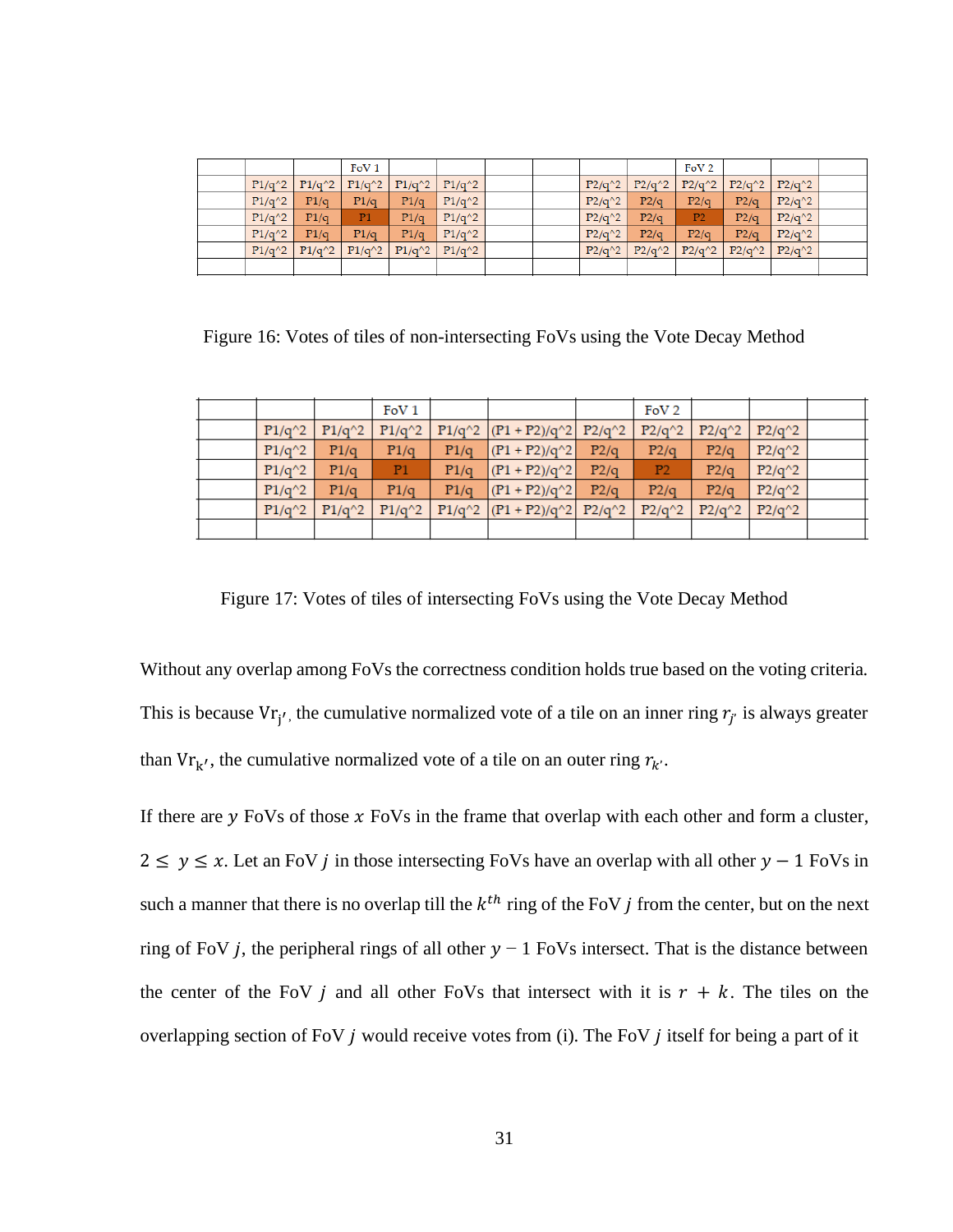and (ii). The vote from the outermost ring of the other  $y - 1$  FoVs overlapping with it. The vote the tiles on the  $k + 1$ <sup>th</sup> ring will receive for being a part of FoV *j* is  $p_j * 1/q^k$ , and the vote cast by the outermost ring of the other  $y - 1$  FoVs is  $\sum_{i \in y, i \neq j} (p_i * 1/q^{(r-1)})$ . The vote on the immediate inner ring of this overlapping section will have a vote of  $p_j * 1/q^{(k-1)}$  for being a part of FoV  $j$ , and no other votes since there is no overlap on that ring.

In this scenario, the Cumulative Sum of votes of tiles on the immediate inner ring:

$$
Vr_{j'} = p_j * 1/q^{(k-1)}
$$

This cumulative vote count of tiles on the overlapping section is

$$
\mathrm{Vr}_{\mathbf{k}'} = p_j \ast 1/q^k + \sum_{i \in y, i \neq j} p_i \ast 1/q^{(r-1)}
$$

This cumulative vote count of tiles on the overlapping section that is the tiles on the outer ring should be less than or equal to the vote of tiles on the immediate inner ring.

$$
V r_{j'} \geq V r_{k'}
$$
  

$$
p_j * 1/q^k + \sum_{i \in y, i \neq j} p_i * 1/q^{(r-1)} \leq p_j * 1/q^{(k-1)}
$$

Solving the inequation,

$$
\sum_{i \in y, i \neq j} p_i * 1/q^{(r-1)} \leq p_j * 1/q^{(k-1)} - p_j * 1/q^k
$$
  

$$
\sum_{i \in y, i \neq j} p_i * 1/q^{(r-1)} \leq (p_j * q - p_j)/q^k
$$
  

$$
\sum_{i \in y, i \neq j} p_i * 1/q^{(r-1)} \leq p_j * (q - 1)/q^k
$$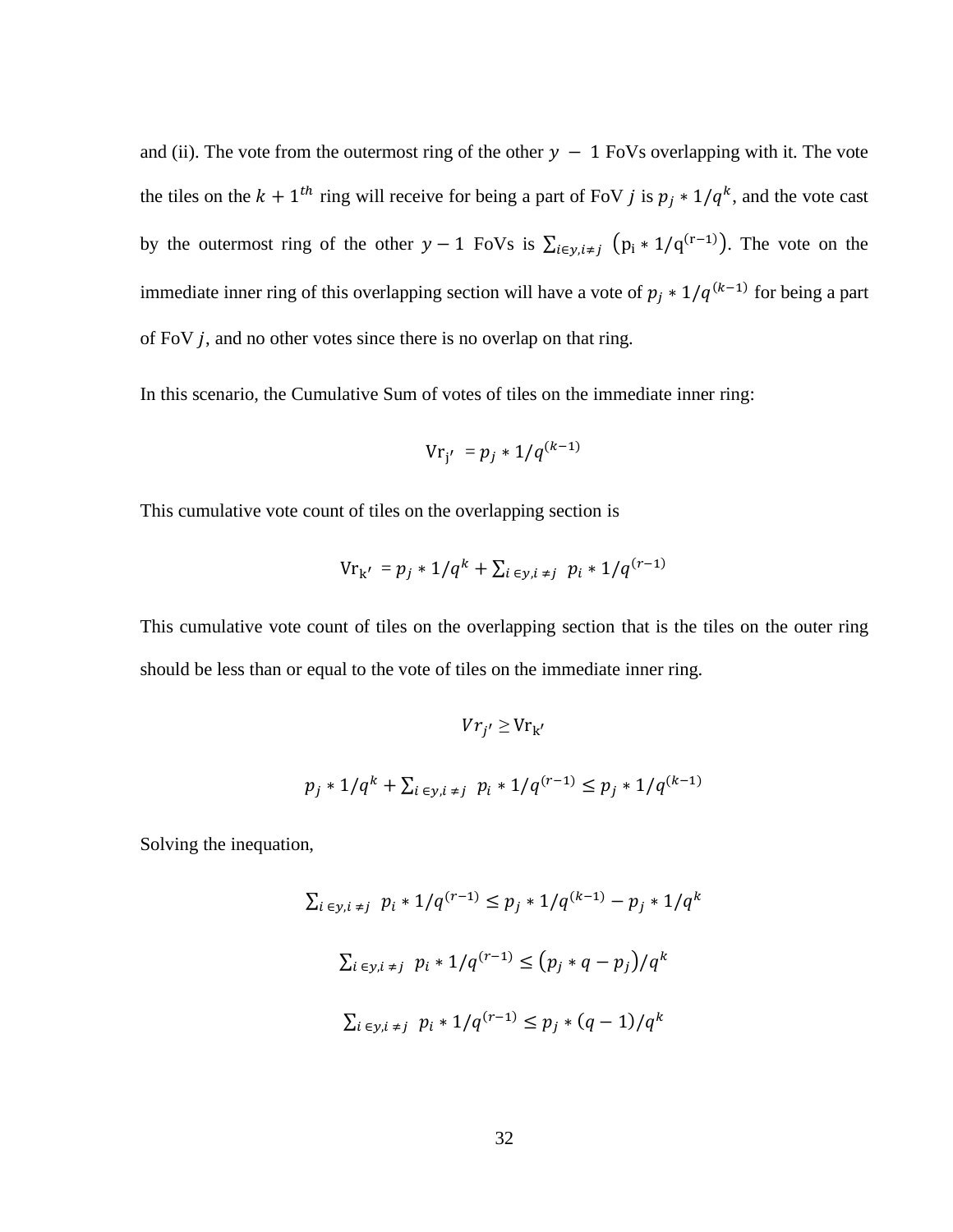$$
\sum_{i \in y, i \neq j} p_i * 1/q^{(r-k-1)} \le p_j * (q-1)
$$
  

$$
q^{(r-k-1)} * (q-1) \ge \sum_{i \in y, i \neq j} p_i/p_j
$$

Now since  $1/p_j \ge p_i/p_j$ , if we prove that for some value of q,  $q^{(r-k-1)} * (q-1) \ge 1/p_j$  we can say that the correctness condition holds true. On solving for q, we see that if  $q \geq Max(1/p_j)$ , for all  $j \in y$  then the correctness condition is satisfied.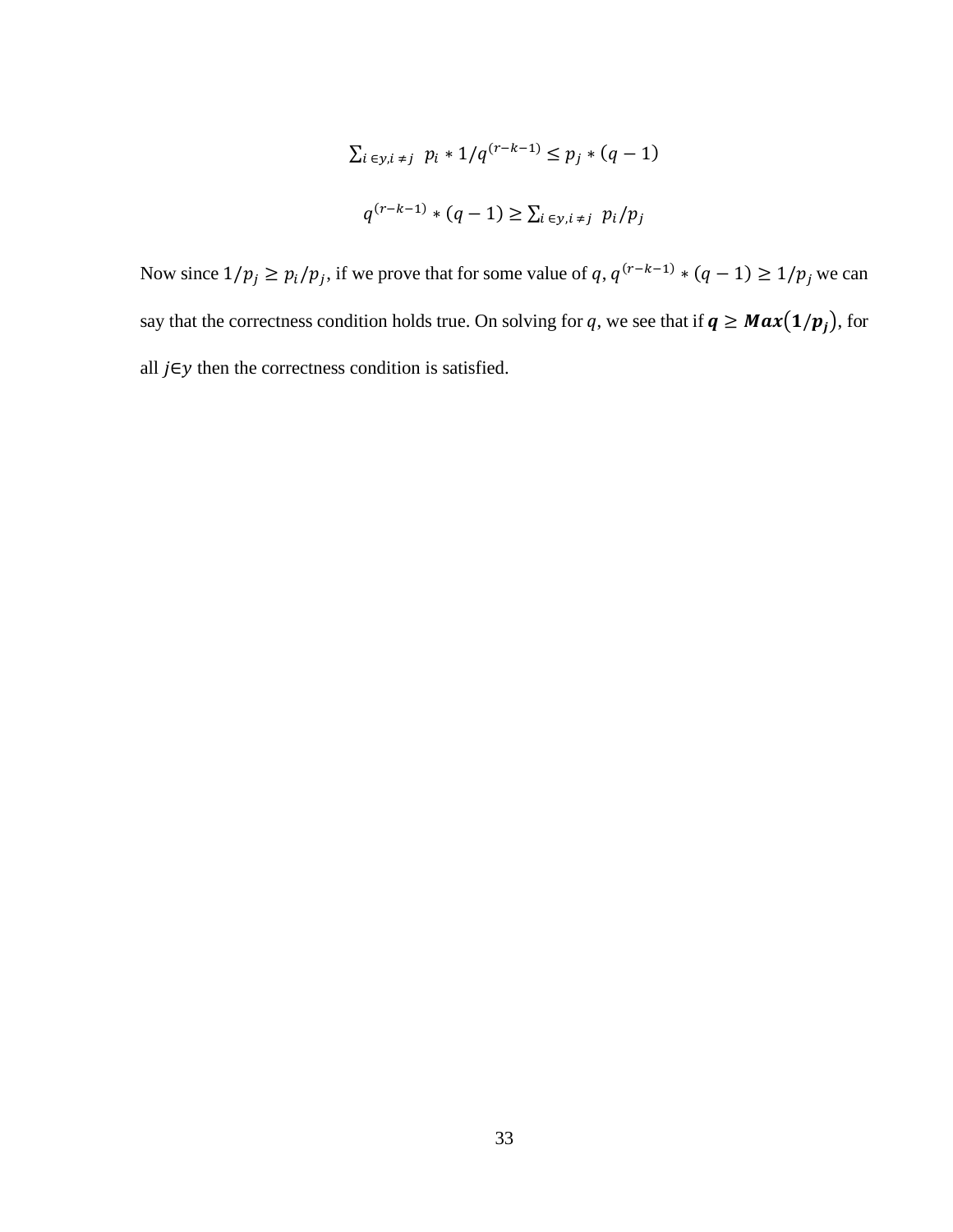## **CHAPTER 5 CONCLUSION**

From the above results we conclude that traditional heat maps would work best in cases where the tiles in the intersection are more important candidates to cache in the mobile edge cloud than the tiles at the center of the FoVs. Traditional heat maps are not ideal to ensure QoE in cases where the center of the FoV is considered more popular than peripheries of the FoV no matter how many FoVs overlap. Voting using the Borda Count satisfies the correctness condition only if there is a maximum of two FoVs overlapping with each other in a cluster, and the proportion of users viewing those two FoVs are the same. If these conditions are not met Voting using Borda Count fails to address the QoE and effective usage of cache space. Voting using the Dowdall rule can cater to both these factors if we are able to modify the radiusr of the FoV dynamically and maintain  $r \ge k * (k + 1) * Max(1/p_j)$ . The Vote Decay based voting is best in terms of providing good QoE and edge cache space utilization since we just need to modify the decay factor  $q$  such that  $q \geq Max(1/p_i)$  to meet the correctness condition. As and when proportion of viewers viewing the least popular cluster that has been cached changes with time the value of q would also change and all votes past or present needs to be recalculated with the updated value. This would ensure that the solution is correct.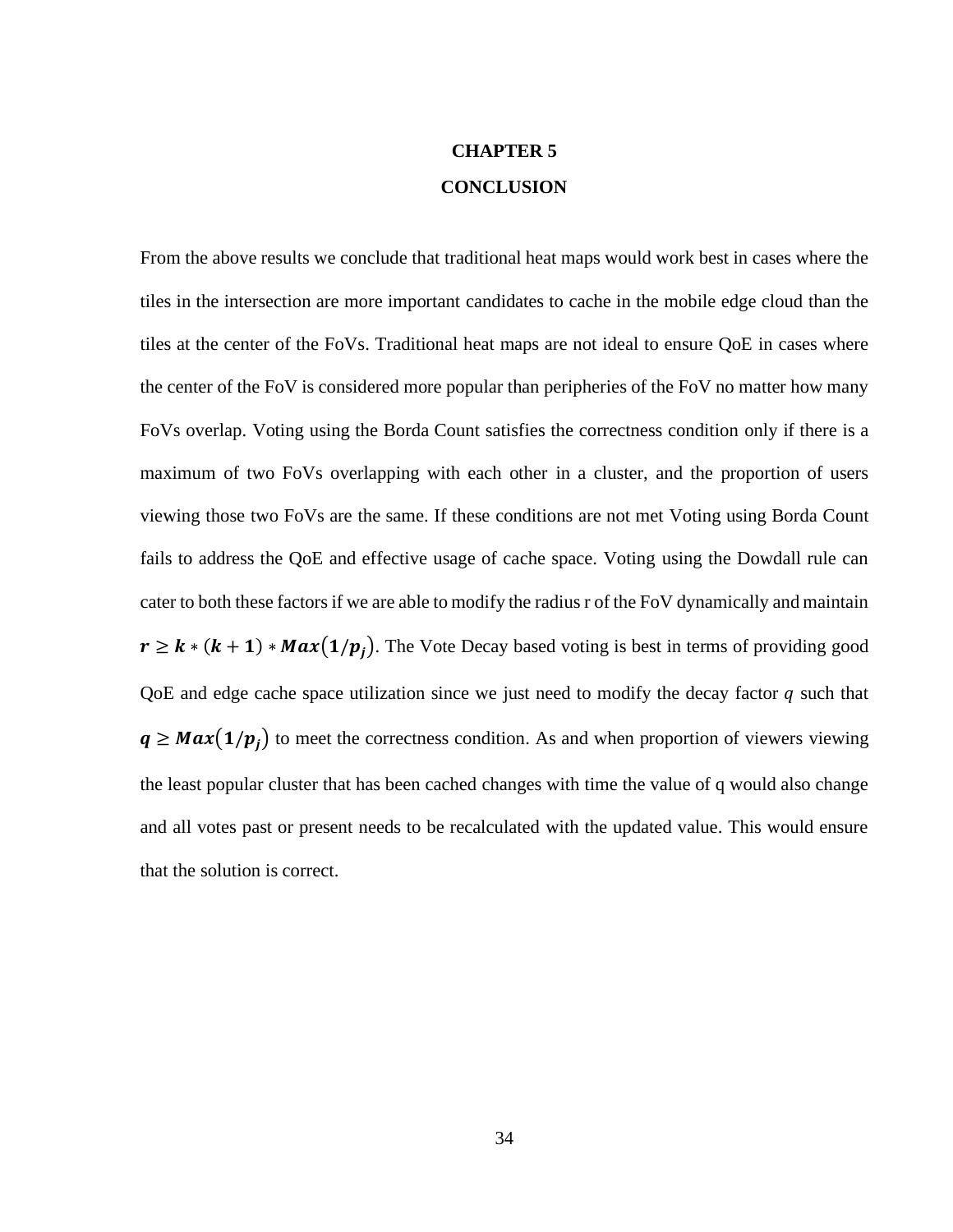#### **BIBLIOGRAPHY**

[1] Yixuan Ban, Lan Xie, Zhimin Xu, Xinggong Zhang, Zongming Guo, and Yue Wang. 2018. Cub360: Exploiting cross-users behaviors for viewport prediction in 360-degree video adaptive streaming. In 2018 IEEE International Conference on Multimedia and Expo (ICME). IEEE, 1–6.

[2] Xavier Corbillon, Gwendal Simon, Alisa Devlic, and Jacob Chakareski. 2017. Viewportadaptive navigable 360-degree video delivery. In 2017 IEEE international conference on communications (ICC). IEEE, 1–7.

[3] Peter Emerson. 2013. The original Borda count and partial voting. Social Choice and Welfare 40, 2 (2013), 353–358.

[4] Ching-Ling Fan, Jean Lee, Wen-Chih Lo, Chun-Ying Huang, Kuan-Ta Chen, and Cheng-Hsin Hsu. 2017. Fixation prediction for 360-degree video streaming in head-mounted virtual reality. In Proceedings of the 27th Workshop on Network and Operating Systems Support for Digital Audio and Video. 67–72.

[5] Jon Fraenkel and Bernard Grofman. 2014. The Borda Count and its real-world alternatives: Comparing scoring rules in Nauru and Slovenia. Australian Journal of Political Science 49, 2 (2014), 186–205.

[6] Vamsidhar Reddy Gaddam, Michael Riegler, Ragnhild Eg, Carsten Griwodz, and Pål Halvorsen. 2016. Tiling in interactive panoramic video: Approaches and evaluation. IEEE Transactions on Multimedia 18, 9 (2016), 1819–1831.

[7] Michael Gallagher. 1992. Comparing proportional representation electoral systems: Quotas, thresholds, paradoxes and majorities. British Journal of Political Science (1992), 469–496.

[8] Grigorii V Golosov. 2010. The effective number of parties: A new approach. Party politics 16, 2 (2010), 171–192.

[9] Mario Graf, Christian Timmerer, and Christopher Mueller. 2017. Towards bandwidth efficient adaptive streaming of omnidirectional video over http: Design, implementation, and evaluation. In Proceedings of the 8th ACM on Multimedia Systems Conference. 261–271.

[10] Bernard Grofman, Scott L Feld, and Jon Fraenkel. 2017. Finding the Threshold of Exclusion for all single seat and multi-seat scoring rules: Illustrated by results for the Borda and Dowdall rules. Mathematical Social Sciences 85 (2017), 52–56.

[11] Mohammad Hosseini and Viswanathan Swaminathan. 2016. Adaptive 360-degree VR video streaming based on MPEG-DASH SRD. In 2016 IEEE International Symposium on Multimedia (ISM). IEEE, 407–408.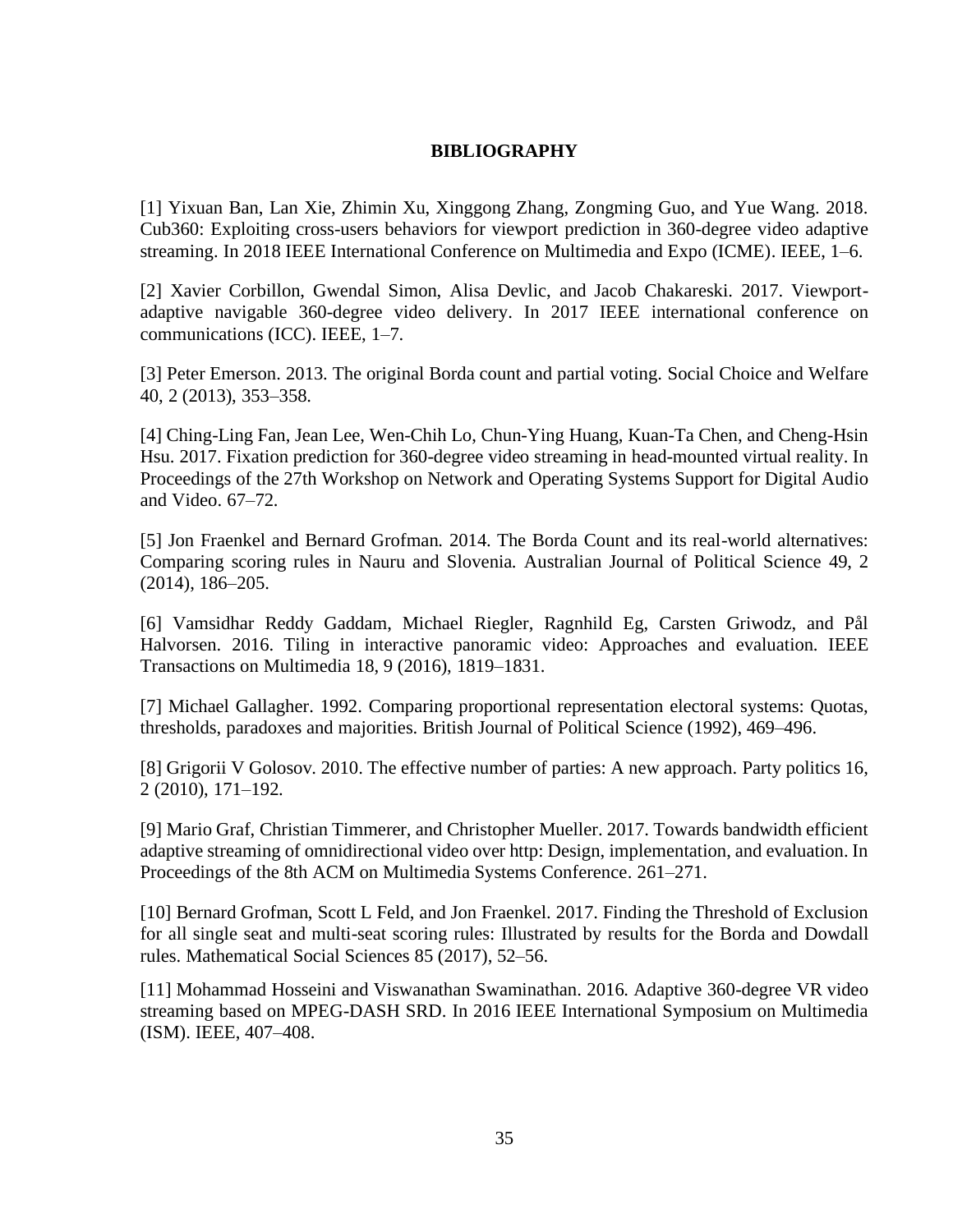[12] Xueshi Hou, Sujit Dey, Jianzhong Zhang, and Madhukar Budagavi. 2018. Predictive View Generation to Enable Mobile 360-degree and VR Experiences. In Proceedings of the 2018 Morning Workshop on Virtual Reality and Augmented Reality Network. ACM, 20–26.

[13] Markku Laakso and Rein Taagepera. 1979. "Effective" number of parties: a measure with application to West Europe. Comparative political studies 12,1(1979), 3–27.

[14] Chenge Li, Weixi Zhang, Yong Liu, and Yao Wang. 2019. Very Long Term Field of View Prediction for 360-degree Video Streaming. In 2019 IEEE Conference on Multimedia Information Processing and Retrieval (MIPR). IEEE, 297–302.

[15] Afshin Taghavi Nasrabadi, Anahita Mahzari, Joseph D Beshay, and Ravi Prakash. 2017. Adaptive 360-degree video streaming using scalable video coding. In Proceedings of the 25th ACM international conference on Multimedia. 1689–1697.

[16] Afshin Taghavi Nasrabadi, Aliehsan Samiei, Anahita Mahzari, Ryan P McMahan, Ravi Prakash, Mylène CQ Farias, and Marcelo M Carvalho. 2019. A taxonomy and dataset for 360° videos. In Proceedings of the 10th ACM Multimedia Systems Conference. 273–278.

[17] Afshin Taghavi Nasrabadi, Aliehsan Samiei, and Ravi Prakash. 2020. Viewport prediction for 360-degree videos: a clustering approach. In Proceedings of the  $30<sup>th</sup>$  ACM Workshop on Network and Operating Systems Support for Digital Audio and Video. 34–39.

[18] Anh Nguyen, Zhisheng Yan, and Klara Nahrstedt. 2018. Your attention is unique: Detecting 360-degree video saliency in head-mounted display for head movement prediction. In Proceedings of the 26th ACM international conference on Multimedia. 1190–1198.

[19] Jounsup Park and Klara Nahrstedt. 2019. Navigation graph for tiled media streaming. In Proceedings of the 27th ACM International Conference on Multimedia. 447–455.

[20] Jounsup Park, Mingyuan Wu, Kuan-Ying Lee, Bo Chen, Klara Nahrstedt, Michael Zink, and Ramesh Sitaraman. 2020. SEAWARE: Semantic Aware View Prediction System for 360-degree Video Streaming. In 2020 IEEE International Symposium on Multimedia (ISM). IEEE, 57–64.

[21] Hasti A Pedersen and Sujit Dey. 2015. Enhancing mobile video capacity and quality using rate adaptation, RAN caching and processing. IEEE/ACM Transactions on Networking 24, 2 (2015), 996–1010.

[22] Stefano Petrangeli, Viswanathan Swaminathan, Mohammad Hosseini, and Filip De Turck. 2017. An HTTP/2-based adaptive streaming framework for 360-degree virtual reality videos. In Proceedings of the 25th ACM international conference on Multimedia. 306–314.

[23] Ravi Prakash and Ehsan Nourbakhsh. 2011. Gradient-based Aggregation in Forest of Sensors (GrAFS). In 2011 International Conference on Parallel Processing. IEEE, 120–129.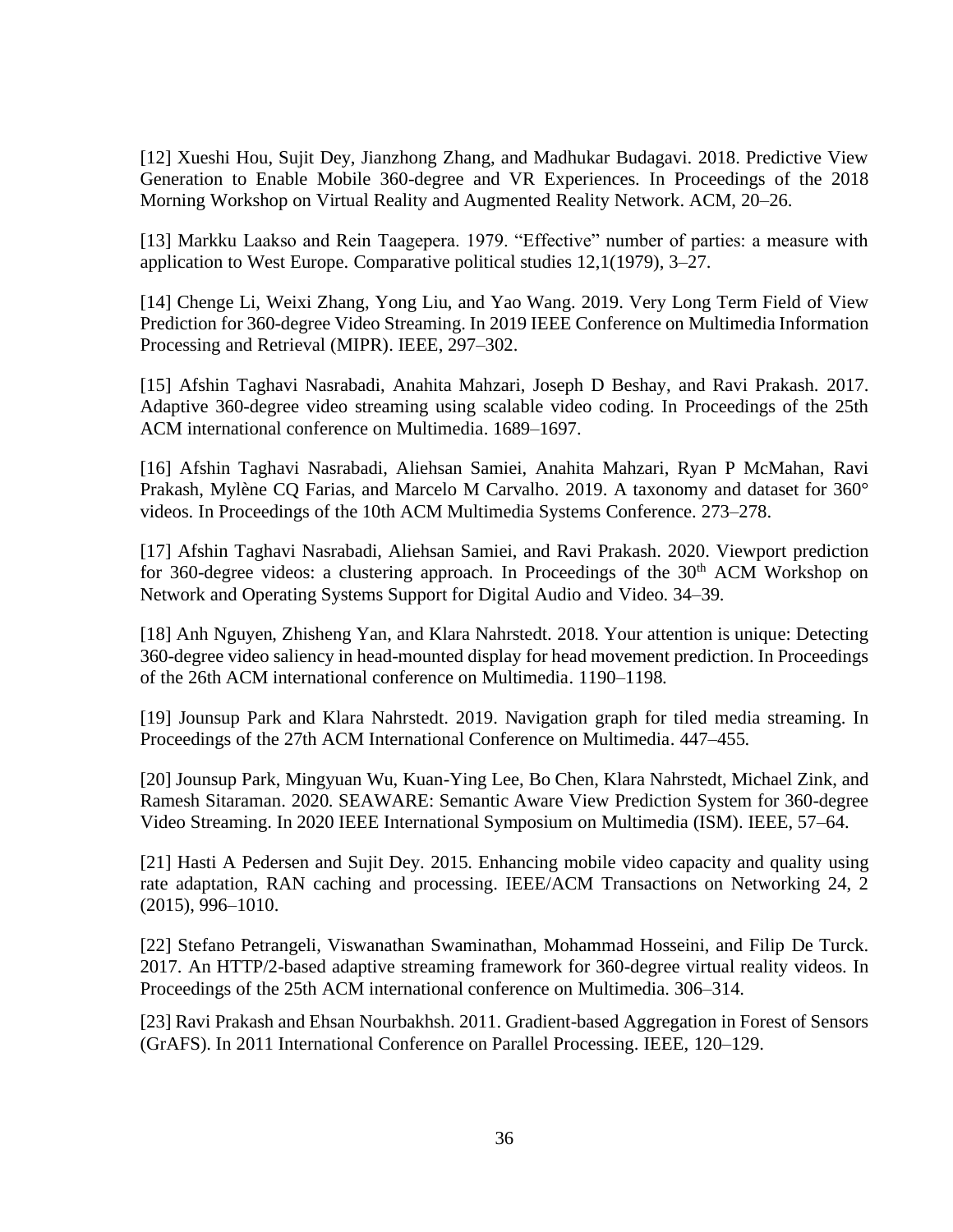[24] Feng Qian, Lusheng Ji, Bo Han, and Vijay Gopalakrishnan. 2016. Optimizing 360-degree video delivery over cellular networks. In Proceedings of the 5th Workshop on All Things Cellular: Operations, Applications and Challenges. 1–6.

[25] Stephen A Rhoades. 1993. The Herfindahl-Hirschman index. Fed. Res. Bull. 79 (1993), 188.

[26] Patrice Rondao Alface, Maarten Aerts, Donny Tytgat, Sammy Lievens, Christoph Stevens, Nico Verzijp, and Jean-Francois Macq. 2017. 16k cinematic VR streaming. In Proceedings of the 25th ACM international conference on Multimedia. 1105–1112.

[27] Jean-Jacques Rousseau. 1964. The Social Contract (1762).

[28] Rein Taagepera and Bernard Grofman. 1981. Effective size and number of components. Sociological Methods & Research 10, 1 (1981), 63–81.

[29] Chenglei Wu, Zhihao Tan, Zhi Wang, and Shiqiang Yang. 2017. A dataset for exploring user behaviors in VR spherical video streaming. In Proceedings of the 8th ACM on Multimedia Systems Conference. 193–198.

[30] Lan Xie, Xinggong Zhang, and Zongming Guo. 2018. CLS: A Cross-user Learning based System for Improving QoE in 360-degree Video Adaptive Streaming. In 2018 ACM Multimedia Conference on Multimedia Conference. ACM, 564–572.

[31] Mai Xu, Yuhang Song, Jianyi Wang, MingLang Qiao, Liangyu Huo, and Zulin Wang. 2018. Predicting head movement in panoramic video: A deep reinforcement learning approach. IEEE transactions on pattern analysis and machine intelligence 41, 11 (2018), 2693–2708.

[32] Anahita Mahzari, Afshin Taghavi Nasrabadi, Aliehsan Samiei and Ravi Prakash. 2018. FoV-Aware Edge Caching for Adaptive 360◦ Video Streaming. In MM'18: 2018 ACM Multimedia Conference. ACM, 173-181.

[33] Aliehsan Samiei, Ravi Prakash 2021 - Viewers Vote with Their Eyes: Novel Techniques to Improve 360-Degree Video Field-of-View Prediction and Edge Caching. ACM 2021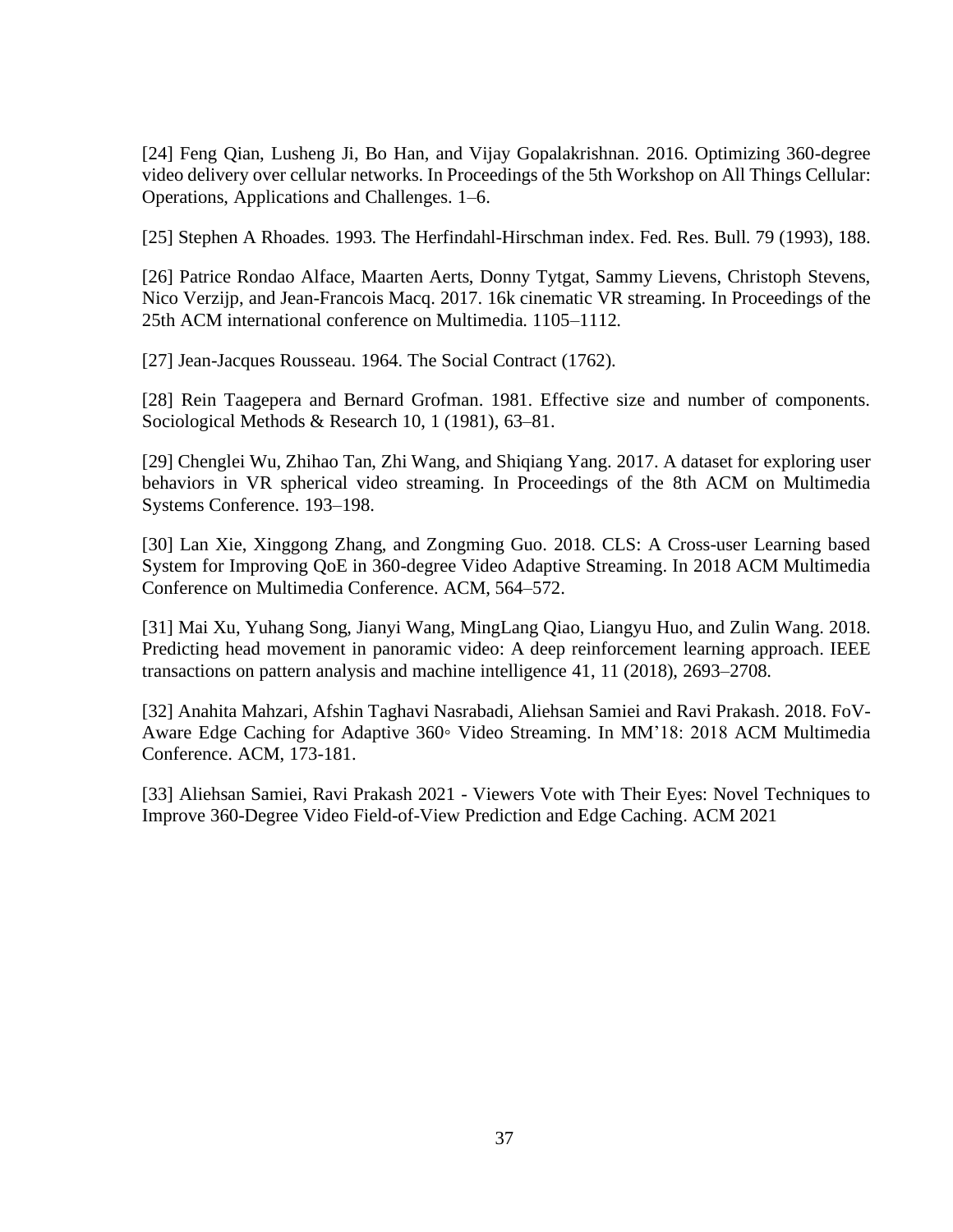#### **BIOGRAPHICAL SKETCH**

Novonil Das was born in Kolkata, West Bengal, India. He completed his schoolwork at South End School in Kolkata in 2009. Novonil received a Bachelor of Technology degree from the West Bengal University of Technology in Kolkata in 2013 with a major in Electronics and Communication Engineering. He was employed as a Full Stack Developer at Odessa Inc. for the next six years where he was working in the capacity of a Module Lead. In August 2019, he entered the computer science graduate program at The University of Texas at Dallas.